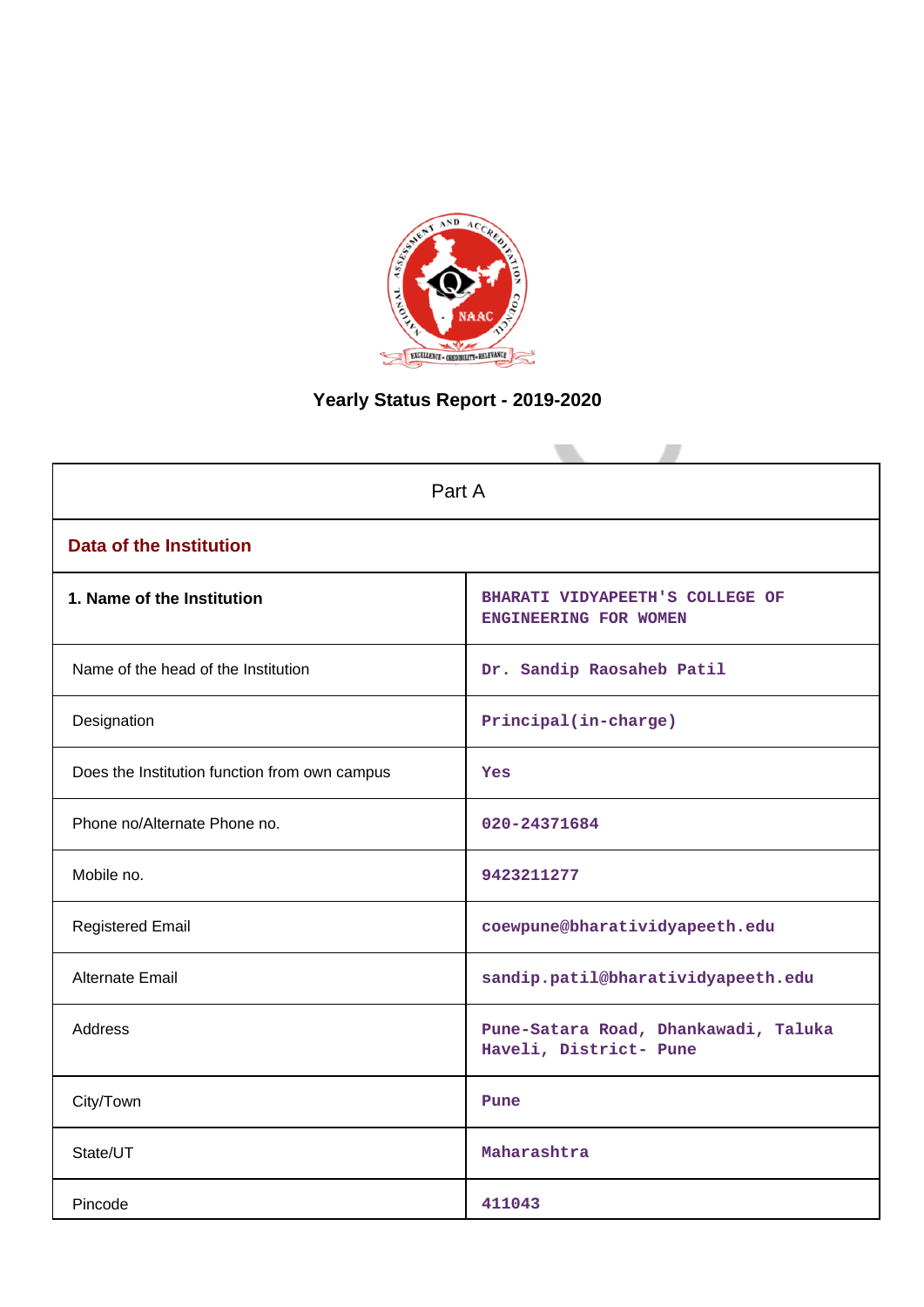| 2. Institutional Status                                                  |                                                |             |                                                                                                 |                                                               |                   |  |
|--------------------------------------------------------------------------|------------------------------------------------|-------------|-------------------------------------------------------------------------------------------------|---------------------------------------------------------------|-------------------|--|
| Affiliated / Constituent                                                 |                                                | Affiliated  |                                                                                                 |                                                               |                   |  |
| Type of Institution                                                      |                                                |             | Women                                                                                           |                                                               |                   |  |
| Location                                                                 |                                                |             | Urban                                                                                           |                                                               |                   |  |
| <b>Financial Status</b>                                                  |                                                |             | private                                                                                         |                                                               |                   |  |
| Name of the IQAC co-ordinator/Director                                   |                                                |             |                                                                                                 | Prof. Sucheta Tirtharaj Khot                                  |                   |  |
| Phone no/Alternate Phone no.                                             |                                                |             | 02024371684                                                                                     |                                                               |                   |  |
| Mobile no.                                                               |                                                |             | 9168690958                                                                                      |                                                               |                   |  |
| <b>Registered Email</b>                                                  |                                                |             | khotst@gmail.com                                                                                |                                                               |                   |  |
| Alternate Email                                                          |                                                |             | sucheta.khot@bharatividyapeeth.edu                                                              |                                                               |                   |  |
| 3. Website Address                                                       |                                                |             |                                                                                                 |                                                               |                   |  |
|                                                                          | Web-link of the AQAR: (Previous Academic Year) |             |                                                                                                 | http://coewpune.bharatividyapeeth.ed<br>u/index.php/naac/aqar |                   |  |
| the year                                                                 | 4. Whether Academic Calendar prepared during   |             | Yes                                                                                             |                                                               |                   |  |
| if yes, whether it is uploaded in the institutional website:<br>Weblink: |                                                |             | http://coewpune.bharatividyapeeth.edu/m<br>edia/pdf/COEWP Academic Calendar UG 290<br>62019.pdf |                                                               |                   |  |
| <b>5. Accrediation Details</b>                                           |                                                |             |                                                                                                 |                                                               |                   |  |
| Cycle                                                                    | Grade                                          | <b>CGPA</b> | Year of<br>Validity                                                                             |                                                               |                   |  |
|                                                                          |                                                |             | Accrediation                                                                                    | Period From                                                   | Period To         |  |
| $\mathbf{1}$                                                             | $B+$                                           | 2.62        | 2018                                                                                            | $02 - Nov - 2018$                                             | $01 - Nov - 2023$ |  |
| 6. Date of Establishment of IQAC                                         |                                                |             | 12-Jul-2017                                                                                     |                                                               |                   |  |
|                                                                          | 7. Internal Quality Assurance System           |             |                                                                                                 |                                                               |                   |  |

| Quality initiatives by IQAC during the year for promoting quality culture |                 |                                       |  |  |  |
|---------------------------------------------------------------------------|-----------------|---------------------------------------|--|--|--|
| Item /Title of the quality initiative by<br>IQAC                          | Date & Duration | Number of participants/ beneficiaries |  |  |  |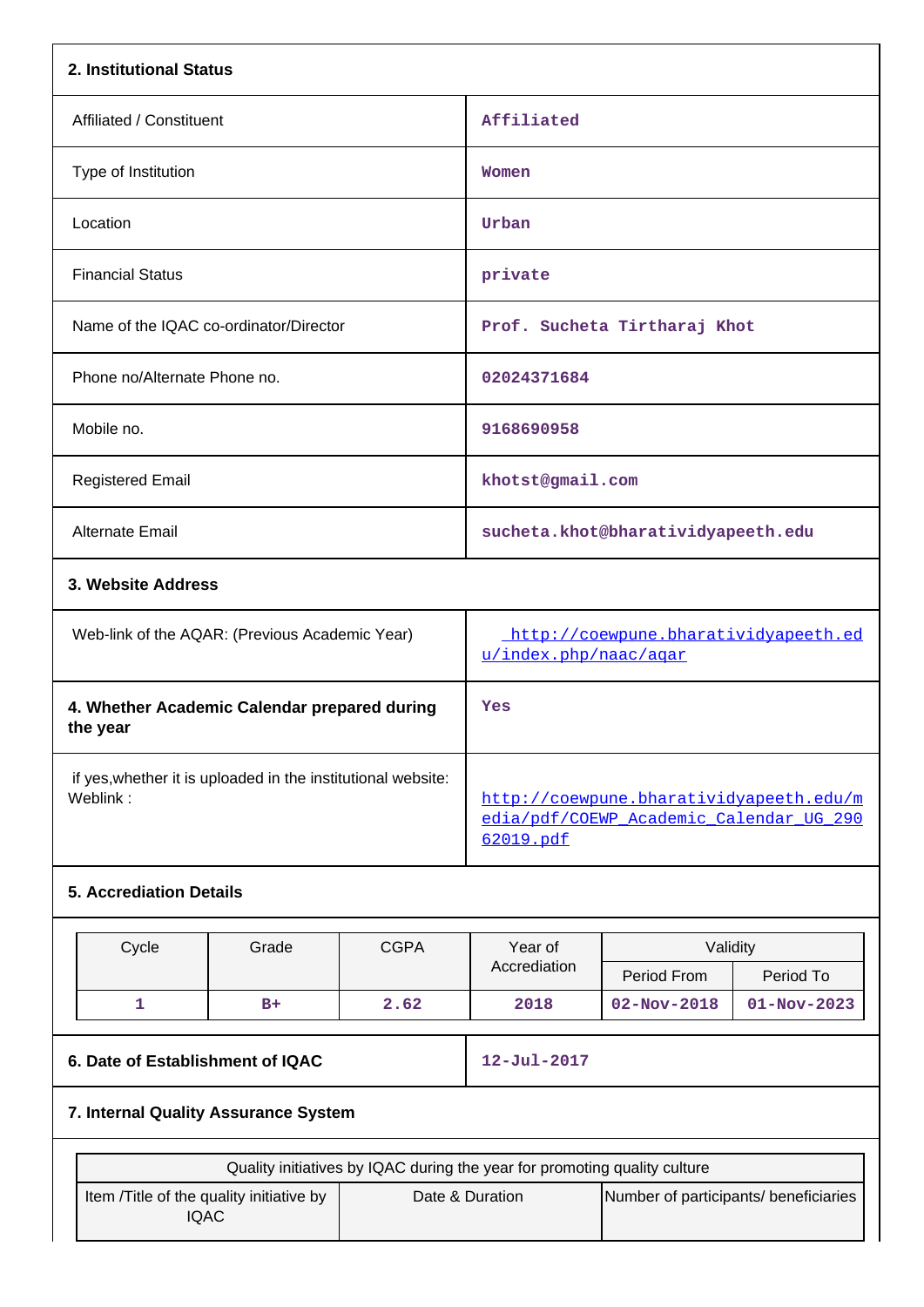| FDP on LaTex                                                                                                                                                                                              | $11 - May - 2020$<br>5.       | 499 |  |  |
|-----------------------------------------------------------------------------------------------------------------------------------------------------------------------------------------------------------|-------------------------------|-----|--|--|
| Seminar on Professional<br>Ethics at Work Place                                                                                                                                                           | $20 - Jan - 2020$<br>1        | 29  |  |  |
| Workshop on Python<br>Programming                                                                                                                                                                         | 17-Sep-2019<br>3              | 14  |  |  |
| FDP on Python Programming                                                                                                                                                                                 | $04 - May - 2020$<br>5        | 176 |  |  |
| FDP on Drupal in<br>association with IIT<br>Bombay spoken Tutorials                                                                                                                                       | 18-May-2020<br>6              | 172 |  |  |
| NBA Quiz series                                                                                                                                                                                           | 18-May-2020<br>6              | 263 |  |  |
| Faculty Orientation<br>Programme on the new<br>curriculum of SE IT (2019<br>Course) for the subject<br>Logic Design and Computer<br>Organization, Logic<br>Design and Computer<br>Organization Laboratory | $30 - Jun - 2020$<br>1        | 75  |  |  |
| Webinar on Intellectual<br>Property Right                                                                                                                                                                 | $30 - May - 2020$<br>1        | 331 |  |  |
| Webinar on Cyber Crime<br>and Security Awareness<br>(Part II)                                                                                                                                             | $09 - Appr - 2020$<br>1       | 16  |  |  |
| Workshop on Excel<br>Programming (Part II)                                                                                                                                                                | $30 - \text{Mar} - 2020$<br>1 | 16  |  |  |
| View File                                                                                                                                                                                                 |                               |     |  |  |

## **8. Provide the list of funds by Central/ State Government- UGC/CSIR/DST/DBT/ICMR/TEQIP/World Bank/CPE of UGC etc.**

| Institution/Departmen<br>t/Faculty | Scheme                                                  | <b>Funding Agency</b> | Year of award with<br>duration | Amount |
|------------------------------------|---------------------------------------------------------|-----------------------|--------------------------------|--------|
| Student<br>Development<br>Section  | Karmaveer<br>Bhayurao Patil<br>Earn and Learn<br>Scheme | <b>SPPU</b>           | 2019<br>65                     | 150000 |
| Student<br>Development<br>Section  | Nirbhaya Kanya<br>Abhiyan                               | <b>SPPU</b>           | 2019<br>3                      | 15000  |
| Student<br>Development<br>Section  | Mobile<br>Application<br>Development<br>Workshop        | <b>SPPU</b>           | 2019<br>1                      | 15000  |
| Student<br>Development<br>Section  | Energy Audit<br>And Consevation                         | <b>SPPU</b>           | 2020<br>1                      | 5000   |
| Student                            | Digital                                                 | <b>SPPU</b>           | 2019                           | 3000   |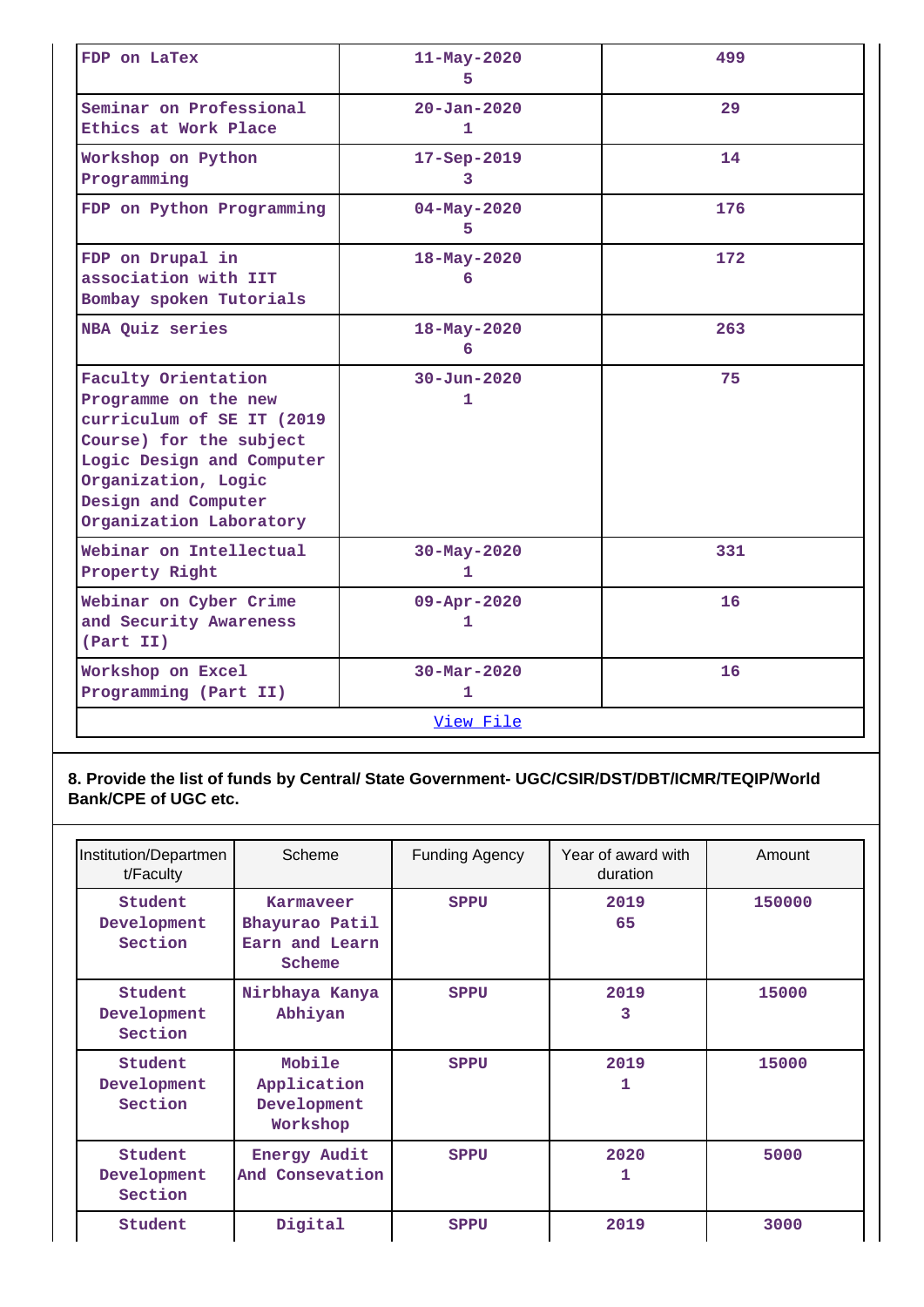|                                                                                                                    | Development<br>Section                                   | Marketing                                          |             |             | 1           |       |
|--------------------------------------------------------------------------------------------------------------------|----------------------------------------------------------|----------------------------------------------------|-------------|-------------|-------------|-------|
|                                                                                                                    | Student<br>Development<br>Section                        | Ethical Hacking<br>and Cyber<br>Security           |             | <b>SPPU</b> | 2019<br>1   | 15000 |
|                                                                                                                    | Student<br>Development<br>Section                        | Public Speaking<br>and<br>Communication<br>Seminar | <b>SPPU</b> |             | 2019<br>1   | 3000  |
|                                                                                                                    | National<br>Service Scheme<br>National<br>Service Scheme | <b>NSS</b>                                         | <b>SPPU</b> |             | 2019<br>7   | 59000 |
|                                                                                                                    | National<br>Service Scheme                               | <b>NSS</b>                                         | <b>SPPU</b> |             | 2019<br>365 | 42000 |
|                                                                                                                    |                                                          |                                                    |             | View File   |             |       |
| 9. Whether composition of IQAC as per latest<br><b>NAAC</b> guidelines:                                            |                                                          | Yes                                                |             |             |             |       |
| Upload latest notification of formation of IQAC                                                                    |                                                          | View File                                          |             |             |             |       |
| 10. Number of IQAC meetings held during the<br>year :                                                              |                                                          | 3                                                  |             |             |             |       |
| The minutes of IQAC meeting and compliances to the<br>decisions have been uploaded on the institutional<br>website |                                                          |                                                    | Yes         |             |             |       |
| Upload the minutes of meeting and action taken report                                                              |                                                          | View File                                          |             |             |             |       |
| 11. Whether IQAC received funding from any of<br>the funding agency to support its activities<br>during the year?  |                                                          |                                                    | No          |             |             |       |

#### **12. Significant contributions made by IQAC during the current year(maximum five bullets)**

**Organized a 5 Days Faculty Development Programme on Python Programming in association with 9LEDGE PRO**

**Motivation to join NPTEL online courses through which total 753 enrollment of faculty members and students is done in various courses. But due to Pandemic situation , 154 students and 15 staff members registered for examination .**

**Encouragement for staff members to attend various seminars, webinars, workshops, Faculty Development Programmes , Short Term Training Programme : total count for the same is 304 ETC Engg., 98 IT , 116 Computer Engineering, 65 Engineering Science and Allied Engineering**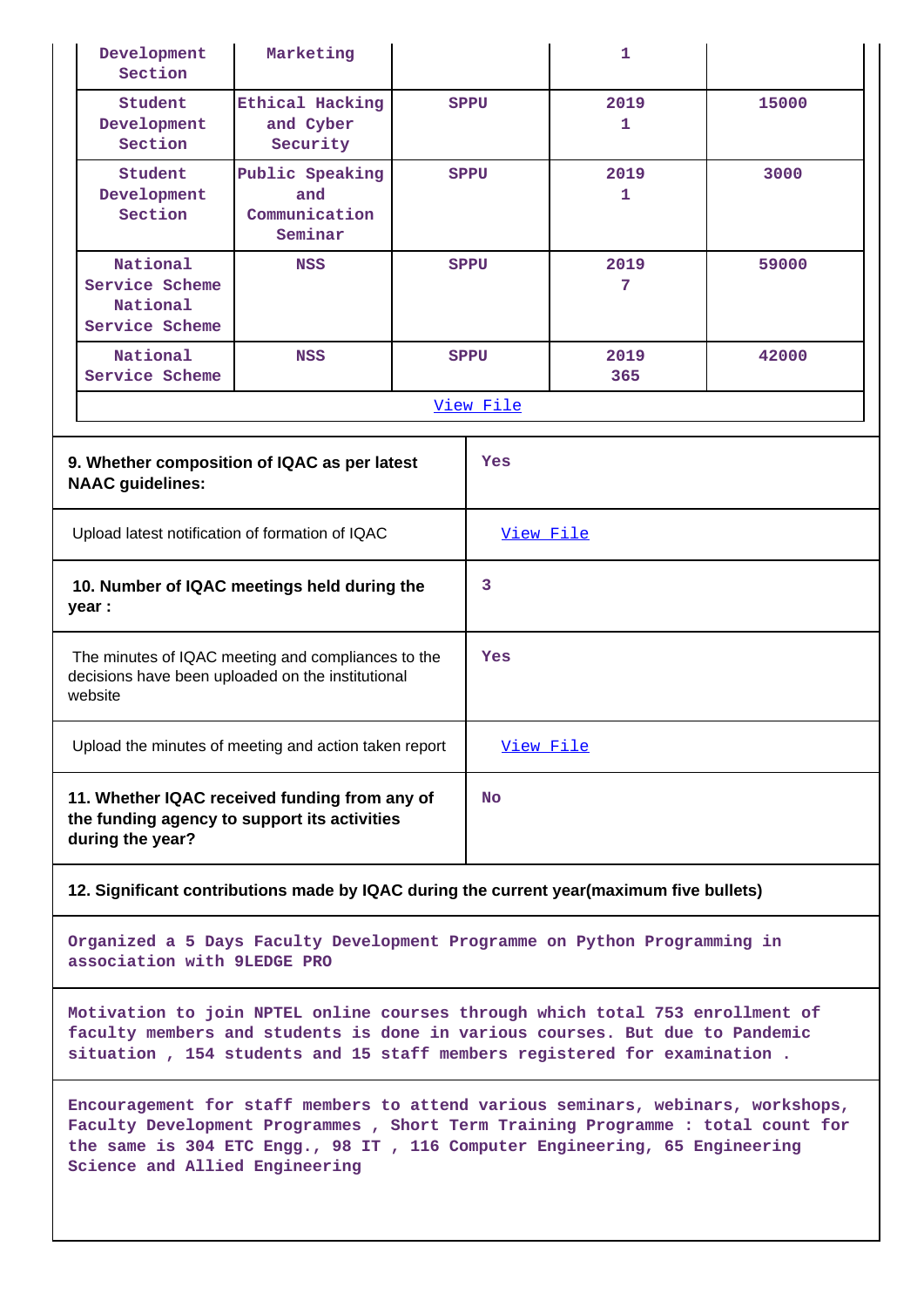**Institute Magazine Oyster 18 received Third Prize in Yuva Gaurav 2020 from Board of Students Development , Savitribai Phule Pune University .**

**Release of e Newsletter 201920, Blessings , Volume 2, Issue 2 which gives a brief overview of major activities conducted in college .**

#### [View File](https://assessmentonline.naac.gov.in/public/Postacc/Contribution/7344_Contribution.xlsx)

**13. Plan of action chalked out by the IQAC in the beginning of the academic year towards Quality Enhancement and outcome achieved by the end of the academic year**

| Plan of Action                                                          |                                                                                                                      | Achivements/Outcomes                                                                                                                                                                                                                                                                                                                                                  |  |
|-------------------------------------------------------------------------|----------------------------------------------------------------------------------------------------------------------|-----------------------------------------------------------------------------------------------------------------------------------------------------------------------------------------------------------------------------------------------------------------------------------------------------------------------------------------------------------------------|--|
|                                                                         | Conduction of various Technical Skill<br>Development and Personality Development<br>Workshops / Seminars/Webinar     | Conducted Six Technical Skill<br>Development and Personality Development<br>Workshops                                                                                                                                                                                                                                                                                 |  |
| Encouraging Faculty members and<br>students to enroll for NPTEL Courses |                                                                                                                      | Seven Hundred and fifty three Faculty<br>members and students enrolled in<br>different NPTEL courses. 6 faculty<br>received Elite certificate, 1 faculty<br>received Elite silver certificate and 1<br>faculty got distinguishing result of<br>being Topper in the course with Elite<br>Gold certificate. One hundred and fifty<br>four students registered for exam. |  |
|                                                                         | Conduction of IQAC Meetings                                                                                          | Three IQAC Meetings conducted                                                                                                                                                                                                                                                                                                                                         |  |
|                                                                         | Arranging National / State level<br>workshops and Seminars                                                           | Department of Information Technology<br>organized a five Days state level<br>workshop on Python Programming                                                                                                                                                                                                                                                           |  |
|                                                                         | Rigorous efforts for placement of<br>students                                                                        | Increased number of student placements<br>accounting to hundred in various MNCs                                                                                                                                                                                                                                                                                       |  |
|                                                                         |                                                                                                                      | View File                                                                                                                                                                                                                                                                                                                                                             |  |
|                                                                         | 14. Whether AQAR was placed before statutory<br>body?                                                                | Yes                                                                                                                                                                                                                                                                                                                                                                   |  |
|                                                                         | Name of Statutory Body                                                                                               | <b>Meeting Date</b>                                                                                                                                                                                                                                                                                                                                                   |  |
|                                                                         | College Development Committee                                                                                        | $12 - Nov - 2019$                                                                                                                                                                                                                                                                                                                                                     |  |
|                                                                         | 15. Whether NAAC/or any other accredited<br>body(s) visited IQAC or interacted with it to<br>assess the functioning? | <b>Yes</b>                                                                                                                                                                                                                                                                                                                                                            |  |
|                                                                         | Date of Visit                                                                                                        | $29 - Sep - 2018$                                                                                                                                                                                                                                                                                                                                                     |  |
| 16. Whether institutional data submitted to<br><b>AISHE:</b>            |                                                                                                                      | Yes                                                                                                                                                                                                                                                                                                                                                                   |  |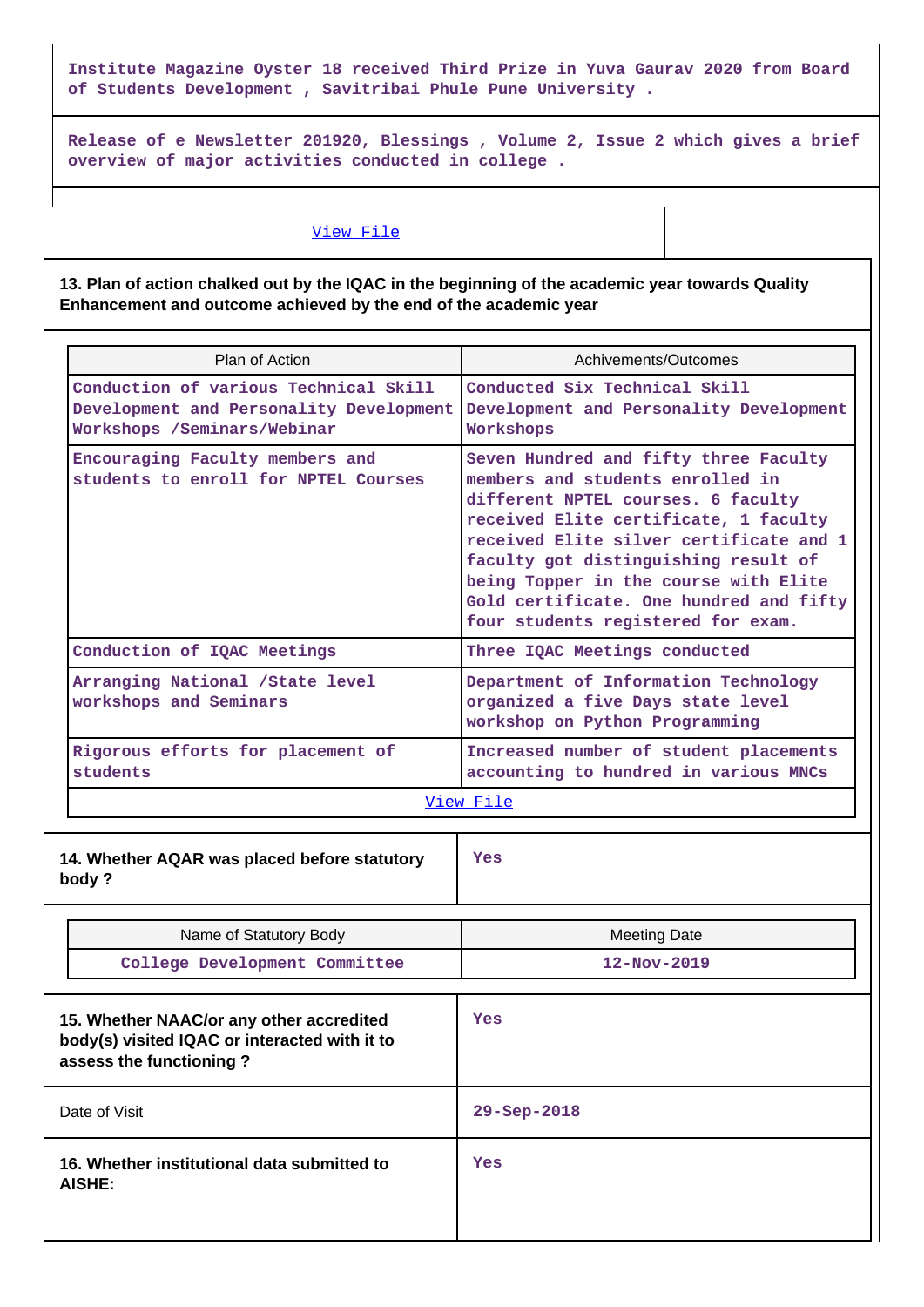| Year of Submission                                                     | 2019              |  |
|------------------------------------------------------------------------|-------------------|--|
| Date of Submission                                                     | $07 - Jan - 2019$ |  |
| 17. Does the Institution have Management<br><b>Information System?</b> | <b>No</b>         |  |
| Part B                                                                 |                   |  |

## **CRITERION I – CURRICULAR ASPECTS**

#### **1.1 – Curriculum Planning and Implementation**

 1.1.1 – Institution has the mechanism for well planned curriculum delivery and documentation. Explain in 500 words

 **Institute has a broad vision of Women empowerment through technical education which is accomplished using student centric approaches such as project and problem based learning, participative and experimental learning etc. Department Advisory Board (DAB) and Program Assessment committee (PAC) are actively involved in ensuring effective curriculum delivery. Also they provide inputs for effective curriculum planning and implementation. Institute has functional IQAC which prepares and displays institute academic calendar. Academic calendar has three sections namely, academics, events and meetings schedule. • Planning • Work load calculation and distribution based on subject choices given by faculty, their experience, and course expertise is done well in advance. • The academic calendar is prepared strictly according to the guidelines of affiliated university. It is circulated to all faculty and displayed on college notice boards and website. • Faculty plans and updates their course files and teaching materials. • Resources and set ups availability is ensured in the laboratory before the commencement of practical conduction. • Implementation • Subject gaps are identified and related courses are conducted during the semester and industrial visits are organized. • Weekly review of each course is taken in departmental meetings and instructions are given. • The institute has an effective and transparent attendance monitoring system. • Parents of students having less attendance are communicated by sending letters, phone calls and called for meeting. • Effectiveness • Mentor-mentee scheme is implemented for the effective execution of all academics activities. • Academic effectiveness is observed through a system of Guardian Faculty Members for each class, student counsellors for each batch of students, provision of students' class representative and student batch coordinators to address their problems. • Student registration is done on the first day of commencement of each term which ensures reporting of all students in time. • For the effective conduction of practical, a lab-notebook is maintained by each student where entry of all practical performed for all courses is made. Mid-term submission ensures regularity of the student. Continuous assessment is done based on the practical conduction, assignments submission, performance in unit test, prelim test, retest and oral. Mock practical and oral examinations are conducted prior to university examinations. • Faculty members make effective use of ICT tools and are encouraged to participate in FDPs, syllabus detailing workshops, organizing expert lectures. Course mentors guide the respective course teachers in resolving their queries. • Institute has central feedback system which collects feedbacks from all the stakeholders that helps in strengthening teaching learning process. • As a part of continuous assessment and to maintain the quality of topics, department conducts presentations and demonstrations for the seminars and projects by the students. These are evaluated by the experts called from the industry. Publications and Exhibitions Students are encouraged to publish their project work in reputed conferences and journals. They are**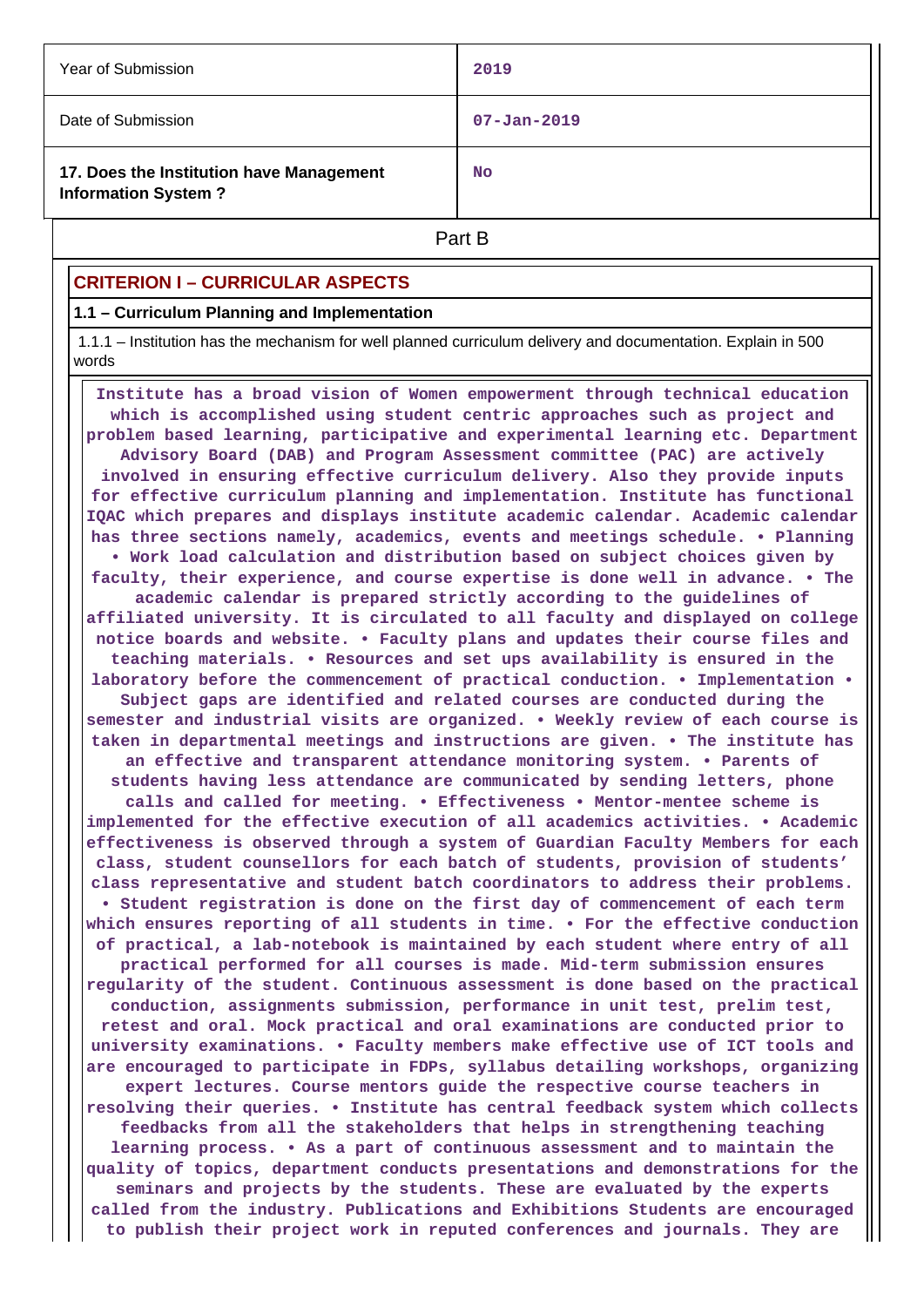**also motivated to participate in project competition and exhibitions where they can showcase their presentation and technical skills. The best academic planning, preparation and monitoring system is in place resulting in excellent academic environment at the institute.**

|                                                               | 1.1.2 - Certificate/ Diploma Courses introduced during the academic year |                                                                                                         |                 |                                                                 |                                     |  |
|---------------------------------------------------------------|--------------------------------------------------------------------------|---------------------------------------------------------------------------------------------------------|-----------------|-----------------------------------------------------------------|-------------------------------------|--|
| Certificate                                                   | Diploma Courses                                                          | Dates of<br>Introduction                                                                                | <b>Duration</b> | Focus on employ<br>ability/entreprene<br>urship                 | <b>Skill</b><br>Development         |  |
| Python<br>Programming                                         | <b>NA</b>                                                                | 16/09/2019                                                                                              | 3               | Employabil<br>ity                                               | Programming<br>Skills               |  |
| Personality<br>Development                                    | <b>NA</b>                                                                | 01/10/2019                                                                                              | 1               | Employabil<br>ity                                               | Skill<br>Development                |  |
| Entreprenu<br>ership<br>Development                           | <b>NA</b>                                                                | 17/06/2020                                                                                              | 1               | Entreprenu<br>ership                                            | Skill<br>Development                |  |
| Rising Opp<br>ortunities<br>on MLAI                           | <b>NA</b>                                                                | 24/06/2020                                                                                              | 1               | Employabil<br>ity                                               | Technical<br>Skill<br>Improvement   |  |
| Python<br>Programming                                         | <b>NA</b>                                                                | 14/09/2019                                                                                              | 3               | Employabil<br>ity                                               | Programming<br>Skill<br>Development |  |
| <b>AWS</b><br>Solution<br>Architect<br>Training               | <b>NA</b>                                                                | 07/03/2020                                                                                              | 15              | Employabil<br>ity                                               | Programming<br>Skill<br>Development |  |
| 1.2 - Academic Flexibility                                    |                                                                          |                                                                                                         |                 |                                                                 |                                     |  |
|                                                               |                                                                          | 1.2.1 - New programmes/courses introduced during the academic year                                      |                 |                                                                 |                                     |  |
|                                                               | Programme/Course                                                         | Programme Specialization                                                                                |                 | Dates of Introduction                                           |                                     |  |
|                                                               | BE                                                                       | Engineering Science and<br><b>Allied Engineering</b>                                                    |                 |                                                                 | 13/08/2019                          |  |
|                                                               |                                                                          | <u>View File</u>                                                                                        |                 |                                                                 |                                     |  |
| affiliated Colleges (if applicable) during the academic year. |                                                                          | 1.2.2 - Programmes in which Choice Based Credit System (CBCS)/Elective course system implemented at the |                 |                                                                 |                                     |  |
| Name of programmes adopting<br><b>CBCS</b>                    |                                                                          | Programme Specialization                                                                                |                 | Date of implementation of<br><b>CBCS/Elective Course System</b> |                                     |  |
|                                                               | BE                                                                       | Information Technology                                                                                  |                 |                                                                 | 15/06/2019                          |  |
|                                                               | BE                                                                       | Computer Engineering                                                                                    |                 |                                                                 | 15/06/2019                          |  |
|                                                               | BE                                                                       | Electronics and<br>Telecommunication                                                                    |                 |                                                                 | 15/06/2019                          |  |
|                                                               | MЕ                                                                       | VLSI and Embedded<br>Systems                                                                            |                 |                                                                 | 01/07/2019                          |  |
|                                                               |                                                                          | 1.2.3 - Students enrolled in Certificate/ Diploma Courses introduced during the year                    |                 |                                                                 |                                     |  |
|                                                               |                                                                          | Certificate                                                                                             |                 | Diploma Course                                                  |                                     |  |
| Number of Students                                            |                                                                          | 187                                                                                                     |                 |                                                                 | 0                                   |  |

 $\perp$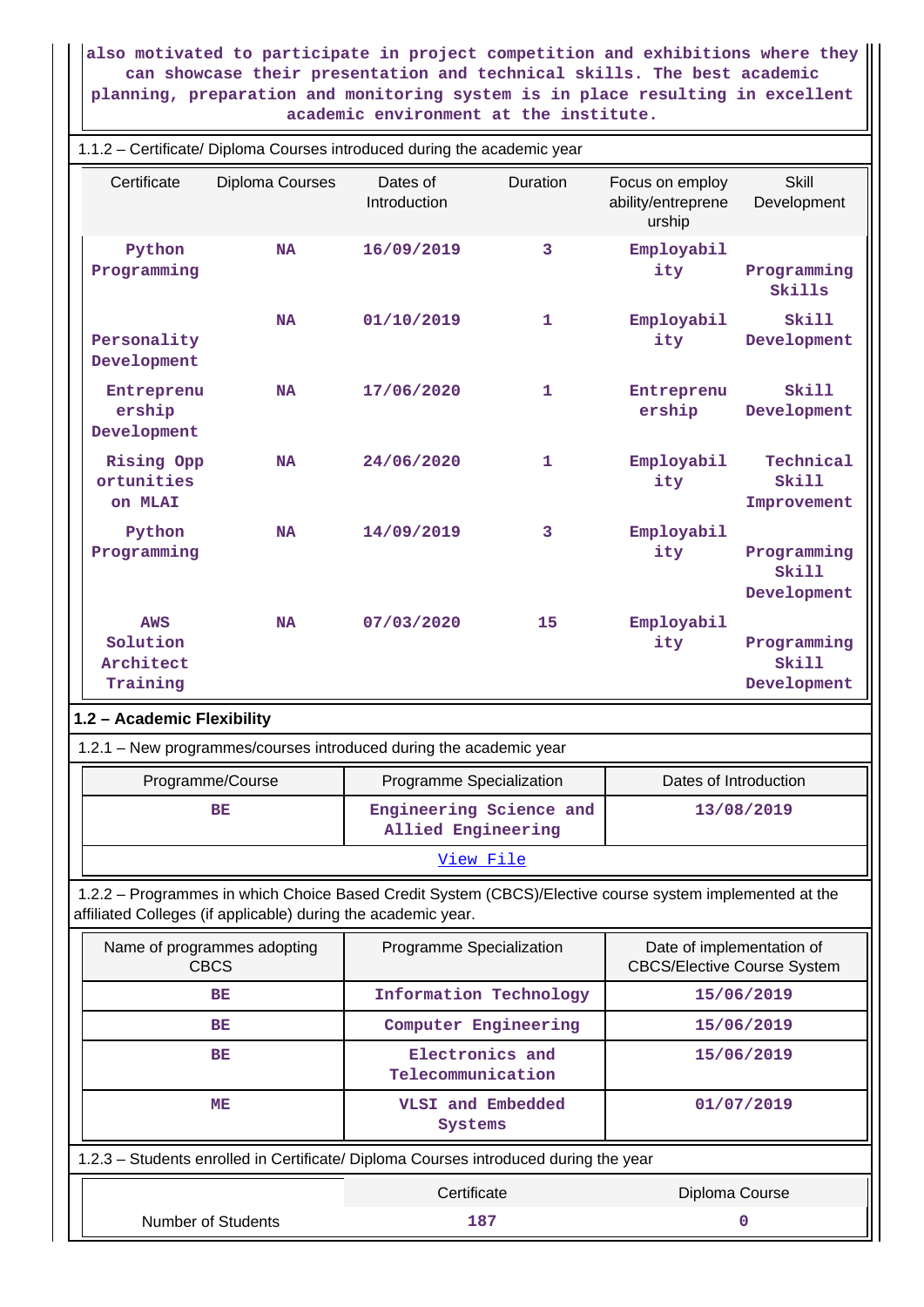| 1.3 - Curriculum Enrichment                                                                |                          |                        |                                                              |
|--------------------------------------------------------------------------------------------|--------------------------|------------------------|--------------------------------------------------------------|
| 1.3.1 – Value-added courses imparting transferable and life skills offered during the year |                          |                        |                                                              |
| <b>Value Added Courses</b>                                                                 | Date of Introduction     |                        | Number of Students Enrolled                                  |
| Introduction to<br>Internet of Things (BE IT<br>SEM- II)                                   |                          | 27/01/2020             | 74                                                           |
| Humanities and Social<br>Science (SE Comp, Audit<br>Course, Sem I)                         |                          | 19/08/2019             | 70                                                           |
| Core Java 8 SDK 1.8 (TE<br>Comp, Audit Course, Sem<br>I)                                   |                          | 13/08/2019             | 73                                                           |
| Emotional Intelligence<br>(BE Comp, Audit Course,<br>Sem I)                                |                          | 22/07/2019             | 75                                                           |
| Science of Happiness<br>(SE Comp, Audit Course,<br>Sem II)                                 |                          | 01/01/2020             | 70                                                           |
| Japanese Language<br>module-I (SE IT Audit<br>course) sem I                                |                          | 28/06/2019             | 71                                                           |
| Leadership and<br>Personality<br>Development (TE IT, Audit<br>Course) Sem - I              |                          | 24/06/2019             | 67                                                           |
| Statistical Learning<br>model using R. (BE IT,<br>Audit Course) Sem - I                    |                          | 27/07/2019             | 83                                                           |
| Japanese Language<br>module-II (SE IT Audit<br>course) sem II                              |                          | 04/01/2020             | 71                                                           |
| Intellectual Property<br>Rights and Patenting (TE<br>IT, Audit Course) Sem - II            |                          | 28/04/2020             | 67                                                           |
|                                                                                            |                          | View File              |                                                              |
| 1.3.2 - Field Projects / Internships under taken during the year                           |                          |                        |                                                              |
| Project/Programme Title                                                                    | Programme Specialization |                        | No. of students enrolled for Field<br>Projects / Internships |
| BE                                                                                         |                          | Information Technology | 29                                                           |
| BE                                                                                         |                          | Computer Engineering   | 9                                                            |
| <b>BE</b>                                                                                  | Telecommunication        | Electronics and        | 12                                                           |
|                                                                                            |                          | View File              |                                                              |
| 1.4 - Feedback System                                                                      |                          |                        |                                                              |
| 1.4.1 – Whether structured feedback received from all the stakeholders.                    |                          |                        |                                                              |
| <b>Students</b><br>Yes                                                                     |                          |                        |                                                              |
| Yes<br><b>Teachers</b>                                                                     |                          |                        |                                                              |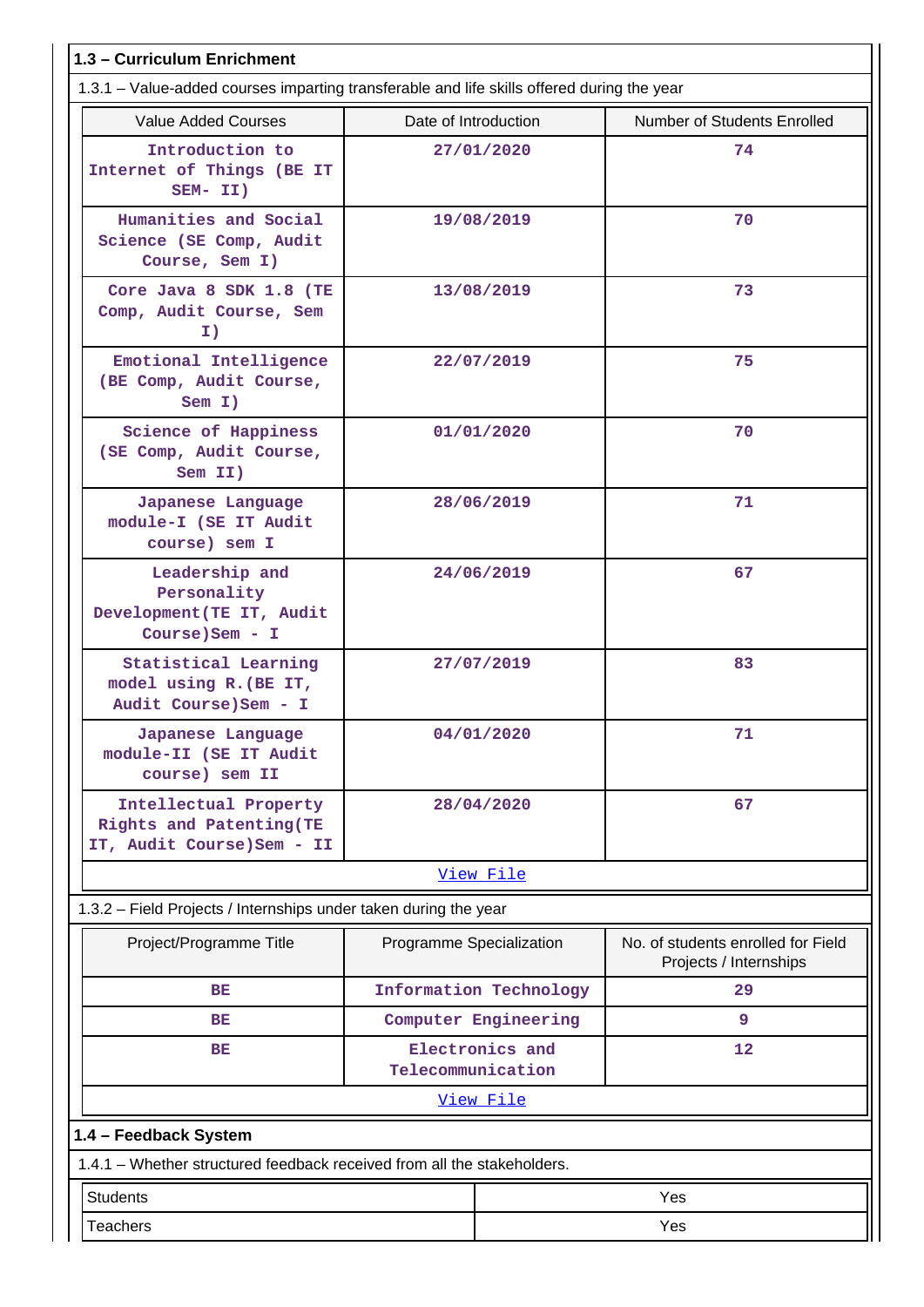| Employers | Yes |
|-----------|-----|
| Alumni    | Yes |
| Parents   | Yes |

 1.4.2 – How the feedback obtained is being analyzed and utilized for overall development of the institution? (maximum 500 words)

#### Feedback Obtained

**The Institute has a formal mechanism to obtain feedback from students and other stakeholders like Alumni, Parents, Employers, and Teachers. This is done using a well-designed online feedback form to get responses from all stakeholders. The students' faculty, and the course feedback, help in improvising the quality of course delivery, and student learning experiences. The Institute organizes the alumni meet yearly which creates an opportunity for getting projects, internships, training, job links, etc. Their feedback is considered for enhancing the overall academic culture of the institute. Feedback from parents is collected during departmental parents meet. The recorded feedbacks are discussed in faculty meetings and corrective actions are initiated. Graduate Exit Survey of final year students is used to enrich the industrial supports, co-curricular extra-curricular activities, and infrastructure facilities of the Institute. Feedback collated from the external examiners at the time of the project and practical examinations, are used to enhance the implementation skill of the students. The feedback received from employers aids in improving the skillsets required for students' employability and internship opportunities. Institute centralized feedback committee is responsible for the collection, analysis, and reporting of stakeholders feedback relating to academic programs. A core set of questions will form the basis of a survey deployed to systematically evaluate teaching and learning in all UG courses. Stakeholder feedback will be collected regularly for satisfying attainment levels of PO-PSOs.The feedback responses received are discussed with concerned faculty members for further improvement based on suggestions given by stakeholders. Also, suggestions related to the course are communicated through proper channels to the concerned Board of Studies (BoS) members. Discussion regarding these suggestions is carried out in the Department Advisory Board (DAB) meeting of the respective department also put forward during the syllabus restructuring meetings organized by University Level.**

## **CRITERION II – TEACHING- LEARNING AND EVALUATION**

#### **2.1 – Student Enrolment and Profile**

#### 2.1.1 – Demand Ratio during the year

| Name of the<br>Programme | Programme<br>Specialization                                                 | Number of seats<br>available | Number of<br>Application received | <b>Students Enrolled</b> |
|--------------------------|-----------------------------------------------------------------------------|------------------------------|-----------------------------------|--------------------------|
| BE                       | Bachelor of E<br><b>lectronics&amp;Tele</b><br>communication<br>Engineering | 120                          | 85                                | 85                       |
| BE                       | Bachelor of<br>Computer<br>Engineering                                      | 60                           | 52                                | 52                       |
| <b>BE</b>                | Bachelor of<br>Information<br>Technology                                    | 60                           | 48                                | 48                       |
| ME                       | Masters of El<br>ectronics&Telec                                            | 18                           | 0                                 | $\Omega$                 |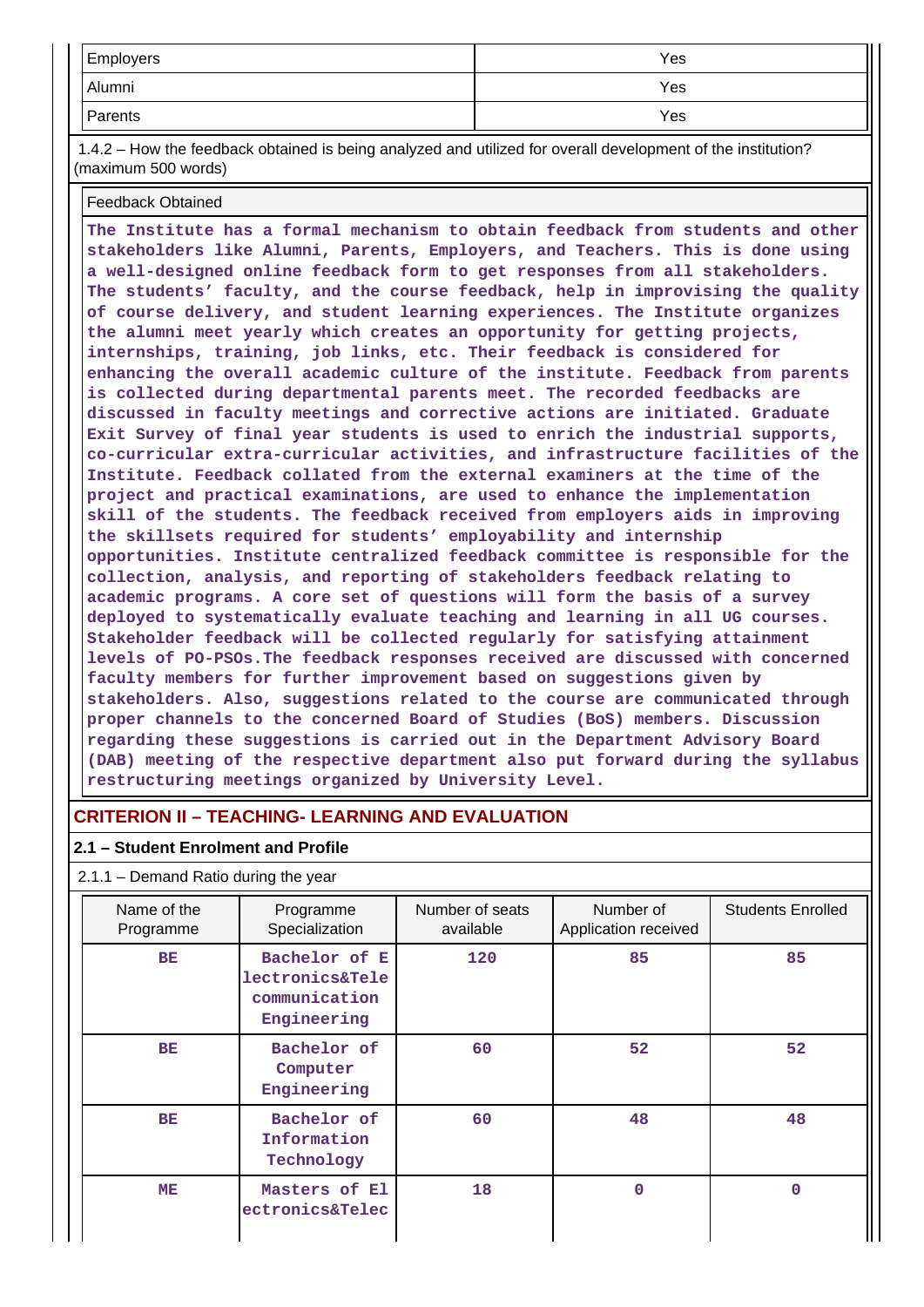| ommunication En<br>gineering (VLSI                                                                                                                                     |                                                                                                                                                                                                                                                                                                                                                                                                                                                                                                                                                                                                                                                                                                                                                                                                                                                                                                                                                                                                                                                                                                                                                                                                                                                                                                                                                                                                                                                                                                                                                                                                                                                                                                                                                                                                                                                                                                                                                                                                                                                                                                                                                                                                                                                                                                                                                                                                                                             |                                                              |                                                                                                  |  |                                                                                                  |                                                             |  |  |  |  |
|------------------------------------------------------------------------------------------------------------------------------------------------------------------------|---------------------------------------------------------------------------------------------------------------------------------------------------------------------------------------------------------------------------------------------------------------------------------------------------------------------------------------------------------------------------------------------------------------------------------------------------------------------------------------------------------------------------------------------------------------------------------------------------------------------------------------------------------------------------------------------------------------------------------------------------------------------------------------------------------------------------------------------------------------------------------------------------------------------------------------------------------------------------------------------------------------------------------------------------------------------------------------------------------------------------------------------------------------------------------------------------------------------------------------------------------------------------------------------------------------------------------------------------------------------------------------------------------------------------------------------------------------------------------------------------------------------------------------------------------------------------------------------------------------------------------------------------------------------------------------------------------------------------------------------------------------------------------------------------------------------------------------------------------------------------------------------------------------------------------------------------------------------------------------------------------------------------------------------------------------------------------------------------------------------------------------------------------------------------------------------------------------------------------------------------------------------------------------------------------------------------------------------------------------------------------------------------------------------------------------------|--------------------------------------------------------------|--------------------------------------------------------------------------------------------------|--|--------------------------------------------------------------------------------------------------|-------------------------------------------------------------|--|--|--|--|
|                                                                                                                                                                        | &Embedded                                                                                                                                                                                                                                                                                                                                                                                                                                                                                                                                                                                                                                                                                                                                                                                                                                                                                                                                                                                                                                                                                                                                                                                                                                                                                                                                                                                                                                                                                                                                                                                                                                                                                                                                                                                                                                                                                                                                                                                                                                                                                                                                                                                                                                                                                                                                                                                                                                   |                                                              | View File                                                                                        |  |                                                                                                  |                                                             |  |  |  |  |
| 2.2 - Catering to Student Diversity                                                                                                                                    |                                                                                                                                                                                                                                                                                                                                                                                                                                                                                                                                                                                                                                                                                                                                                                                                                                                                                                                                                                                                                                                                                                                                                                                                                                                                                                                                                                                                                                                                                                                                                                                                                                                                                                                                                                                                                                                                                                                                                                                                                                                                                                                                                                                                                                                                                                                                                                                                                                             |                                                              |                                                                                                  |  |                                                                                                  |                                                             |  |  |  |  |
|                                                                                                                                                                        | 2.2.1 - Student - Full time teacher ratio (current year data)                                                                                                                                                                                                                                                                                                                                                                                                                                                                                                                                                                                                                                                                                                                                                                                                                                                                                                                                                                                                                                                                                                                                                                                                                                                                                                                                                                                                                                                                                                                                                                                                                                                                                                                                                                                                                                                                                                                                                                                                                                                                                                                                                                                                                                                                                                                                                                               |                                                              |                                                                                                  |  |                                                                                                  |                                                             |  |  |  |  |
| Year                                                                                                                                                                   | Number of<br>students enrolled<br>in the institution<br>(UG)                                                                                                                                                                                                                                                                                                                                                                                                                                                                                                                                                                                                                                                                                                                                                                                                                                                                                                                                                                                                                                                                                                                                                                                                                                                                                                                                                                                                                                                                                                                                                                                                                                                                                                                                                                                                                                                                                                                                                                                                                                                                                                                                                                                                                                                                                                                                                                                | Number of<br>students enrolled<br>in the institution<br>(PG) | Number of<br>fulltime teachers<br>available in the<br>institution<br>teaching only UG<br>courses |  | Number of<br>fulltime teachers<br>available in the<br>institution<br>teaching only PG<br>courses | Number of<br>teachers<br>teaching both UG<br>and PG courses |  |  |  |  |
| 2019                                                                                                                                                                   | 929                                                                                                                                                                                                                                                                                                                                                                                                                                                                                                                                                                                                                                                                                                                                                                                                                                                                                                                                                                                                                                                                                                                                                                                                                                                                                                                                                                                                                                                                                                                                                                                                                                                                                                                                                                                                                                                                                                                                                                                                                                                                                                                                                                                                                                                                                                                                                                                                                                         | 3                                                            | 57                                                                                               |  | $\mathbf 0$                                                                                      | 3                                                           |  |  |  |  |
| 2.3 - Teaching - Learning Process                                                                                                                                      |                                                                                                                                                                                                                                                                                                                                                                                                                                                                                                                                                                                                                                                                                                                                                                                                                                                                                                                                                                                                                                                                                                                                                                                                                                                                                                                                                                                                                                                                                                                                                                                                                                                                                                                                                                                                                                                                                                                                                                                                                                                                                                                                                                                                                                                                                                                                                                                                                                             |                                                              |                                                                                                  |  |                                                                                                  |                                                             |  |  |  |  |
| 2.3.1 – Percentage of teachers using ICT for effective teaching with Learning Management Systems (LMS), E-<br>learning resources etc. (current year data)<br>Number of | Number of                                                                                                                                                                                                                                                                                                                                                                                                                                                                                                                                                                                                                                                                                                                                                                                                                                                                                                                                                                                                                                                                                                                                                                                                                                                                                                                                                                                                                                                                                                                                                                                                                                                                                                                                                                                                                                                                                                                                                                                                                                                                                                                                                                                                                                                                                                                                                                                                                                   | <b>ICT Tools and</b>                                         | Number of ICT                                                                                    |  | Numberof smart                                                                                   | E-resources and                                             |  |  |  |  |
| <b>Teachers on Roll</b>                                                                                                                                                | teachers using<br>ICT (LMS, e-<br>Resources)                                                                                                                                                                                                                                                                                                                                                                                                                                                                                                                                                                                                                                                                                                                                                                                                                                                                                                                                                                                                                                                                                                                                                                                                                                                                                                                                                                                                                                                                                                                                                                                                                                                                                                                                                                                                                                                                                                                                                                                                                                                                                                                                                                                                                                                                                                                                                                                                | resources<br>available                                       | enabled<br>Classrooms                                                                            |  | classrooms                                                                                       | techniques used                                             |  |  |  |  |
| 9<br>$\overline{\mathbf{2}}$<br>60<br>60<br>0                                                                                                                          |                                                                                                                                                                                                                                                                                                                                                                                                                                                                                                                                                                                                                                                                                                                                                                                                                                                                                                                                                                                                                                                                                                                                                                                                                                                                                                                                                                                                                                                                                                                                                                                                                                                                                                                                                                                                                                                                                                                                                                                                                                                                                                                                                                                                                                                                                                                                                                                                                                             |                                                              |                                                                                                  |  |                                                                                                  |                                                             |  |  |  |  |
|                                                                                                                                                                        | View File of ICT Tools and resources                                                                                                                                                                                                                                                                                                                                                                                                                                                                                                                                                                                                                                                                                                                                                                                                                                                                                                                                                                                                                                                                                                                                                                                                                                                                                                                                                                                                                                                                                                                                                                                                                                                                                                                                                                                                                                                                                                                                                                                                                                                                                                                                                                                                                                                                                                                                                                                                        |                                                              |                                                                                                  |  |                                                                                                  |                                                             |  |  |  |  |
|                                                                                                                                                                        |                                                                                                                                                                                                                                                                                                                                                                                                                                                                                                                                                                                                                                                                                                                                                                                                                                                                                                                                                                                                                                                                                                                                                                                                                                                                                                                                                                                                                                                                                                                                                                                                                                                                                                                                                                                                                                                                                                                                                                                                                                                                                                                                                                                                                                                                                                                                                                                                                                             | View File of E-resources and techniques used                 |                                                                                                  |  |                                                                                                  |                                                             |  |  |  |  |
|                                                                                                                                                                        |                                                                                                                                                                                                                                                                                                                                                                                                                                                                                                                                                                                                                                                                                                                                                                                                                                                                                                                                                                                                                                                                                                                                                                                                                                                                                                                                                                                                                                                                                                                                                                                                                                                                                                                                                                                                                                                                                                                                                                                                                                                                                                                                                                                                                                                                                                                                                                                                                                             |                                                              |                                                                                                  |  |                                                                                                  |                                                             |  |  |  |  |
|                                                                                                                                                                        | 2.3.2 - Students mentoring system available in the institution? Give details. (maximum 500 words)<br>Institute has students mentoring system named as "Student Counselling". Every class of students is divided into<br>number of batches of 15 to 20 students and each batch is assigned one faculty as student counsellor. For<br>conducting student counselling meeting extra time slot is provided in regular class timetable. This schedule of<br>meeting is declared to the students at the beginning of every semester in the academic calendar. Students meet<br>with their counsellor to discuss about their problems and issues faced during the regular working hours. Also the<br>students are free to discuss their own problems if any. The minutes of such meeting are noted in the academic<br>record book provided to every faculty in the prescribed format only. The suggestions given by the students for<br>problem solving are noted and conveyed to the respective department for further necessary action. Most of the<br>times, students get the solution to their problems due to discussion in such meetings and point raised during<br>such meetings. Review of such meetings is taken in departmental staff meeting to convey it to the head of the<br>department. Guardian Faculty Member (GFM) is another faculty member who is taking care of the personal and<br>individual counselling to the students. The academics related counselling such as attendance, test results and<br>regularity of the students is done by the class GFM and conveyed to their parents. The GFM also takes care of<br>student's registration on the first day of reporting to the college at the commencement of every semester.<br>Defaulter student in attendance and academics is given special attention to improve their performance by<br>personal counselling and meeting with their parents. Remedial actions are taken as per the requirements of the<br>individual student. Academic coordinator is another level of counselling where students who require special<br>attention in regularity and attendance are considered. Academic performance card of such students is prepared<br>and discussed on one-to-one basis from all the departments of the college. Parents are also part of these<br>meetings. Final decision regarding student's detention and performance is taken by the college authority such |                                                              |                                                                                                  |  |                                                                                                  |                                                             |  |  |  |  |
|                                                                                                                                                                        | Number of students enrolled in the<br>institution                                                                                                                                                                                                                                                                                                                                                                                                                                                                                                                                                                                                                                                                                                                                                                                                                                                                                                                                                                                                                                                                                                                                                                                                                                                                                                                                                                                                                                                                                                                                                                                                                                                                                                                                                                                                                                                                                                                                                                                                                                                                                                                                                                                                                                                                                                                                                                                           | Number of fulltime teachers                                  |                                                                                                  |  |                                                                                                  | Mentor: Mentee Ratio                                        |  |  |  |  |
|                                                                                                                                                                        | 932                                                                                                                                                                                                                                                                                                                                                                                                                                                                                                                                                                                                                                                                                                                                                                                                                                                                                                                                                                                                                                                                                                                                                                                                                                                                                                                                                                                                                                                                                                                                                                                                                                                                                                                                                                                                                                                                                                                                                                                                                                                                                                                                                                                                                                                                                                                                                                                                                                         |                                                              | 60                                                                                               |  |                                                                                                  | 1:16                                                        |  |  |  |  |
| 2.4 - Teacher Profile and Quality                                                                                                                                      |                                                                                                                                                                                                                                                                                                                                                                                                                                                                                                                                                                                                                                                                                                                                                                                                                                                                                                                                                                                                                                                                                                                                                                                                                                                                                                                                                                                                                                                                                                                                                                                                                                                                                                                                                                                                                                                                                                                                                                                                                                                                                                                                                                                                                                                                                                                                                                                                                                             |                                                              |                                                                                                  |  |                                                                                                  |                                                             |  |  |  |  |
| 2.4.1 - Number of full time teachers appointed during the year                                                                                                         |                                                                                                                                                                                                                                                                                                                                                                                                                                                                                                                                                                                                                                                                                                                                                                                                                                                                                                                                                                                                                                                                                                                                                                                                                                                                                                                                                                                                                                                                                                                                                                                                                                                                                                                                                                                                                                                                                                                                                                                                                                                                                                                                                                                                                                                                                                                                                                                                                                             |                                                              |                                                                                                  |  |                                                                                                  |                                                             |  |  |  |  |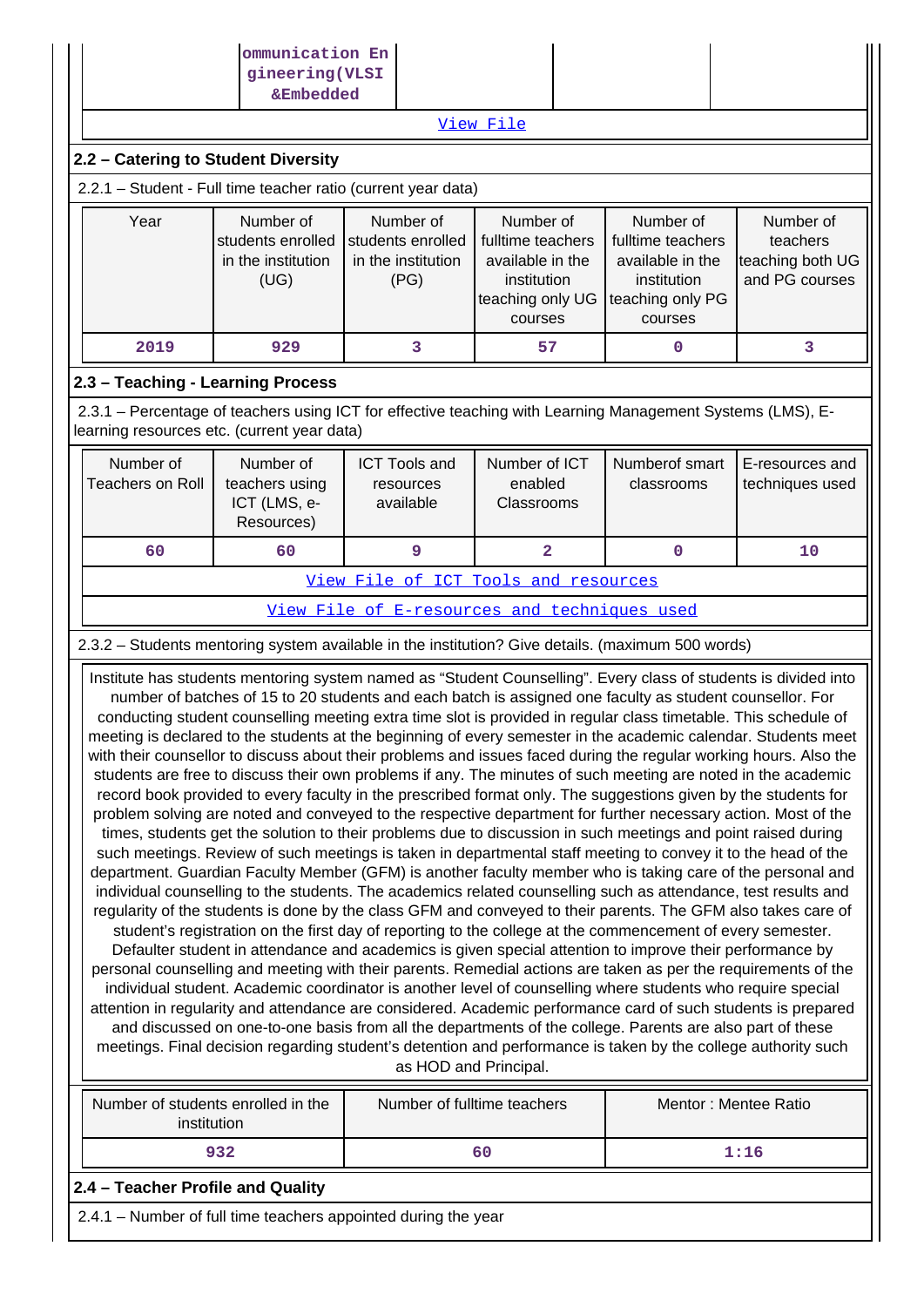| No. of sanctioned<br>positions                                                                                                                                                                 | No. of filled positions                                                                                    | Vacant positions |                                                                            | Positions filled during<br>the current year |                                                                                                                                                                                                                                                                          | No. of faculty with<br>Ph.D                                                                                                                                                           |  |
|------------------------------------------------------------------------------------------------------------------------------------------------------------------------------------------------|------------------------------------------------------------------------------------------------------------|------------------|----------------------------------------------------------------------------|---------------------------------------------|--------------------------------------------------------------------------------------------------------------------------------------------------------------------------------------------------------------------------------------------------------------------------|---------------------------------------------------------------------------------------------------------------------------------------------------------------------------------------|--|
| 51                                                                                                                                                                                             | 60                                                                                                         |                  | $\mathbf 0$                                                                | 1                                           | 9                                                                                                                                                                                                                                                                        |                                                                                                                                                                                       |  |
| 2.4.2 – Honours and recognition received by teachers (received awards, recognition, fellowships at State, National,<br>International level from Government, recognised bodies during the year) |                                                                                                            |                  |                                                                            |                                             |                                                                                                                                                                                                                                                                          |                                                                                                                                                                                       |  |
| Year of Award                                                                                                                                                                                  | Name of full time teachers<br>receiving awards from<br>state level, national level,<br>international level | Designation      |                                                                            |                                             |                                                                                                                                                                                                                                                                          | Name of the award,<br>fellowship, received from<br>Government or recognized<br>bodies                                                                                                 |  |
| 2019                                                                                                                                                                                           | Prof. Yesugade<br>Kiran Dinkar                                                                             |                  |                                                                            | Assistant<br>Professor                      |                                                                                                                                                                                                                                                                          | <b>NPTEL Online</b><br>Elite Certification<br>in NPTEL-AICTE<br>approved online<br>course under<br>faculty development<br>program on Ethical<br>Hacking by IIT<br>Kharagpur           |  |
| 2019                                                                                                                                                                                           | Prof. Dr.Kadam<br>Sonali Popatrao                                                                          |                  |                                                                            | Associate<br>Professor                      |                                                                                                                                                                                                                                                                          | AWS International<br>Certification , AWS<br>Cloud Practitioner                                                                                                                        |  |
| 2019                                                                                                                                                                                           | Prof.Jadhav<br>Shital Balasaheb                                                                            |                  | Assistant<br>Professor<br>Assistant<br>Professor<br>Assistant<br>Professor |                                             | IIT Bombayx<br>Completed online<br>course on<br>LaTeX101x:LaTeX for<br>students, Engineers,<br>and Scientists and<br>secured A grade<br>AWS International<br>Certification , AWS<br>Cloud Practitioner<br>AWS International<br>Certification , AWS<br>Cloud Practitioner |                                                                                                                                                                                       |  |
| 2019                                                                                                                                                                                           | Prof.Jadhav<br>Jayashree Dhananjay                                                                         |                  |                                                                            |                                             |                                                                                                                                                                                                                                                                          |                                                                                                                                                                                       |  |
| 2019                                                                                                                                                                                           | Prof.Dalvi Nilam<br>Ishwar                                                                                 |                  |                                                                            |                                             |                                                                                                                                                                                                                                                                          |                                                                                                                                                                                       |  |
| 2019                                                                                                                                                                                           | Prof. Nilofar<br>Mulla Altafhusen                                                                          |                  |                                                                            | Assistant<br>Professor                      | <b>NPTEL Elite</b><br><b>inNPTEL-AICTE</b><br>approved online<br>course under<br>faculty development<br>program on Software<br>Engineering                                                                                                                               |                                                                                                                                                                                       |  |
| 2019                                                                                                                                                                                           | Prof. Dr. Chorage<br>Suvarna Sandip                                                                        |                  |                                                                            | Professor                                   |                                                                                                                                                                                                                                                                          | <b>Awarded Elite</b><br>grade in NPTEL-<br>AICTE approved<br>online course under<br>faculty development<br>program on subject<br>Introduction to<br>Microwave Theory<br>and Technique |  |
| 2019                                                                                                                                                                                           | Prof. Ashwini<br>Vitthal Kanade                                                                            |                  | Assistant<br>Professor                                                     |                                             | NPTEL Silver<br>Elite in NPTEL-<br>AICTE approved                                                                                                                                                                                                                        |                                                                                                                                                                                       |  |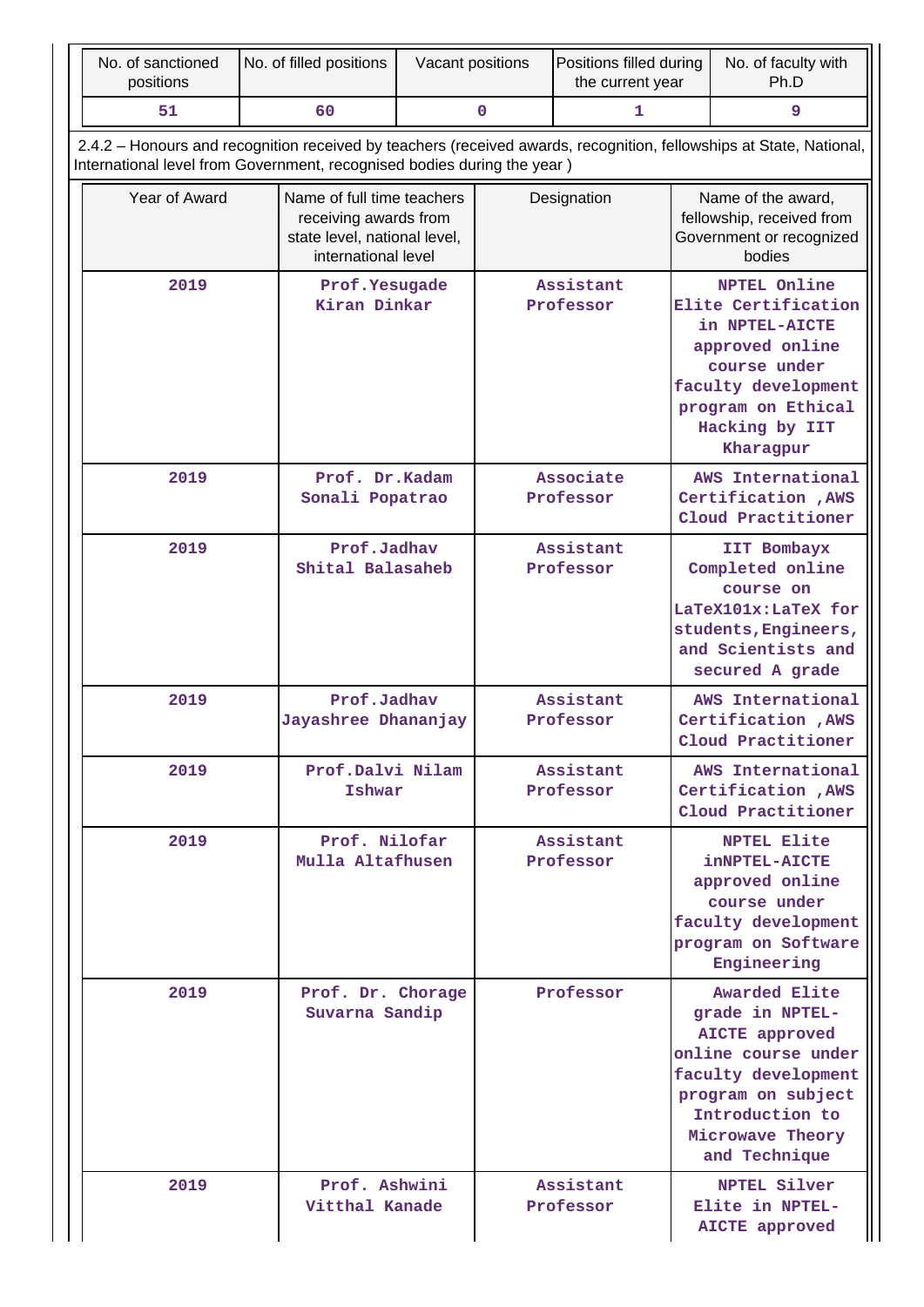|                                                                                                                                |                       |                               |           |                                                                |  | online course under<br>faculty development<br>program onCloud<br>Computing                                                                                                                                                              |
|--------------------------------------------------------------------------------------------------------------------------------|-----------------------|-------------------------------|-----------|----------------------------------------------------------------|--|-----------------------------------------------------------------------------------------------------------------------------------------------------------------------------------------------------------------------------------------|
| 2019                                                                                                                           | Prof. Dr. Pawar       | Vijaya Rahul                  |           | Associate<br>Professor                                         |  | Recognition as<br>Ph.D. Research<br>Guide under the<br>faculty of Science<br>and Technology in<br>subject of<br>Electronics<br>Telecommunication<br>for period of eight<br>(8) years with<br>effect from<br>$4/9/2019$ to<br>03/09/2027 |
| 2019                                                                                                                           |                       | Prof.Dr.Pawar<br>Vijaya Rahul |           | Associate<br>Professor                                         |  | Awarded Elite<br>grade in NPTEL-<br><b>AICTE</b> approved<br>online course under<br>faculty development<br>program on subject<br>Introduction to<br>Machine Learning                                                                    |
|                                                                                                                                |                       |                               | View File |                                                                |  |                                                                                                                                                                                                                                         |
| 2.5 - Evaluation Process and Reforms                                                                                           |                       |                               |           |                                                                |  |                                                                                                                                                                                                                                         |
| 2.5.1 - Number of days from the date of semester-end/ year- end examination till the declaration of results during<br>the year |                       |                               |           |                                                                |  |                                                                                                                                                                                                                                         |
| Programme Name                                                                                                                 | Programme Code        | Semester/year                 |           | Last date of the last<br>semester-end/year-<br>end examination |  | Date of declaration of<br>results of semester-<br>end/ year- end<br>examination                                                                                                                                                         |
| BE                                                                                                                             | EN628524610F          |                               | VIII/BE   | 07/11/2020                                                     |  | 11/11/2020                                                                                                                                                                                                                              |
| BE                                                                                                                             | EN628524610F          |                               | VI/TE     | 07/12/2019                                                     |  | 29/07/2020                                                                                                                                                                                                                              |
| BE                                                                                                                             | EN628524610F          |                               | IV/SE     | 03/01/2020                                                     |  | 20/07/2020                                                                                                                                                                                                                              |
| BЕ                                                                                                                             | EN628524610F          |                               | II/FE     | 02/01/2020                                                     |  | 21/07/2020                                                                                                                                                                                                                              |
| BЕ                                                                                                                             | EN628524610F          |                               | VII/BE    | 14/12/2019                                                     |  | 28/01/2020                                                                                                                                                                                                                              |
| BE                                                                                                                             | EN628EN628524<br>610F |                               | V/TE      | 07/12/2019                                                     |  | 20/01/2020                                                                                                                                                                                                                              |
| BE.                                                                                                                            | EN628524610F          |                               | III/SE    | 03/01/2020                                                     |  | 22/02/2020                                                                                                                                                                                                                              |
| <b>BE</b>                                                                                                                      | EN628524610F          |                               | I/FE      | 02/01/2020                                                     |  | 11/02/2020                                                                                                                                                                                                                              |
| BЕ                                                                                                                             | EN628524510F          |                               | I/FE      | 02/01/2020                                                     |  | 11/02/2020                                                                                                                                                                                                                              |
| BE                                                                                                                             | EN628524510F          |                               | III/SE    | 03/01/2020                                                     |  | 22/02/2020                                                                                                                                                                                                                              |
|                                                                                                                                |                       |                               | View File |                                                                |  |                                                                                                                                                                                                                                         |

 2.5.2 – Reforms initiated on Continuous Internal Evaluation(CIE) system at the institutional level (250 words) 

 **The institute is affiliated to Savitribai Phule Pune University, so procedures are followed rigorously as per the circulars and notifications issued by SPPU website. The circular and notices regarding evaluation are sent to all**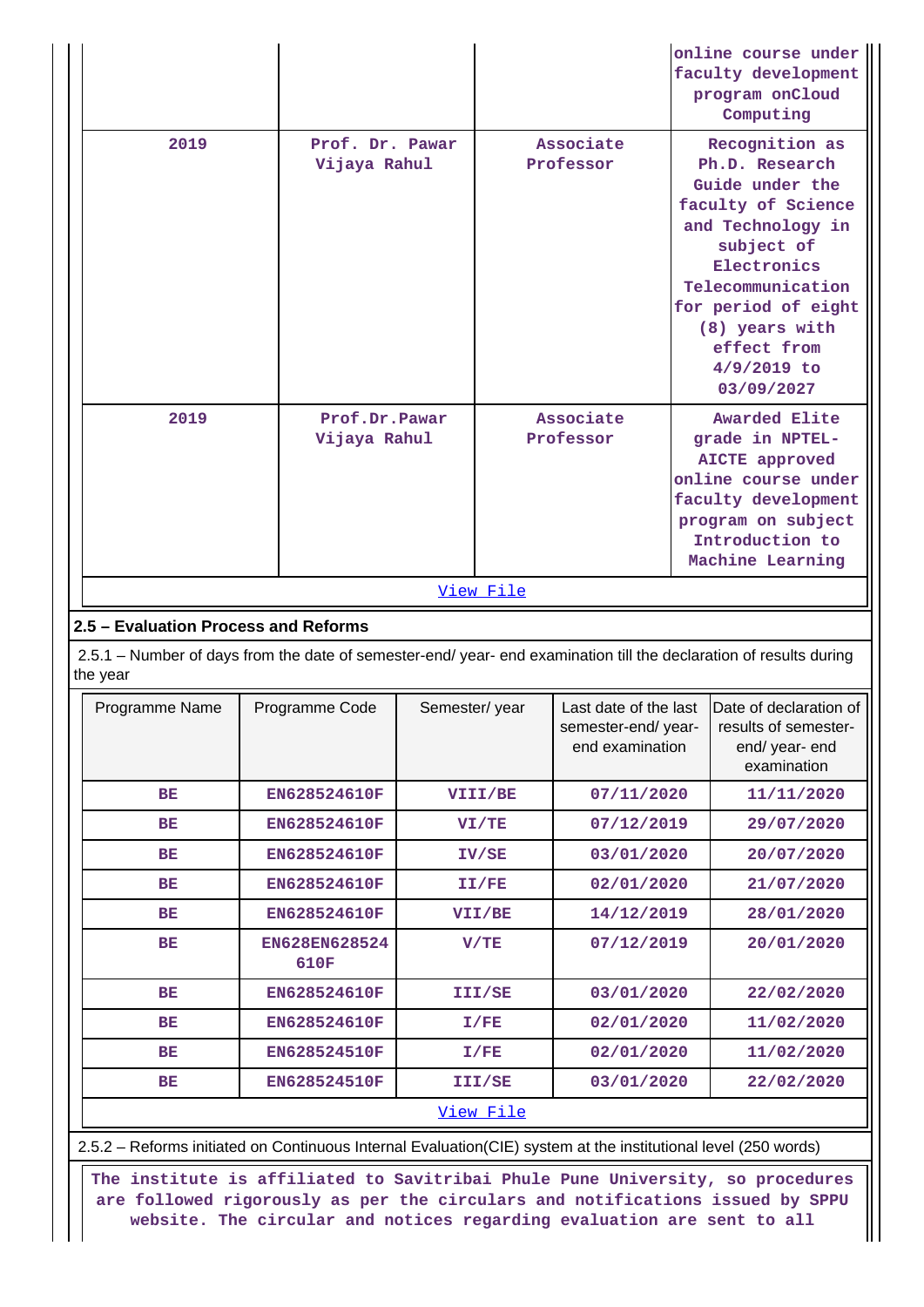**departments through exam department. Information is circulated among students for the awareness of the fairness and total transparency in the evaluation process. 2015 course for UG and 2017 course for PG has credit based system for assessment of students at the university level. To cope up with the requirements of this assessment, students are evaluated at the institute level rigorously. Direct and indirect methods are used as the assessment and evaluation tools. Unit tests, orals, mock practical/oral exams and assignments are used in direct assessment tools. Term work evaluation is decided at the institute level considering the uniform format. Students are made aware of the evaluation guidelines prior to the commencement of each semester. Regularity of all the activities related to term work evaluation are executed and are monitored by HOD, Academic Coordinator and Principal.**

 2.5.3 – Academic calendar prepared and adhered for conduct of Examination and other related matters (250 words)

 **Institute has functional IQAC under which IQAC coordinator and NAAC coordinator prepare institute academic calendar which is revised for every new semester according to the affiliating university guidelines. This calendar has three sections which includes academics related activities, events section and various meeting schedule. Academics section of academic calendar helps students to know the dates of commencement and conclusion of teaching, unit tests and tentative university examinationschedule. This section also displays students the remedial action plan for various examinations. For attainment of course outcomes, orals for some of the units in course are scheduled. Term work marks for respective courses are calculated based on academic performance of students in various activities such as unit test, assignment oral, midterm submission and attendance. University examination schedule is conveyed to the students through the institute CEO (College Examination Officer) Students are made aware of the assessment methods at the beginning of the semester and whenever necessaryThe assessed answer sheets of internal tests (Unit Test) are given to the studentsand performance is discussed by the course teacher. Students having grievances with the internal evaluation process can directly discuss their doubts individually with respective faculty members. Students can approach the Head of the Department and Principal in case of any grievances. Academic calendar also gives information about non-technical activities and celebration of various Day's such as Yoga Day, Independence Day etc. Student counselling meetings and mentor meetings schedule is displayed in advance to all students and faculty through academic calendar. Academic calendar is displayed on dept. notice boards, classrooms, website and updated regularly.**

#### **2.6 – Student Performance and Learning Outcomes**

 2.6.1 – Program outcomes, program specific outcomes and course outcomes for all programs offered by the institution are stated and displayed in website of the institution (to provide the weblink)

<http://coewpune.bharatividyapeeth.edu/index.php/naac/aqar>

#### 2.6.2 – Pass percentage of students

| Programme<br>Code | Programme<br>Name | Number of<br>Programme<br>Specialization<br>students<br>appeared in the<br>final year<br>examination |    | Number of<br>students passed<br>in final year<br>examination | Pass Percentage |
|-------------------|-------------------|------------------------------------------------------------------------------------------------------|----|--------------------------------------------------------------|-----------------|
| EN628524610F      | BE                | Bachelor<br>0f<br>Information<br>Technology                                                          | 81 | 81                                                           | 100             |
|                   | BE                | Bachelor                                                                                             | 75 | 75                                                           | 100             |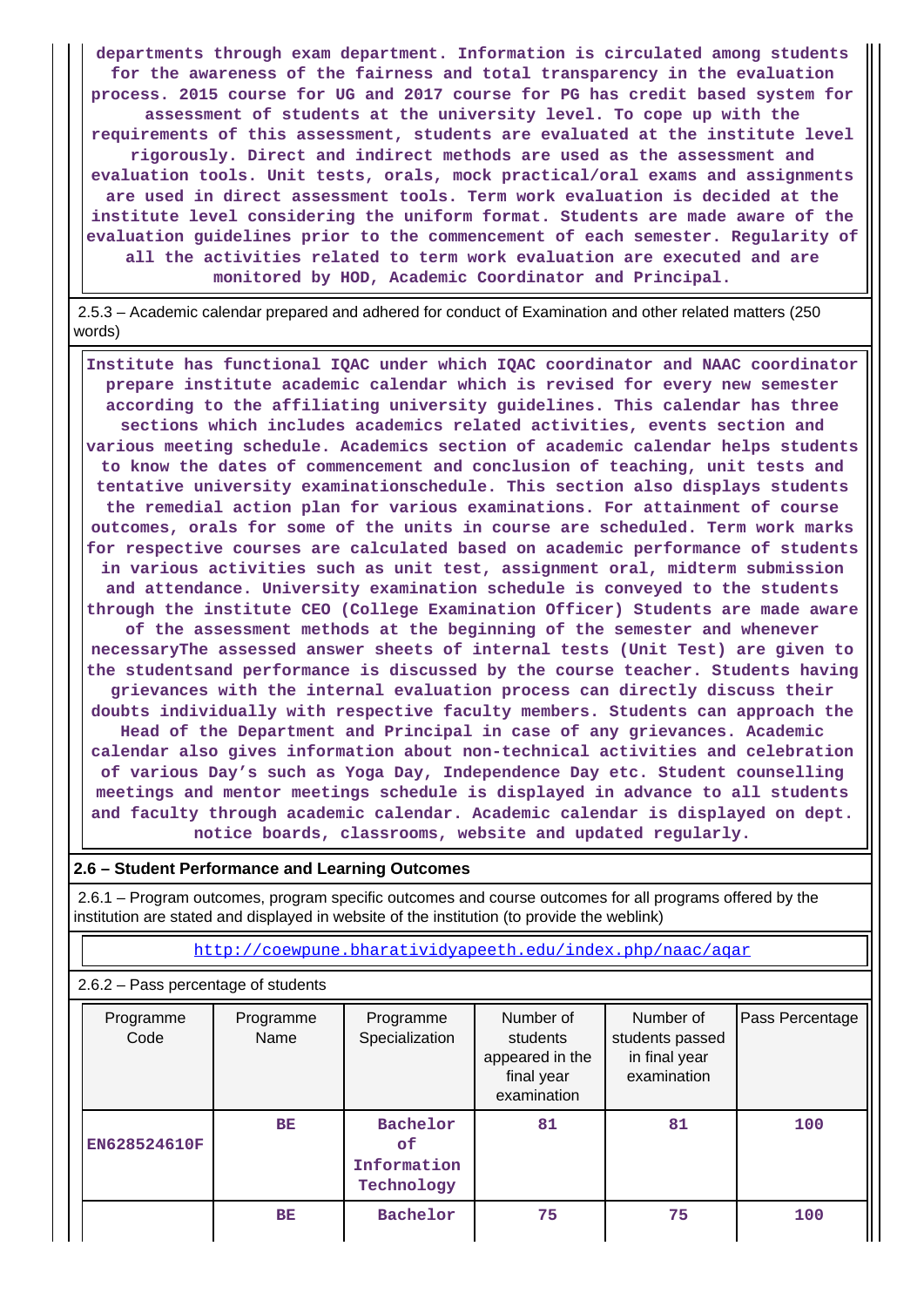| EN628524510F |    | of Computer<br>Engineering                                              |     |     |       |  |  |  |
|--------------|----|-------------------------------------------------------------------------|-----|-----|-------|--|--|--|
| EN628537210F | BE | Bachelor<br>of.<br>Electronics<br>&Telecommuni<br>cation<br>Engineering | 103 | 101 | 98.05 |  |  |  |
| EN628534110  | ME | Master of<br>Electronics<br>&Telecommuni<br>cation<br>Engineering       | 3   | 3   | 100   |  |  |  |
| View File    |    |                                                                         |     |     |       |  |  |  |

## **2.7 – Student Satisfaction Survey**

 2.7.1 – Student Satisfaction Survey (SSS) on overall institutional performance (Institution may design the questionnaire) (results and details be provided as weblink)

> [http://coewpune.bharatividyapeeth.edu/media/pdf/NAAC-](http://coewpune.bharatividyapeeth.edu/media/pdf/NAAC-Student_Satisfaction_Survey-AY_2019-20_091220.pdf)Student Satisfaction Survey-AY 2019-20 091220.pdf

## **CRITERION III – RESEARCH, INNOVATIONS AND EXTENSION**

## **3.1 – Resource Mobilization for Research**

3.1.1 – Research funds sanctioned and received from various agencies, industry and other organisations

| Nature of the Project                      | <b>Duration</b> | Name of the funding<br>agency                     | Total grant<br>sanctioned | Amount received<br>during the year |  |  |  |
|--------------------------------------------|-----------------|---------------------------------------------------|---------------------------|------------------------------------|--|--|--|
| Projects<br>sponsored by<br>the University | 730             | IQAC, Savitribai<br>Phule Pune<br>University Pune | 2.5                       | 1.25                               |  |  |  |
| View File                                  |                 |                                                   |                           |                                    |  |  |  |

### **3.2 – Innovation Ecosystem**

 3.2.1 – Workshops/Seminars Conducted on Intellectual Property Rights (IPR) and Industry-Academia Innovative practices during the year

| Title of workshop/seminar                                                                                                                                                      | Name of the Dept.                       | Date       |  |  |
|--------------------------------------------------------------------------------------------------------------------------------------------------------------------------------|-----------------------------------------|------------|--|--|
| Webinar on, Intellectual<br>Property Right                                                                                                                                     | Research Cell                           | 30/05/2020 |  |  |
| Webinar on How to improve<br>your performance in<br>campus drive tests and<br>interviews                                                                                       | Department of Information<br>technology | 02/06/2020 |  |  |
| Webinar on Internet of<br>Things                                                                                                                                               | Department of Information<br>technology | 13/06/2020 |  |  |
| Faculty Orientation<br>Programme on the new<br>curriculum of SE IT (2019<br>Course) for the subject<br>Logic Design and Computer<br>Organization, Logic<br>Design and Computer | Department of Information<br>technology | 30/06/2020 |  |  |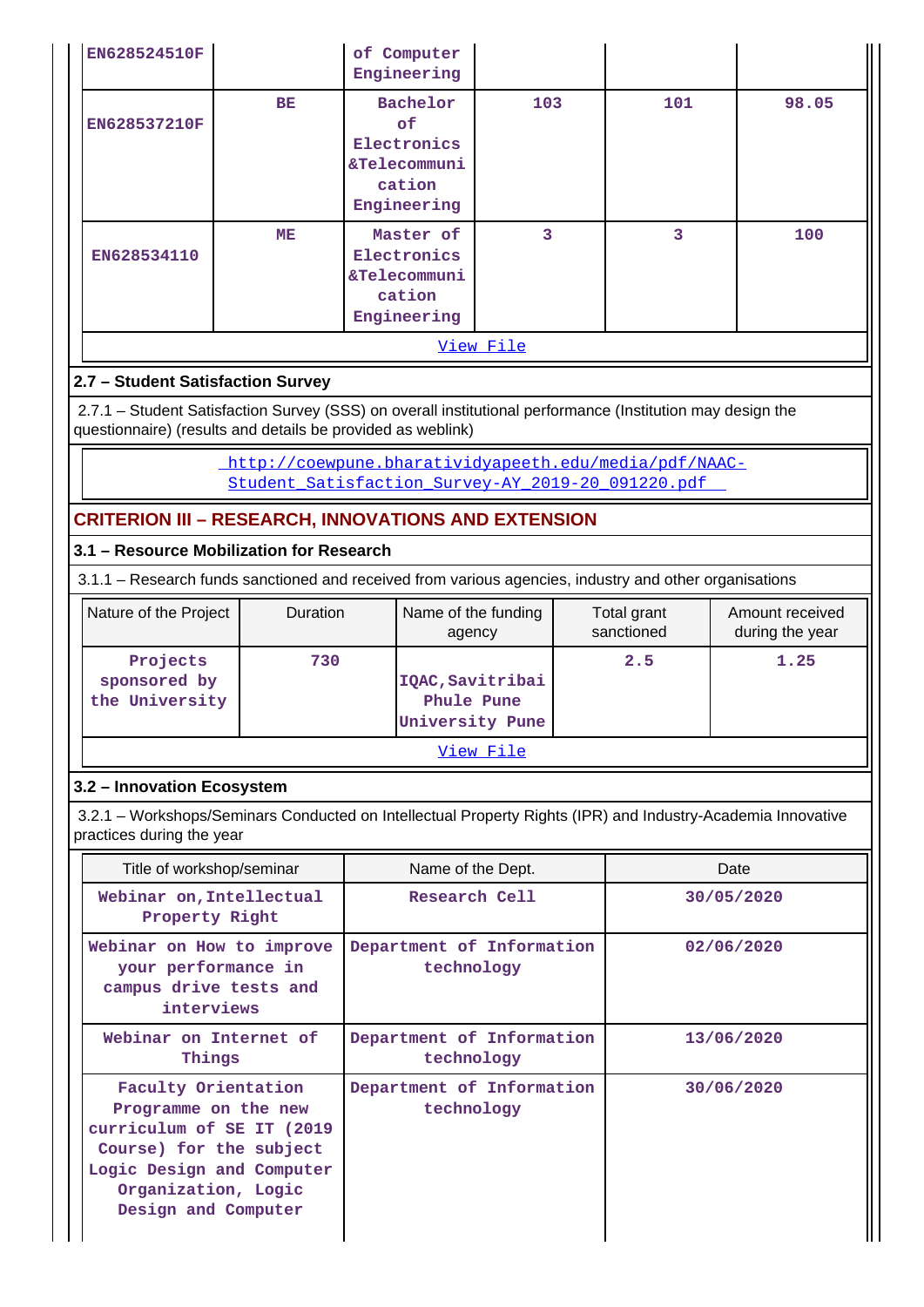| Organization Laboratory                                             |                                         |            |
|---------------------------------------------------------------------|-----------------------------------------|------------|
| Workshop on Python<br>Programming                                   | Department of Computer<br>engineering   | 03/08/2019 |
| Seminar on Introduction<br>to sales force student<br>journey, India | Department of Computer<br>engineering   | 03/08/2019 |
| Seminar on Introduction<br>to Python Programming                    | Department of Computer<br>engineering   | 18/07/2019 |
| Seminar on Introduction<br>to core JAVA                             | Department of Computer<br>engineering   | 18/07/2019 |
| Seminar on Recursive<br>Function in C                               | Department of Information<br>technology | 09/07/2019 |
| Seminar on Open Source<br>Technologies                              | Department of Computer<br>engineering   | 11/07/2019 |
| Seminar on Machine<br>Learning and its<br>Applications              | Department of Information<br>technology | 16/07/2019 |
| Seminar on Introduction<br>to Salesforce student<br>journey, India  | Department of Information<br>technology | 03/08/2019 |
| Workshop on Hands On<br>Python Programming                          | Department of Information<br>technology | 03/08/2019 |
| Seminar on Personality<br>Development                               | Department of Computer<br>engineering   | 08/08/2019 |
| Seminar on Project<br>Development Process                           | Department of Computer<br>engineering   | 08/08/2019 |
| Seminar on Personality<br>Develpment                                | Department of Information<br>technology | 09/08/2019 |
| Seminar on Python<br>Programming                                    | Department of Information<br>technology | 09/08/2019 |
| Seminar on Python<br>Programming                                    | Department of Computer<br>engineering   | 09/08/2019 |
| Three Days workshop on<br>Python Programming                        | Department of Computer<br>engineering   | 17/09/2019 |
| Seminar on Internship<br>opportunities via<br>acadflip app          | Department of Computer<br>engineering   | 25/09/2019 |
| Seminar on Internship<br>Opportunities via<br>acadflip app          | Department of Information<br>technology | 25/09/2019 |
| One Day workshop on<br>Personality Development                      | Department of Computer<br>engineering   | 01/10/2019 |
| Seminar on Placements in<br>Japan                                   | Department of Computer<br>engineering   | 09/01/2020 |
| One day Workshop on, How<br>to make Good poster                     | Research Cell                           | 11/01/2020 |
| Seminar on Python<br>Development                                    | Department of Computer<br>engineering   | 17/01/2020 |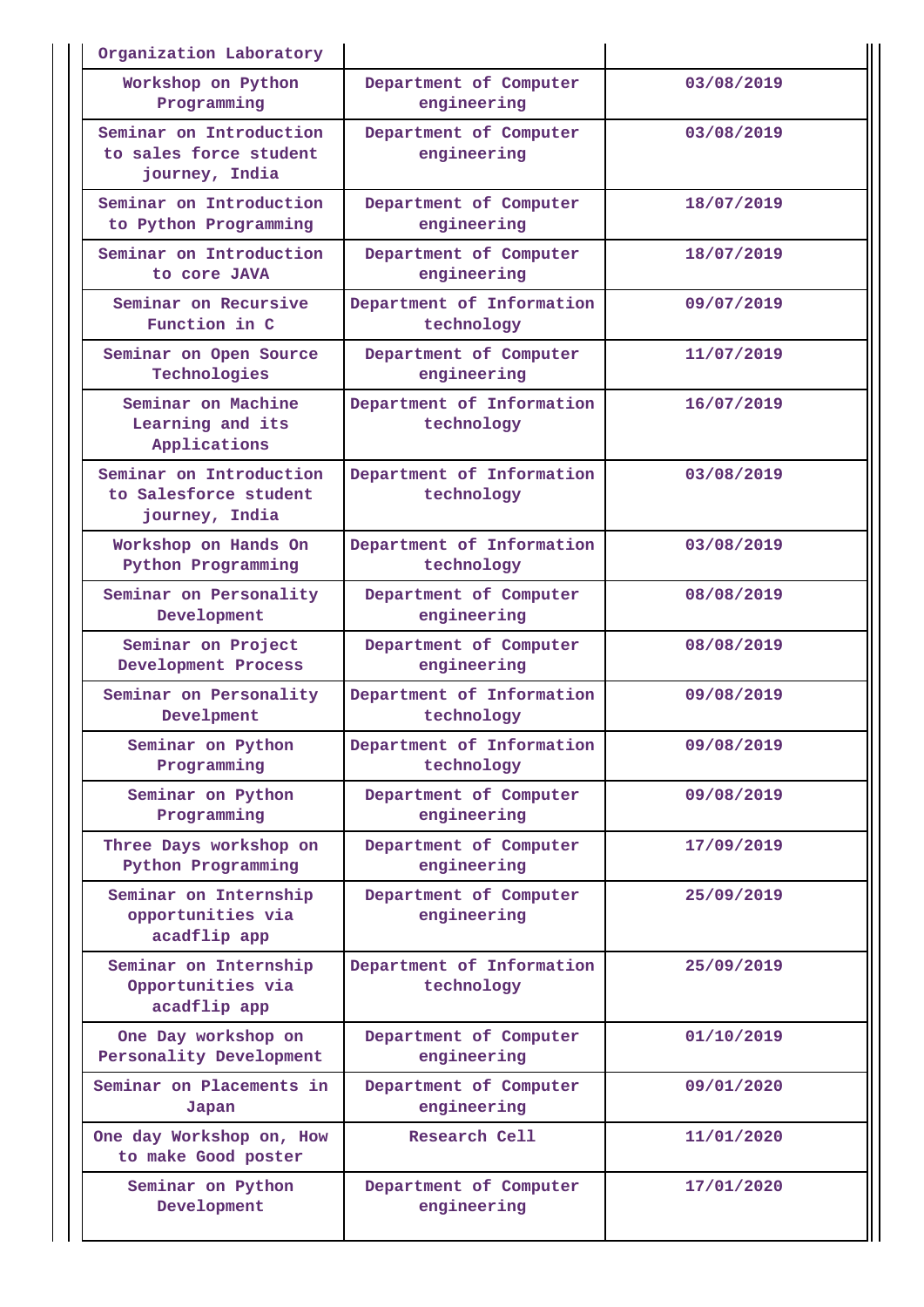| One day Workshop on,<br>Avishkar IIIrd stage<br>Presentations        |                 | Research Cell                                         |                                                                                                      |  | 20/01/2020    |                                                               |  |  |
|----------------------------------------------------------------------|-----------------|-------------------------------------------------------|------------------------------------------------------------------------------------------------------|--|---------------|---------------------------------------------------------------|--|--|
| Seminar on Global<br>Diversity CFP Day                               |                 |                                                       | Department of Computer<br>20/01/2020<br>engineering                                                  |  |               |                                                               |  |  |
| Seminar on Career<br>opportunity in IT<br>Industry                   |                 |                                                       | Department of Computer<br>engineering                                                                |  |               | 29/01/2020                                                    |  |  |
| Seminar on Profile<br><b>Building Career</b><br>Opportunity          |                 |                                                       | Department of Computer<br>engineering                                                                |  |               | 29/01/2020                                                    |  |  |
| Seminar on Career<br>Opportunity Aptitude<br>Training                |                 |                                                       | Department of Information<br>technology                                                              |  |               | 29/01/2020                                                    |  |  |
| Seminar on Career<br>Opportunities in IT<br>Industry                 |                 |                                                       | Department of Information<br>technology                                                              |  |               | 29/01/2020                                                    |  |  |
| Seminar on Assembler                                                 |                 |                                                       | Department of Information<br>technology                                                              |  |               | 10/02/2020                                                    |  |  |
| AWS Boot Camp by AWS<br>Official                                     |                 |                                                       | Department of Computer<br>engineering                                                                |  | 17/02/2020    |                                                               |  |  |
| Seminar on Digital<br>Marketing                                      |                 |                                                       | Department of Information<br>technology                                                              |  |               | 18/02/2020                                                    |  |  |
| Workshop on Ethical<br>Hacking And Cyber<br>Security                 |                 | Department of Information<br>25/02/2020<br>technology |                                                                                                      |  |               |                                                               |  |  |
| Workshop on AWS Solution<br>Architect Training                       |                 | Department of Computer<br>engineering                 |                                                                                                      |  |               | 07/03/2020                                                    |  |  |
| FDP on Python Programming                                            |                 | Department of Information<br>technology               |                                                                                                      |  |               | 04/05/2020                                                    |  |  |
| Webinar on Technical<br>Interview Preparation                        |                 | Department of Information<br>technology               |                                                                                                      |  | 11/05/2020    |                                                               |  |  |
| FDP on Latex                                                         |                 | Department of Computer<br>engineering                 |                                                                                                      |  | 11/05/2020    |                                                               |  |  |
| FDP on, Drupal in<br>association with IIT<br>Bombay spoken Tutorials |                 |                                                       | Department of Electronics<br>and Telecommunication<br>Engineering                                    |  | 18/05/2020    |                                                               |  |  |
| Webinar on Student<br>Development Program                            |                 |                                                       | Department of Information<br>technology                                                              |  |               | 20/05/2020                                                    |  |  |
| Webinar on Let's Talk<br>Animation                                   |                 |                                                       | Department of Information<br>technology                                                              |  |               | 20/05/2020                                                    |  |  |
|                                                                      |                 |                                                       | 3.2.2 - Awards for Innovation won by Institution/Teachers/Research scholars/Students during the year |  |               |                                                               |  |  |
| Title of the innovation                                              | Name of Awardee |                                                       | Awarding Agency                                                                                      |  | Date of award | Category                                                      |  |  |
| Best Women<br>BVCOE Women,<br>College<br>Pune                        |                 |                                                       | National<br>Educational<br><b>Excellence</b><br>Awards<br>Conference                                 |  | 09/11/2019    | National<br>$Level-$<br>Engineering<br>Technical<br>Education |  |  |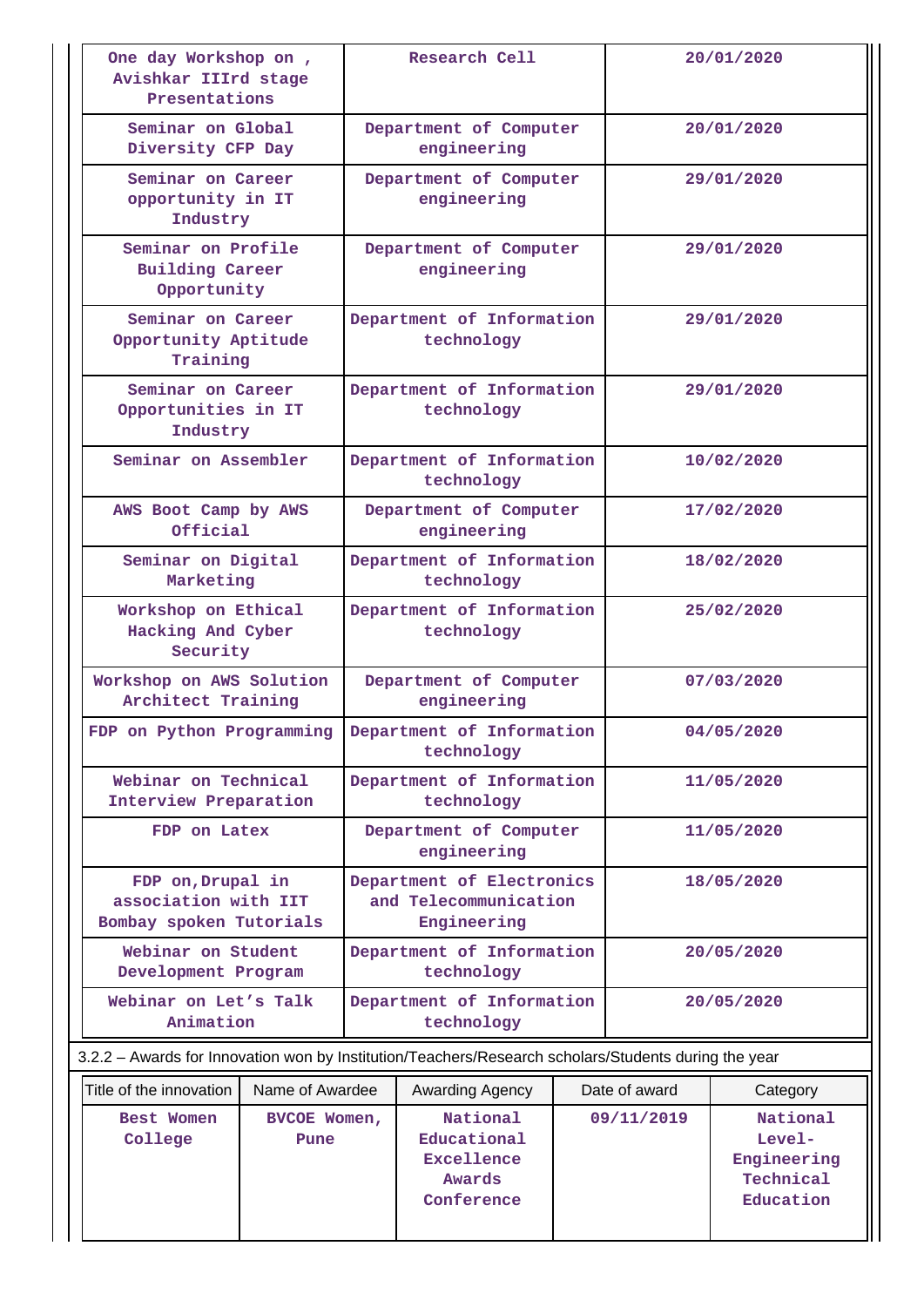| Natarajan<br>Education<br>Society (NES)<br>Innovation<br>Award                                                                                                              | Kshitija, Ms.<br>Jagtap<br>Abhilasha, Ms.<br>Kolte Tejal Ms.<br>Kshirsagar<br>Varsha (BE IT<br>Students)                                                                                      | Ms. Jadhav                                          | Education<br>Society (NES),<br>Pune                                                                                                  | Natarajan                       |                         | 16/02/2020              |           | Under<br>Graduate                 |
|-----------------------------------------------------------------------------------------------------------------------------------------------------------------------------|-----------------------------------------------------------------------------------------------------------------------------------------------------------------------------------------------|-----------------------------------------------------|--------------------------------------------------------------------------------------------------------------------------------------|---------------------------------|-------------------------|-------------------------|-----------|-----------------------------------|
| National<br>Level<br>Intercollegiate<br>General<br>Knowledge<br><b>Test-2020</b>                                                                                            | Ms. Veer<br>Pooja(BE IT)                                                                                                                                                                      |                                                     | Bharati<br>Vidyapeeth<br>(Deemed to be<br>university),<br>Yashwantrao<br>Mohite College<br>of Arts,<br>Science and<br>Commerce, Pune |                                 | 07/01/2020              |                         |           | Intercollegiate                   |
| National<br>Level<br>Intercollegiate<br>General<br>Knowledge<br><b>Test-2020</b><br>3.2.3 – No. of Incubation centre created, start-ups incubated on campus during the year | Bharati<br>07/01/2020<br>Ms.Jagtap<br>Rutuja(TE IT)<br>Vidyapeeth<br>(Deemed to be<br>university),<br>Yashwantrao<br>Mohite College<br>of Arts,<br>Science and<br>Commerce, Pune<br>View File |                                                     |                                                                                                                                      | Intercollegiate                 |                         |                         |           |                                   |
| Incubation                                                                                                                                                                  | Name                                                                                                                                                                                          |                                                     | Sponsered By                                                                                                                         | Name of the<br>Nature of Start- |                         |                         |           | Date of                           |
| Center<br>NA                                                                                                                                                                | <b>NA</b>                                                                                                                                                                                     |                                                     | <b>NA</b>                                                                                                                            | Start-up<br>NA                  |                         | up                      | <b>NA</b> | Commencement<br>30/06/2020        |
|                                                                                                                                                                             |                                                                                                                                                                                               |                                                     |                                                                                                                                      |                                 |                         |                         |           |                                   |
| View File                                                                                                                                                                   |                                                                                                                                                                                               |                                                     |                                                                                                                                      |                                 |                         |                         |           |                                   |
| 3.3 - Research Publications and Awards                                                                                                                                      |                                                                                                                                                                                               |                                                     |                                                                                                                                      |                                 |                         |                         |           |                                   |
| 3.3.1 - Incentive to the teachers who receive recognition/awards                                                                                                            |                                                                                                                                                                                               |                                                     |                                                                                                                                      |                                 |                         |                         |           |                                   |
| <b>State</b>                                                                                                                                                                |                                                                                                                                                                                               |                                                     | National                                                                                                                             |                                 |                         |                         |           | International                     |
| 0                                                                                                                                                                           |                                                                                                                                                                                               |                                                     | 0                                                                                                                                    |                                 |                         |                         |           | $\mathbf 0$                       |
| 3.3.2 - Ph. Ds awarded during the year (applicable for PG College, Research Center)                                                                                         |                                                                                                                                                                                               |                                                     |                                                                                                                                      |                                 |                         |                         |           |                                   |
|                                                                                                                                                                             | Name of the Department                                                                                                                                                                        |                                                     |                                                                                                                                      |                                 |                         | Number of PhD's Awarded |           |                                   |
|                                                                                                                                                                             | <b>NA</b>                                                                                                                                                                                     |                                                     |                                                                                                                                      |                                 |                         |                         | 0         |                                   |
| 3.3.3 - Research Publications in the Journals notified on UGC website during the year                                                                                       |                                                                                                                                                                                               |                                                     |                                                                                                                                      |                                 |                         |                         |           |                                   |
| <b>Type</b>                                                                                                                                                                 |                                                                                                                                                                                               | Department                                          |                                                                                                                                      | Number of Publication           |                         |                         |           | Average Impact Factor (if<br>any) |
| International                                                                                                                                                               |                                                                                                                                                                                               | Electronics and<br>Telecommunication<br>Engineering |                                                                                                                                      |                                 | 4                       |                         |           | 2.1                               |
| International                                                                                                                                                               |                                                                                                                                                                                               | Computer<br>Engineering                             |                                                                                                                                      |                                 | $\overline{\mathbf{2}}$ |                         |           | 6.02                              |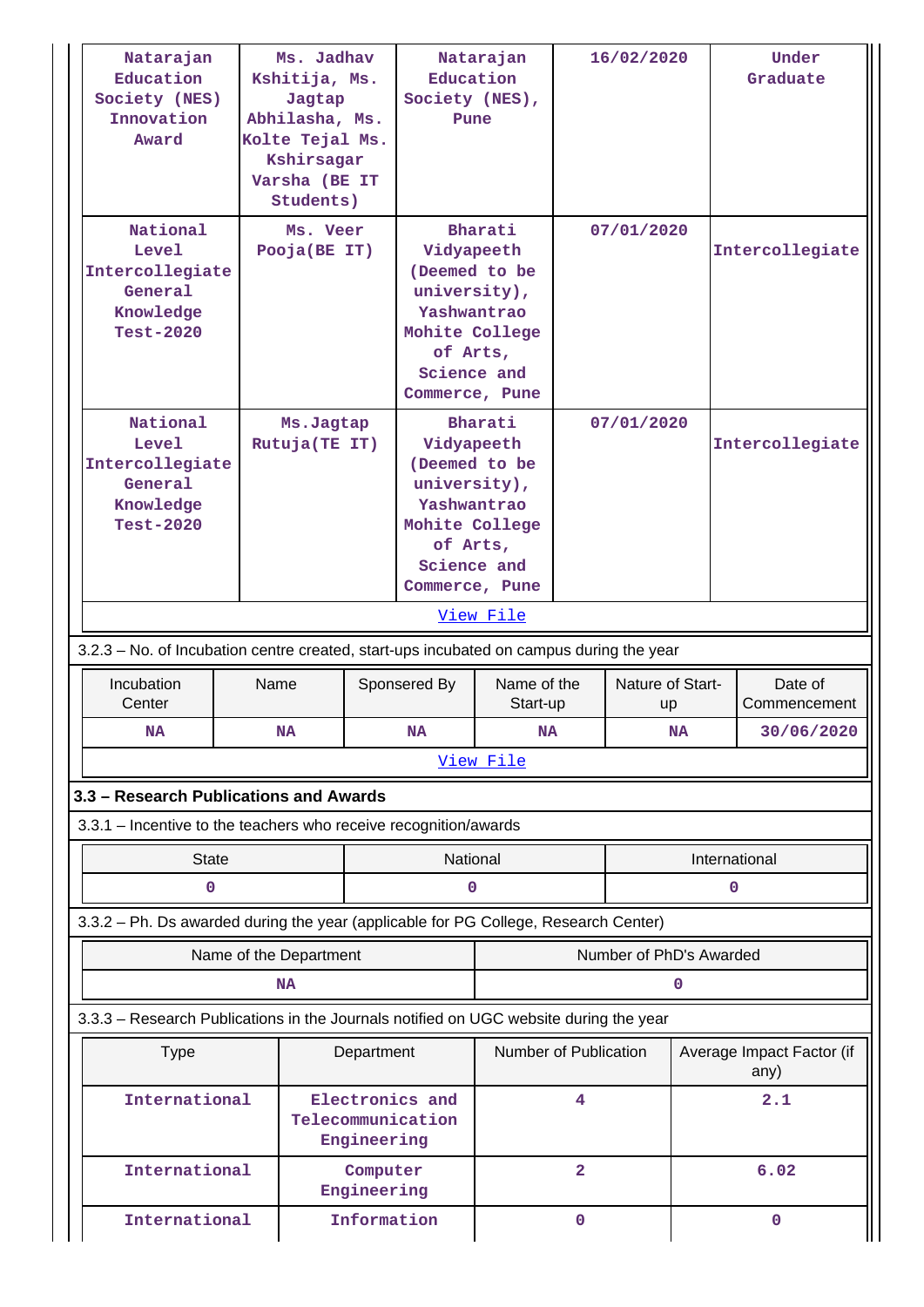|                                                                                                                                                            |                      |  | Technology                                                                                                |                        |           |                         |                                                                                                                    |                                                      |  |  |
|------------------------------------------------------------------------------------------------------------------------------------------------------------|----------------------|--|-----------------------------------------------------------------------------------------------------------|------------------------|-----------|-------------------------|--------------------------------------------------------------------------------------------------------------------|------------------------------------------------------|--|--|
|                                                                                                                                                            | International        |  | Engineering<br>Sciences and Allied<br>Engineering                                                         |                        |           | $\overline{\mathbf{4}}$ |                                                                                                                    | 0.75                                                 |  |  |
|                                                                                                                                                            |                      |  |                                                                                                           |                        | View File |                         |                                                                                                                    |                                                      |  |  |
| 3.3.4 - Books and Chapters in edited Volumes / Books published, and papers in National/International Conference<br>Proceedings per Teacher during the year |                      |  |                                                                                                           |                        |           |                         |                                                                                                                    |                                                      |  |  |
|                                                                                                                                                            | Department           |  |                                                                                                           |                        |           |                         | Number of Publication                                                                                              |                                                      |  |  |
|                                                                                                                                                            | Engineering          |  | Electronics and Telecommunication                                                                         |                        |           |                         | 8                                                                                                                  |                                                      |  |  |
|                                                                                                                                                            | Computer Engineering |  |                                                                                                           |                        |           |                         | $\overline{a}$                                                                                                     |                                                      |  |  |
|                                                                                                                                                            |                      |  | Information Technology                                                                                    |                        |           |                         | $\overline{a}$                                                                                                     |                                                      |  |  |
|                                                                                                                                                            | Engineering          |  | Engineering Sciences and Allied                                                                           |                        |           |                         | $\overline{a}$                                                                                                     |                                                      |  |  |
|                                                                                                                                                            |                      |  |                                                                                                           |                        | View File |                         |                                                                                                                    |                                                      |  |  |
| Web of Science or PubMed/ Indian Citation Index                                                                                                            |                      |  |                                                                                                           |                        |           |                         | 3.3.5 - Bibliometrics of the publications during the last Academic year based on average citation index in Scopus/ |                                                      |  |  |
| Title of the<br>Paper                                                                                                                                      | Name of<br>Author    |  | Title of journal                                                                                          | Year of<br>publication |           | <b>Citation Index</b>   | Institutional<br>affiliation as<br>mentioned in<br>the publication                                                 | Number of<br>citations<br>excluding self<br>citation |  |  |
| Review:<br>Soot (Part<br>iculate<br>Matter)<br>Sensor<br>with an Ap<br>plication<br>to control<br>Pollution<br>in Diesel<br>Exhaust                        | Prof.<br>S.S.Chorge  |  | Internat<br>ional<br>Conference<br>on<br>Computing,<br>Communicat<br>ion,<br>control<br>and<br>Automation |                        | 2019      | $\overline{2}$          | Bharati<br>Vidyapeeth<br>s College<br>of Enginee<br>ring for<br>Women, Pune                                        | $\Omega$                                             |  |  |
| Review<br>of Reconfi<br>gurable<br>Antennas<br>for Future<br>Wireless C<br>ommunicati<br>on.                                                               | Prof.<br>S.S.Chorge  |  | Internat<br>ional<br>Conference<br><b>on</b><br>Emerging<br>Smart<br>Computing<br>and Inform<br>atics     |                        | 2020      | $\overline{2}$          | Bharati<br>Vidyapeeth<br>s College<br>of Enginee<br>ring for<br>Women, Pune                                        | $\mathbf{0}$                                         |  |  |
| Microstrip<br>Antennas<br>Used for<br>non<br>invasive D<br>eterminati<br>on of<br><b>Blood</b><br>Glucose                                                  | Prof.<br>S.S.Chorge  |  | Internat<br>ional<br>Conference<br>on Intelli<br>gent<br>Computing<br>and<br>Control<br>Systems           |                        | 2020      | $\overline{2}$          | Bharati<br>Vidyapeeth<br>s College<br>of Enginee<br>ring for<br>Women, Pune                                        | $\overline{3}$                                       |  |  |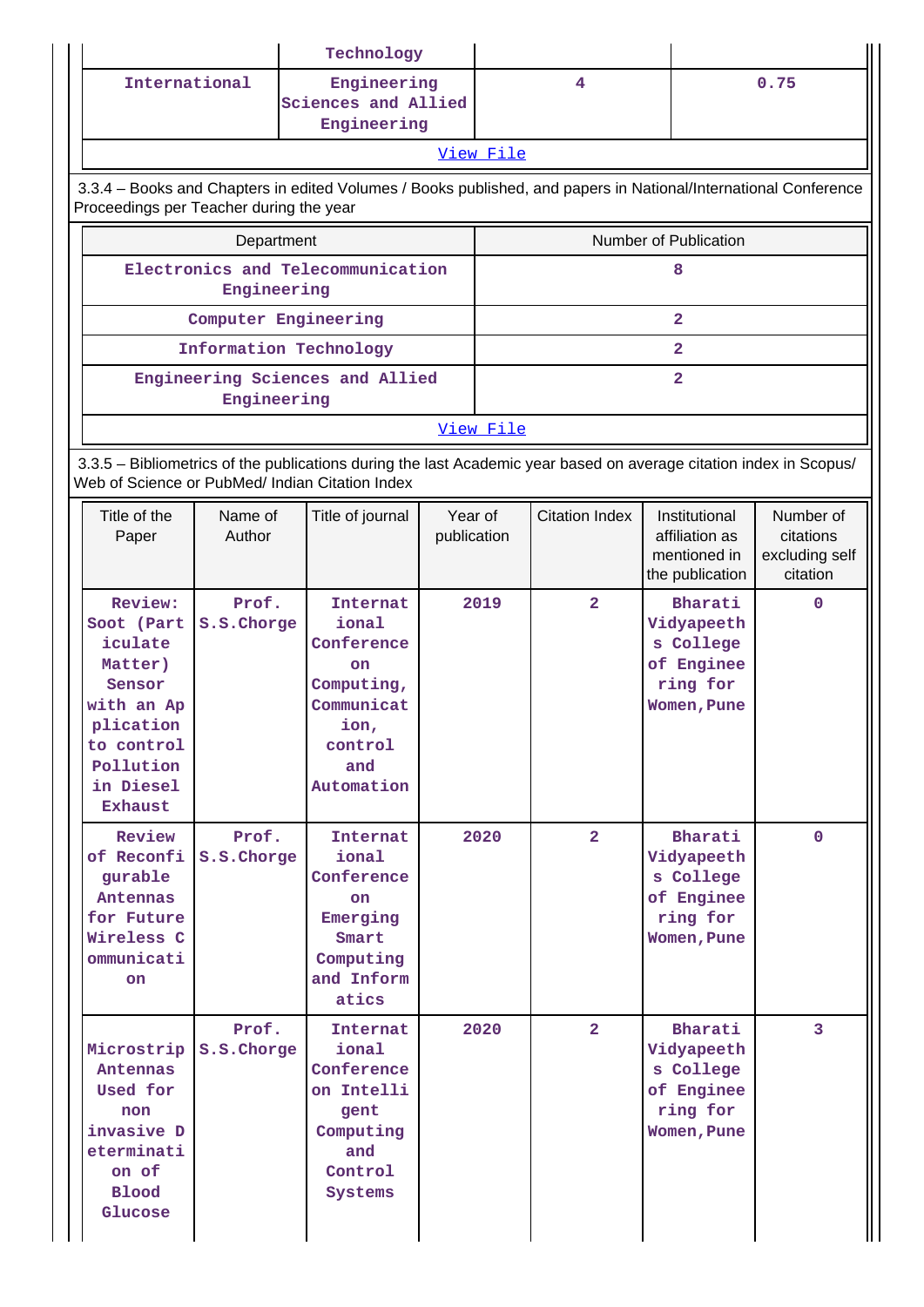| <b>Level</b>                                                                                                                                 |                           |                                                                                                             |      |                |                                                                                               |              |
|----------------------------------------------------------------------------------------------------------------------------------------------|---------------------------|-------------------------------------------------------------------------------------------------------------|------|----------------|-----------------------------------------------------------------------------------------------|--------------|
| Text Ind<br>ependent<br>Speaker Id<br>entificati<br>on with<br>Prosody<br><b>Features</b><br>in<br>Presence<br>of Noise                      | Prof. S.<br>M. Jagdale    | <b>Internat</b><br>ional<br>Journal of<br>Innovative<br>Technology<br>and<br>Exploring<br>Engineerin<br>g   | 2019 | $\overline{2}$ | Bharati<br>Vidyapeeth<br>s College<br>of Enginee<br>ring, Pune                                | $\mathbf{0}$ |
| Adsorptive<br>eradicatio<br>n of<br>tartrazine<br>from<br>aqueous<br>solutions<br>onto doped<br>polyanilin<br>e                              | Prof.<br>Smita<br>Jadhav  | Journal<br>of the<br>Serbian<br>Chemical<br>Society                                                         | 2020 | $\overline{2}$ | Bharati<br>Vidyapeeth<br>s College<br>of Enginee<br>ring for<br>Women,<br>Pune                | $\mathbf{0}$ |
| Developm<br>ent of IoT<br>middleware<br>broker<br>algorithm<br>for<br>handling<br>multiple<br>event<br>based<br>protocol<br>requests         | Prof.S.A<br>.Deshmukh     | Internat<br>ional<br>Journal of<br>Engineerin<br>g and<br>Advanced<br>Technology                            | 2019 | $\mathbf{1}$   | Bharati<br>Vidyapeeth<br>Deemed to<br>be<br>University<br>College of<br>Engineerin<br>g, Pune | $\mathbf{0}$ |
| Developm<br>ent of QOS<br>evaluation<br>algorithm<br>for MQTT<br>protocol<br>with<br>reference<br>to threat<br>model                         | Prof.S.A<br>.Pawar        | Internat<br>ional<br>Journal of<br>Engineerin<br>g and<br>Advanced<br>Technology<br>(IJEAT)                 | 2019 | $\mathbf{0}$   | Bharati<br>Vidyapeeth<br>Deemed to<br>be<br>University<br>College of<br>Engineerin<br>g, Pune | $\mathbf{0}$ |
| Synthesis<br>of Biofunc<br>tionalized<br>Nanofibers<br>(Curcumin,<br>Gelatin<br>and Formic<br>Acid)<br>using Elec<br>trospinnin<br>g Process | Prof.<br>Avinash<br>Pawar | Internat<br>ional<br>Journal of<br>Innovative<br>Technology<br>and<br>Exploring<br>Engineerin<br>g (IJITEE) | 2019 | $\mathbf{1}$   | Bharati<br>Vidyapeeth<br>'s College<br>of Enginee<br>ring for<br>Women,<br>$Pune-43$          | $\mathbf{1}$ |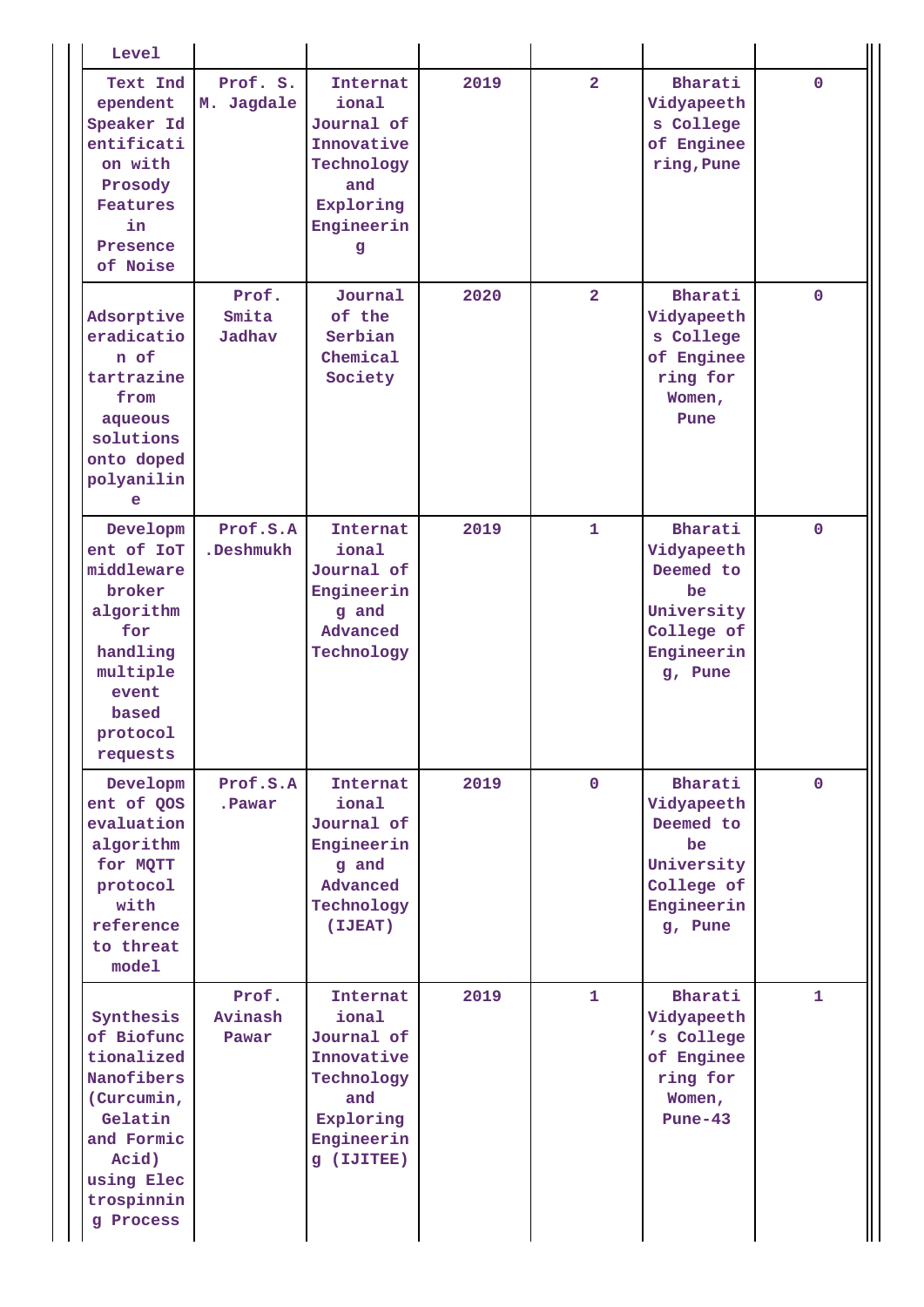| and Optimi<br>zation of<br>Parameters<br>for<br>Diameter<br>of<br>Nanofibers                                                                                                                                                 |                           |                                                                                                                       | View File<br>3.3.6 - h-Index of the Institutional Publications during the year. (based on Scopus/ Web of science) |                     |                                                      |                                                                                      |
|------------------------------------------------------------------------------------------------------------------------------------------------------------------------------------------------------------------------------|---------------------------|-----------------------------------------------------------------------------------------------------------------------|-------------------------------------------------------------------------------------------------------------------|---------------------|------------------------------------------------------|--------------------------------------------------------------------------------------|
| Title of the<br>Paper                                                                                                                                                                                                        | Name of<br>Author         | Title of journal                                                                                                      | Year of<br>publication                                                                                            | h-index             | Number of<br>citations<br>excluding self<br>citation | Institutional<br>affiliation as<br>mentioned in<br>the publication                   |
| Synthesis<br>of Biofunc<br>tionalized<br>Nanofibers<br>(Curcumin,<br>Gelatin<br>and Formic<br>Acid)<br>using Elec<br>trospinnin<br>g Process<br>and Optimi<br>zation of<br>Parameters<br>for<br>Diameter<br>of<br>Nanofibers | Prof.<br>Avinash<br>Pawar | <b>Internat</b><br>ional<br>Journal of<br>Innovative<br>Technology<br>and<br>Exploring<br>Engineerin<br>(IJITEE)<br>g | 2019                                                                                                              | $\mathbf{1}$        | $\mathbf 0$                                          | Bharati<br>Vidyapeeth<br>'s College<br>of Enginee<br>ring for<br>Women,<br>$Pune-43$ |
| Adsorptive<br>eradicatio<br>n of<br>tartrazine<br>from<br>aqueous<br>solutions<br>onto doped<br>polyanilin<br>e                                                                                                              | Prof.<br>Smita<br>Jadhav  | Journal<br>of the<br>Serbian<br>Chemical<br>Society                                                                   | 2020                                                                                                              | $\overline{2}$      | $\mathbf 0$                                          | Bharati<br>Vidyapeeth<br>'s College<br>of Enginee<br>ring for<br>Women,<br>$Pune-43$ |
|                                                                                                                                                                                                                              |                           |                                                                                                                       | View File                                                                                                         |                     |                                                      |                                                                                      |
|                                                                                                                                                                                                                              |                           |                                                                                                                       | 3.3.7 - Faculty participation in Seminars/Conferences and Symposia during the year:                               |                     |                                                      |                                                                                      |
| Number of Faculty<br>Attended/Semi<br>nars/Workshops                                                                                                                                                                         |                           | International<br>16                                                                                                   | National<br>182                                                                                                   | <b>State</b><br>268 |                                                      | Local<br>101                                                                         |
| Presented<br>papers                                                                                                                                                                                                          |                           | 9                                                                                                                     | $\mathbf 0$                                                                                                       | $\mathbf 0$         |                                                      | $\mathbf 0$                                                                          |
| Resource<br>persons                                                                                                                                                                                                          |                           | $\mathbf 0$                                                                                                           | $\mathbf{1}$                                                                                                      | $\mathbf{0}$        |                                                      | $\overline{9}$                                                                       |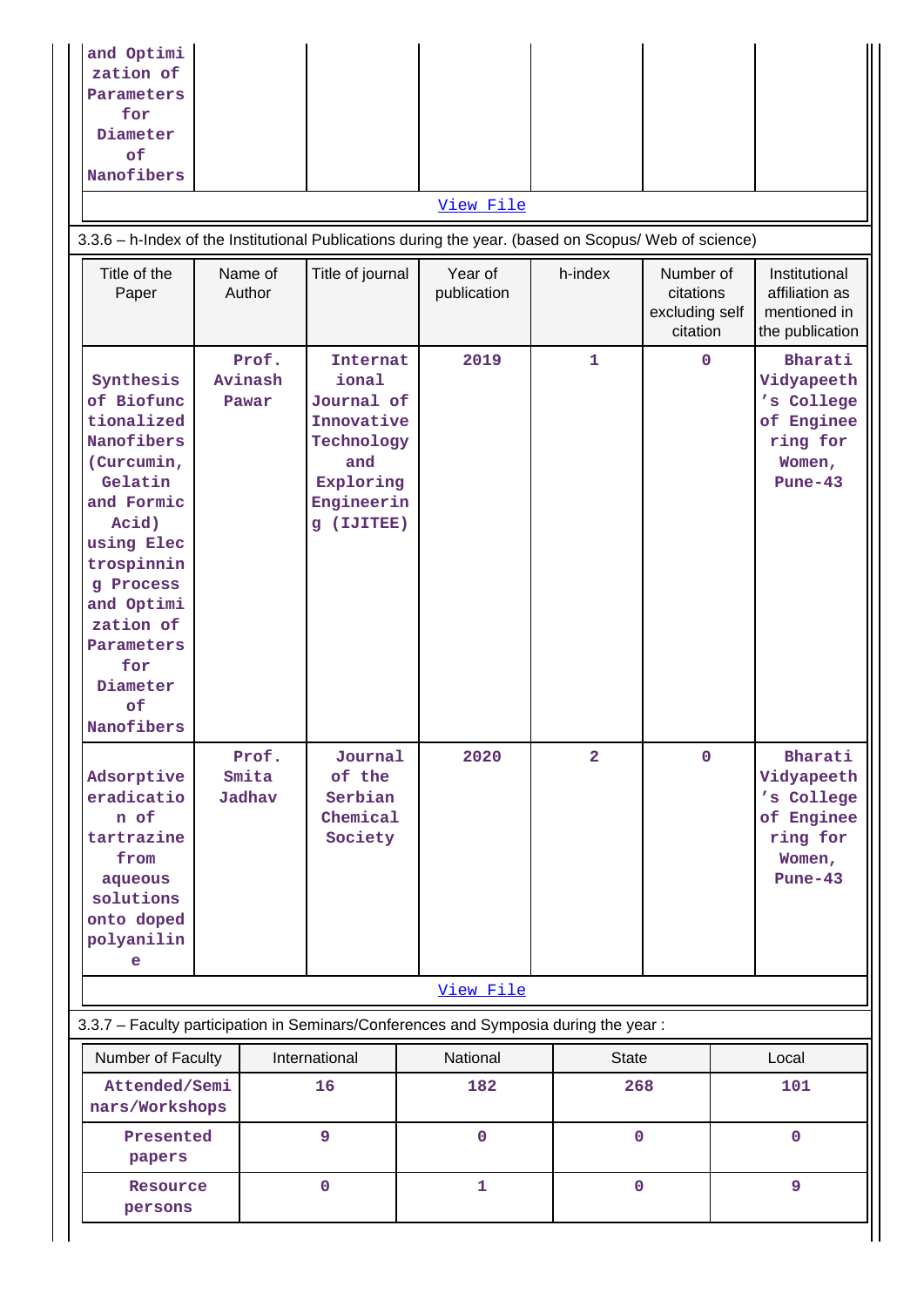## **3.4 – Extension Activities**

 3.4.1 – Number of extension and outreach programmes conducted in collaboration with industry, community and Non- Government Organisations through NSS/NCC/Red cross/Youth Red Cross (YRC) etc., during the year

| Title of the activities                                                                  | Organising unit/agency/<br>collaborating agency | Number of teachers<br>participated in such<br>activities | Number of students<br>participated in such<br>activities |
|------------------------------------------------------------------------------------------|-------------------------------------------------|----------------------------------------------------------|----------------------------------------------------------|
| Eco Friendly<br>Ganesha Idol Making                                                      | <b>NSS BVCOEW</b>                               | $\overline{2}$                                           | 20                                                       |
| Helping hands<br>Kolhapur Flood<br>Reief                                                 | <b>NSS BVCOEW</b>                               | $\mathbf{1}$                                             | 25                                                       |
| Tree Plantation<br>at Taljai Forest                                                      | NSS BVCOEW,<br>Tahaan Foundation                | 15                                                       | 60                                                       |
| Warkari Mitra<br>program during<br>palakhi stay at<br>Bhavani Peth<br>(Pandharpur waari) | SPPU-NSS                                        | $\mathbf{1}$                                             | 120                                                      |
| Participaion in<br>Pune-Saswad<br>Dindi(35km)                                            | <b>BVCOEW-NSS</b>                               | 3                                                        | 10                                                       |
| Tree Plantation<br>at Taljai hill<br>forest area                                         | BVCOEW-NSS,<br>PICT, Tahaan<br>Foundation       | $\mathbf{1}$                                             | 50                                                       |
| Regular Activity<br>Meeting                                                              | <b>NSS BVCOEW</b>                               | $\overline{2}$                                           | 70                                                       |
| Raksha Bandhan -<br>Katraj Bus Depot                                                     | <b>NSS BVCOEW</b>                               | $\mathbf{1}$                                             | 25                                                       |
| Raksha Bandhan -<br>Traffic Police<br>Station                                            | <b>NSS BVCOEW</b>                               | $\mathbf{1}$                                             | 25                                                       |
| Raksha Bandhan -<br>Fire Brigade                                                         | <b>NSS BVCOEW</b>                               | $\mathbf{1}$                                             | 25                                                       |
|                                                                                          |                                                 | View File                                                |                                                          |

 3.4.2 – Awards and recognition received for extension activities from Government and other recognized bodies during the year

| Name of the activity              | Award/Recognition             | <b>Awarding Bodies</b>                                                  | Number of students<br><b>Benefited</b> |
|-----------------------------------|-------------------------------|-------------------------------------------------------------------------|----------------------------------------|
| Avhan Disaster<br>management Camp | State level<br>valunteer      | Chancellor's<br>Brigade NSS cell,<br>SRTM university<br>Nanded and NDRF |                                        |
| National<br>Integration Camp      | National level<br>valunteer   | Benguluru Central<br>University and NSS<br>Cell                         |                                        |
| National Service<br>Scheme        | SPPU, NSS area<br>coordinator | <b>SPPU</b>                                                             | 200                                    |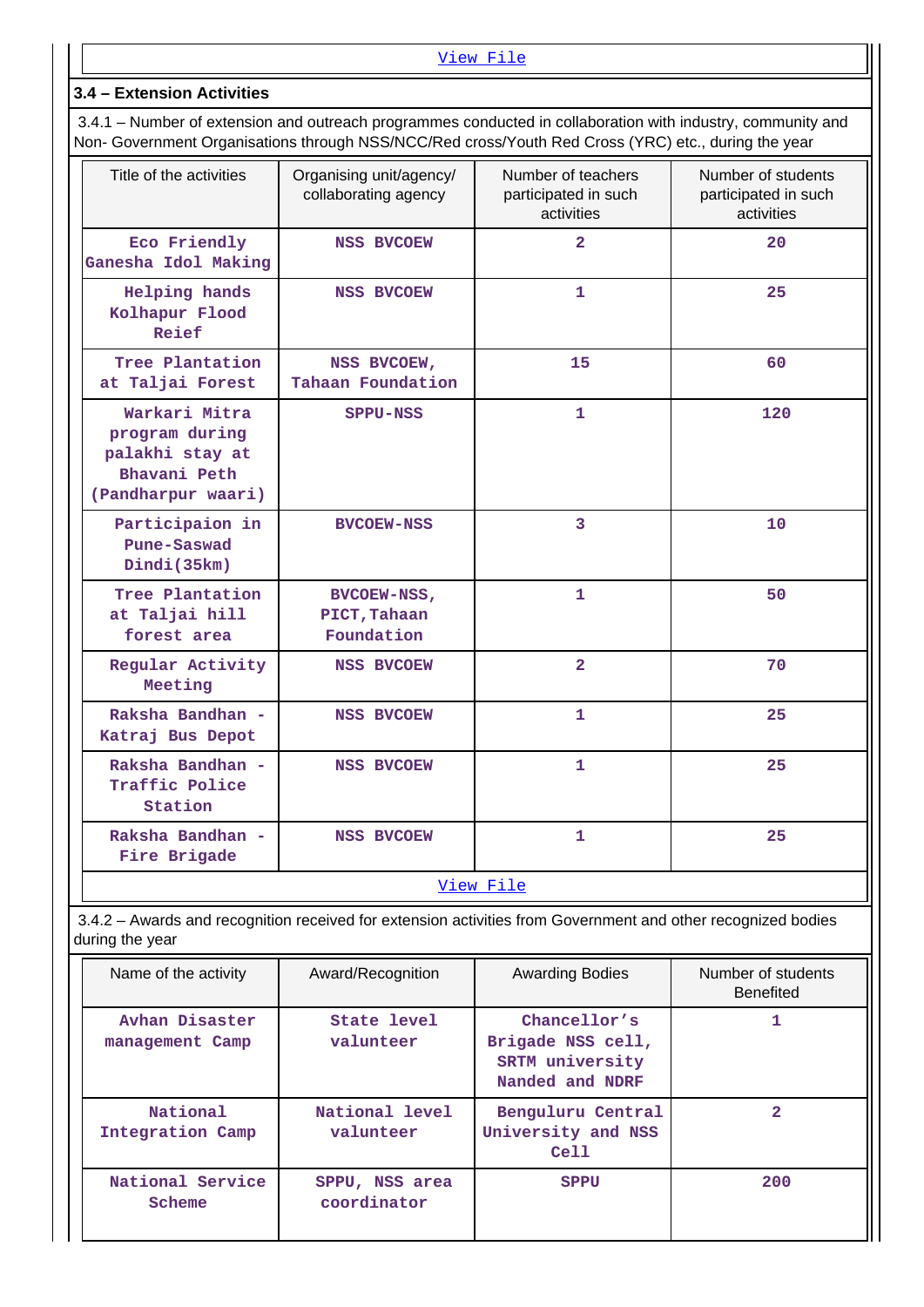## **No file uploaded.**

 3.4.3 – Students participating in extension activities with Government Organisations, Non-Government Organisations and programmes such as Swachh Bharat, Aids Awareness, Gender Issue, etc. during the year

| Name of the scheme                                                                                                                  | Organising unit/Agen<br>cy/collaborating<br>agency | Name of the activity                                                 |                                                                            | Number of teachers<br>participated in such<br>activites |   | Number of students<br>participated in such<br>activites |
|-------------------------------------------------------------------------------------------------------------------------------------|----------------------------------------------------|----------------------------------------------------------------------|----------------------------------------------------------------------------|---------------------------------------------------------|---|---------------------------------------------------------|
| Samrudhha<br><b>Bharat</b>                                                                                                          | BVCOEW, Pune                                       | Padharawada<br>Celebration                                           | Lokshahi                                                                   | 4                                                       |   | 48                                                      |
| Swastha<br><b>Bharat</b>                                                                                                            | <b>NSS BVCOEW-</b><br>Heartfullness                | -HEARTFULLNESS<br><b>WELLNESS</b>                                    | Meditation                                                                 | $\mathbf{1}$                                            |   | 25                                                      |
| Women<br>Empowerment                                                                                                                | Women<br>Empowerment                               | Kanya Health<br>Care and<br>Awareness                                | Nirbhaya                                                                   | 4                                                       |   | 58                                                      |
| Sarva Shiksha<br>Abhiyan                                                                                                            | <b>NSS BVCOEW-</b><br>Munot vidyalay               | interaction at<br>Munot Vidyalay                                     | Student                                                                    | $\overline{\mathbf{2}}$                                 |   | 25                                                      |
| Swachha<br><b>Bharat</b>                                                                                                            | <b>NSS-BVCOEW-</b><br><b>PMC</b>                   | cleaning - Mula<br>Mutha                                             | River                                                                      | $\mathbf{1}$                                            |   | $\overline{7}$                                          |
| Sarva Shiksha<br>Abhiyan                                                                                                            | <b>NSS-BVCOEW-</b><br><b>SVK</b>                   | Exhibition and<br>Lecture                                            | <b>Book</b>                                                                | 5                                                       |   | 55                                                      |
| Swastha<br><b>Bharat</b>                                                                                                            | <b>NSS BVCOEW-</b><br>ETIL                         | India fit                                                            | Hum fit toh                                                                | $\overline{2}$                                          |   | 30                                                      |
| Tree<br>Plantation                                                                                                                  | NSS BVCOEW -<br>PICT-Tahaan<br>Foundation          | plantation at<br>Taljai                                              | Tree                                                                       | $\mathbf{1}$                                            |   | 50                                                      |
| Tree<br>Plantation                                                                                                                  | SPPU-NSS SDO                                       | Record of Tree<br>Plantation<br>(Sapling<br>Distribution)<br>at SPPU | Guinese World                                                              | 3                                                       |   | 100                                                     |
| Karamaveer<br>Bhayurao Patil<br>Earn And Learn<br>Scheme                                                                            | BVCOEW, Pune                                       |                                                                      | $\overline{4}$<br>Karamaveer<br>Bhayurao Patil<br>Earn And Learn<br>Scheme |                                                         |   | 15                                                      |
|                                                                                                                                     |                                                    |                                                                      | View File                                                                  |                                                         |   |                                                         |
| 3.5 - Collaborations<br>3.5.1 – Number of Collaborative activities for research, faculty exchange, student exchange during the year |                                                    |                                                                      |                                                                            |                                                         |   |                                                         |
| Nature of activity                                                                                                                  | Participant                                        |                                                                      |                                                                            |                                                         |   | Duration                                                |
| Coordinator                                                                                                                         | Self<br>Faculty Exchange-<br>Prof. M. A. Rane      |                                                                      | Source of financial support                                                |                                                         | 1 |                                                         |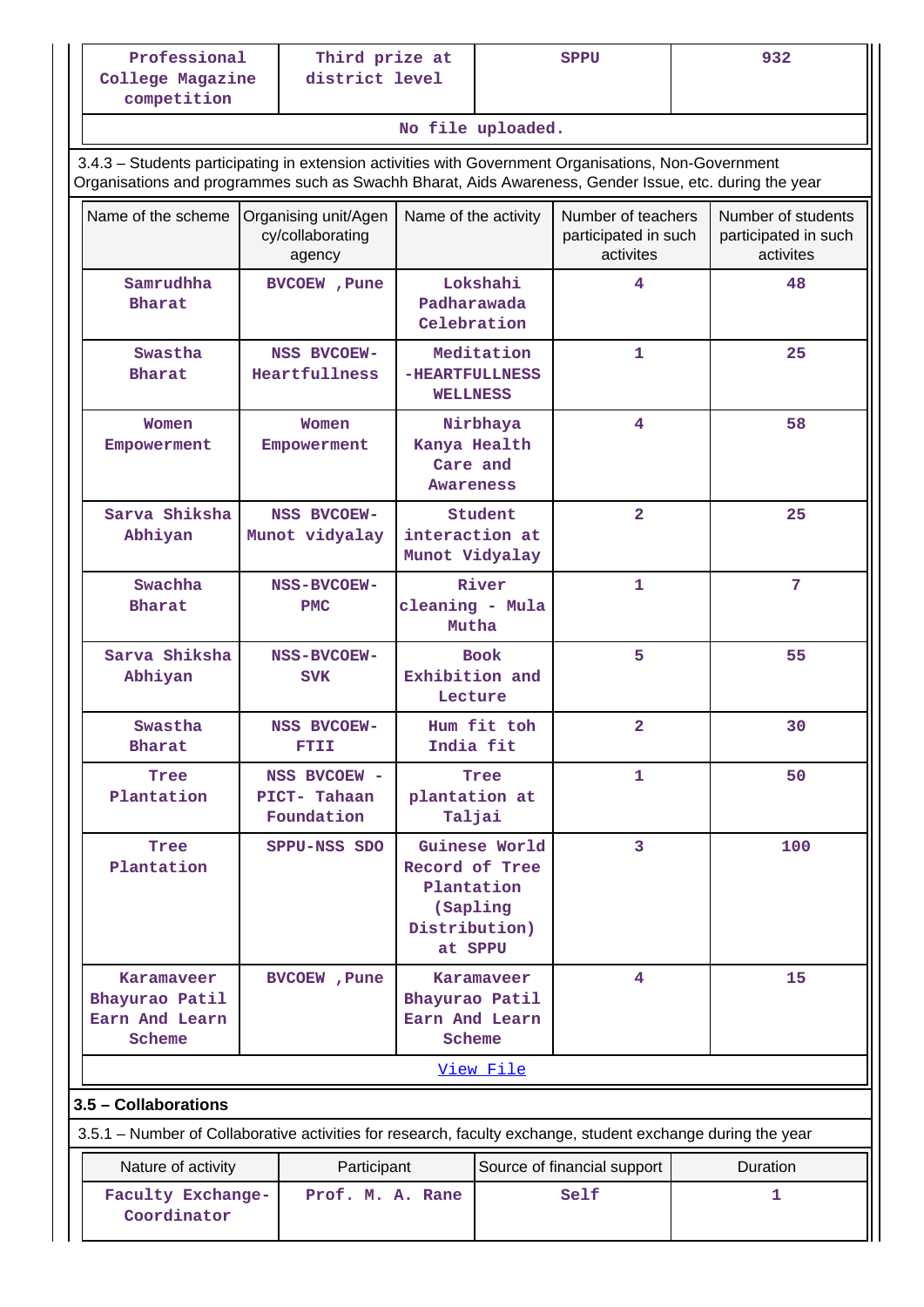| Faculty Exchange-<br>Resource Person  |              | Prof. M. A. Rane |                                                       | Self                                                                                                                  |             | 3            |                |
|---------------------------------------|--------------|------------------|-------------------------------------------------------|-----------------------------------------------------------------------------------------------------------------------|-------------|--------------|----------------|
| Faculty Exchange-<br>Resource Person  |              | Prof. N.A.Mulla  |                                                       | Self                                                                                                                  |             |              | $\mathbf{1}$   |
| Faculty Exchange-<br>PhD Evaluator    |              |                  | Prof.Dr.S.S.Chorage                                   | Self                                                                                                                  |             |              | $\mathbf{1}$   |
| Faculty Exchange-<br>Examiner         |              |                  | Prof.Dr.S.S.Chorage                                   | Self                                                                                                                  |             |              | $\mathbf{1}$   |
| Faculty Exchange-<br>Research Guide   |              |                  | Prof.Dr.S.S.Chorage                                   | Self                                                                                                                  |             | $\mathbf{1}$ |                |
| <b>Faculty Exchange</b><br>- Reviewer |              |                  | Prof.Dr.S.S.Chorage                                   | Self                                                                                                                  |             |              | $\overline{2}$ |
| <b>Faculty Exchange</b><br>$-$ SPOC   |              |                  | Prof.Dr.S.S.Chorage                                   | Self                                                                                                                  |             |              | 90             |
| Faculty Exchange-<br>Resource Person  |              |                  | Prof. M. A. Rane                                      | Self                                                                                                                  |             |              | $\overline{2}$ |
| Faculty Exchange-<br>Resource Person  |              |                  | Prof. M. A. Rane                                      | Self                                                                                                                  |             |              | $\mathbf{1}$   |
|                                       |              |                  |                                                       | View File                                                                                                             |             |              |                |
| facilities etc. during the year       |              |                  |                                                       | 3.5.2 - Linkages with institutions/industries for internship, on-the- job training, project work, sharing of research |             |              |                |
| Nature of linkage                     | Title of the | linkage          | Name of the<br>partnering<br>institution/<br>industry | Duration From                                                                                                         | Duration To |              | Participant    |

|                       |                        | 11 ISULUUU I <i>I</i><br>industry<br>/research lab<br>with contact<br>details                                                     |            |            |              |
|-----------------------|------------------------|-----------------------------------------------------------------------------------------------------------------------------------|------------|------------|--------------|
| Student<br>Internship | Internship             | Siemens, ka<br>lwa Mumbai,<br>022 3326<br>5005                                                                                    | 01/12/2020 | 01/12/2020 | $\mathbf{1}$ |
| Online<br>Course      | On The Job<br>Training | Faculty<br>Developement<br>program on<br>Python<br>Programming<br>in<br>association<br>with 9LEDGE<br><b>PRO 91</b><br>9990133561 | 04/05/2020 | 09/05/2020 | 48           |
| Student<br>Internship | Internship             | <b>MyCAPTAIN</b><br>YOUTHREP, 18<br>$00 - 121 - 67676$<br>7                                                                       | 03/06/2020 | 23/06/2020 | $\mathbf{1}$ |
| Student<br>Internship | Internship             | Sanfoundry<br>,Bangalore<br>089042 58320                                                                                          | 11/09/2019 | 11/12/2019 | $\mathbf{1}$ |
| Student<br>Internship | Internship             | BSNL, Pune,<br>9423573352                                                                                                         | 30/12/2019 | 10/01/2020 | 3            |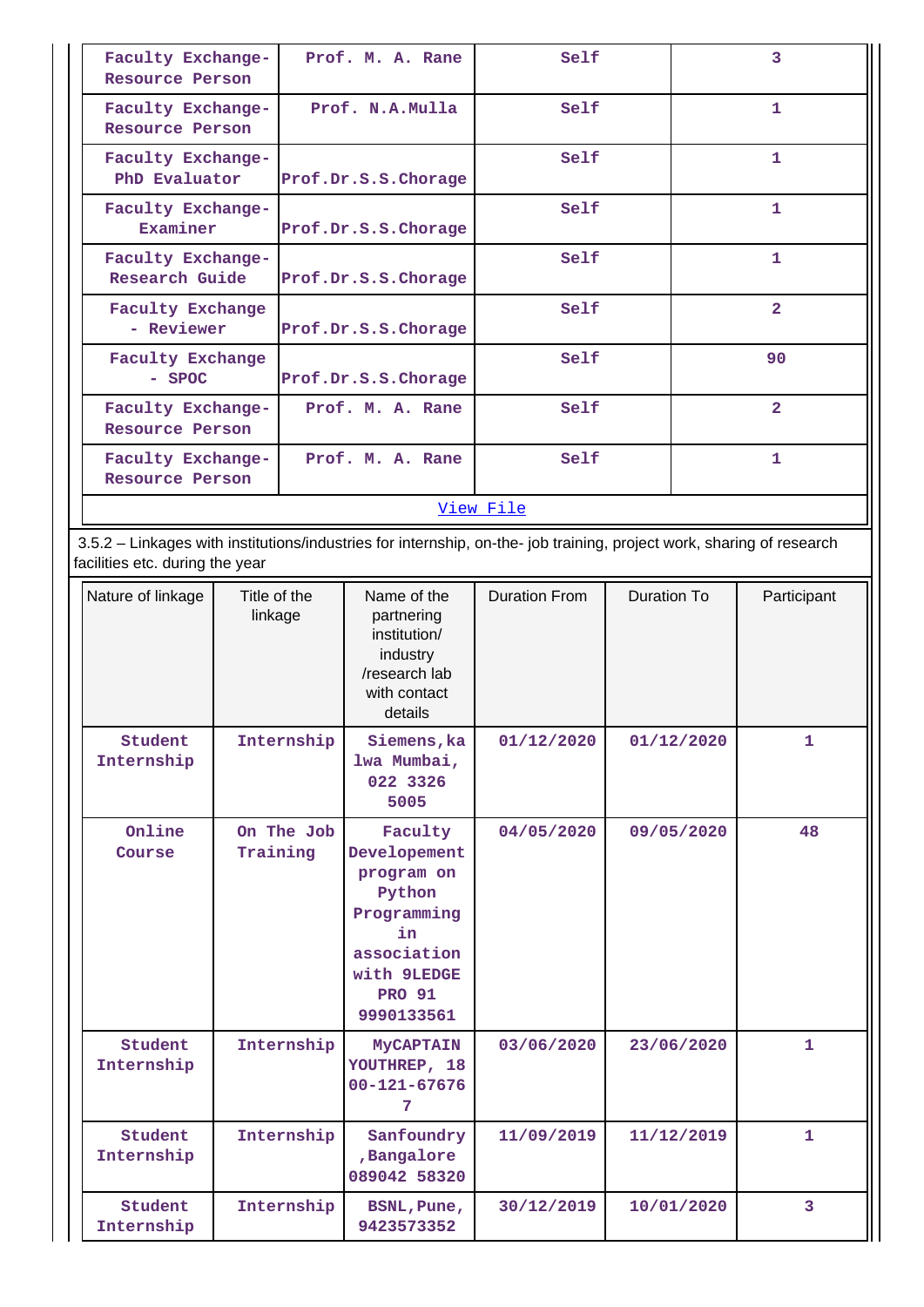| Online<br>Course    | On The Job<br>Training | <b>NPTEL</b><br>online Certi<br>fication<br>course on<br>subject<br>Introduction<br>to Microwave<br>theory and<br>Technique,<br>NPTEL online<br>Certificatio<br>n Funded by<br>the Ministry<br>of HRD,<br>Govt. of<br>India $(044)$<br>2257 5905<br>$(044)$ 2257<br>5908 | 01/07/2019 | 01/09/2019 | $\mathbf{1}$ |
|---------------------|------------------------|--------------------------------------------------------------------------------------------------------------------------------------------------------------------------------------------------------------------------------------------------------------------------|------------|------------|--------------|
| Online<br>Course    | On The Job<br>Training | <b>NPTEL</b><br>online Certi<br>fication<br>course on<br>subject<br>Introduction<br>to Machine<br>Learning<br>, NPTEL<br>online Certi<br>fication<br>Funded by<br>the Ministry<br>of HRD,<br>Govt. of<br>India $(044)$<br>2257 5905<br>$(044)$ 2257<br>5908              | 01/07/2019 | 01/09/2019 | 1            |
| Online<br>Course    | On The Job<br>Training | <b>NPTEL</b><br>Online Certi<br>fication on<br>Emotional In<br>telligence,<br>NPTEL, $(044)$<br>2257 5905<br>$(044)$ 2257<br>5908                                                                                                                                        | 01/01/2020 | 01/03/2020 | 5            |
| Industrial<br>Visit | Field Trip             | Sactech<br>Automation<br>India<br>Private Ltd,<br>Pune. Rahul<br>Gorwadkar,<br>Managing<br>Director<br><b>Business</b><br>Development,                                                                                                                                   | 27/07/2019 | 27/07/2019 | 64           |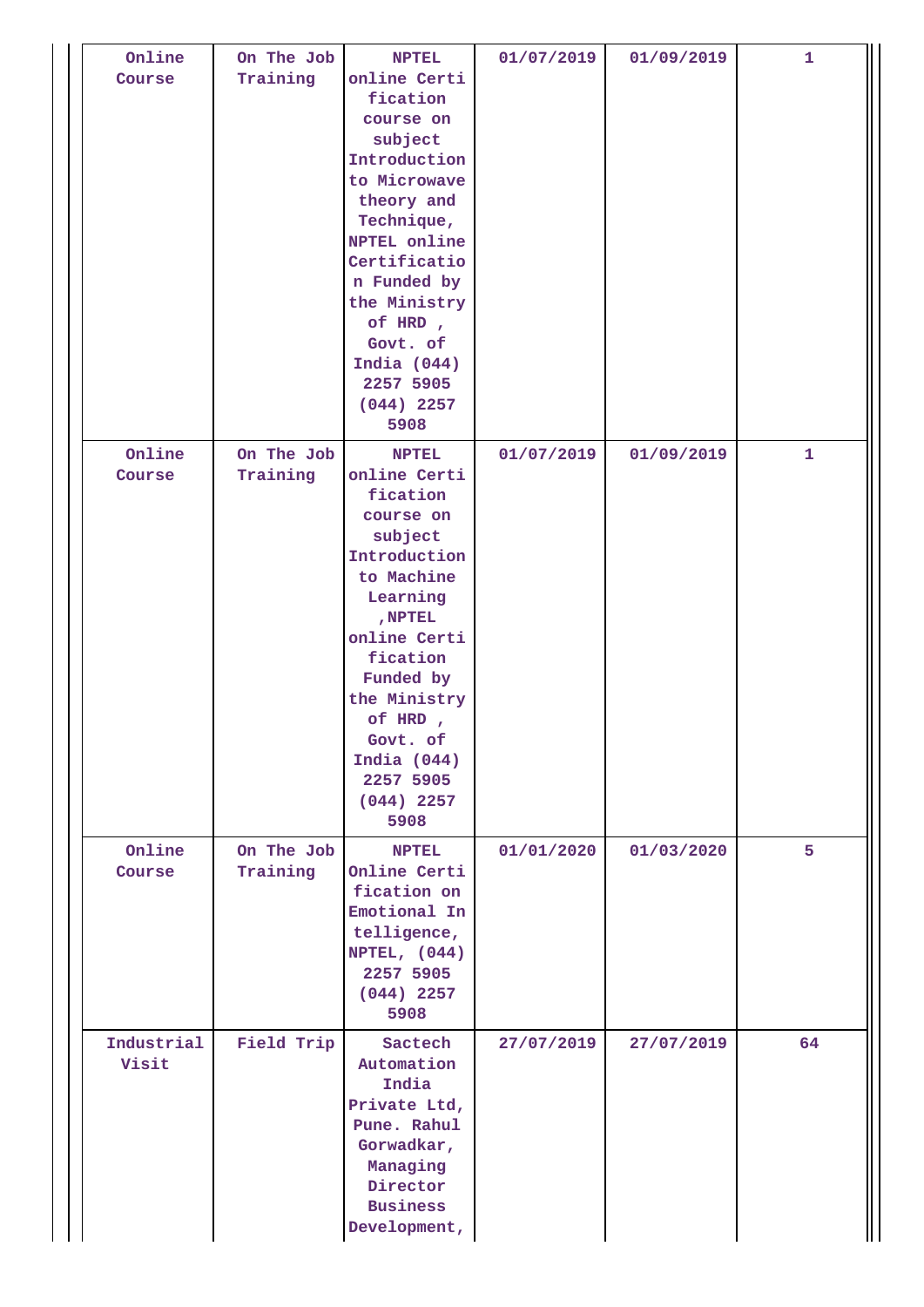|                     |            | Sactech<br>Automation<br>India Pvt.<br>ltd. Contact<br>Details:<br>9890144570                 |            |            |    |
|---------------------|------------|-----------------------------------------------------------------------------------------------|------------|------------|----|
| Industrial<br>Visit | Field Trip | Persistent<br>, Pune<br>Siddharth<br>Shrikant<br>Pendse.<br>Contact<br>Details:<br>9011991122 | 14/02/2020 | 14/02/2020 | 51 |
|                     |            |                                                                                               | View File  |            |    |

 3.5.3 – MoUs signed with institutions of national, international importance, other universities, industries, corporate houses etc. during the year

| Organisation                              | Date of MoU signed | Purpose/Activities                                                                                                             | Number of<br>students/teachers<br>participated under MoUs |
|-------------------------------------------|--------------------|--------------------------------------------------------------------------------------------------------------------------------|-----------------------------------------------------------|
| Agile for Growth                          | 04/01/2019         | Training on Scrum<br>Methodology                                                                                               | 0                                                         |
| Gigante<br>Technologies                   | 10/01/2020         | Providing<br>training and<br>internship to<br>students                                                                         | $\mathbf{0}$                                              |
| GTL Software Pvt.<br>Ltd                  | 01/03/2019         | Providing<br>training, placement<br>and internship to<br>students                                                              | $\mathbf{0}$                                              |
| <b>KasNet</b><br>Technologies Pvt.<br>Ltd | 14/01/2019         | To conduct<br>various activities<br>such as Guest<br>Lectures, Placement<br>preparation and<br>Mock interviews for<br>students | $\Omega$                                                  |
| <b>IOT COE</b>                            | 01/02/2019         | To Provide a<br>training on machine<br>learning, embedded<br>systems etc to<br>students                                        | $\mathbf{0}$                                              |
| Abstract IT Engg.<br>Solutions Pvt. Ltd   | 01/02/2019         | To conduct a<br>seminar and<br>workshop.<br>Organized a seminar<br>on Python<br>Programming                                    | 65                                                        |
| PCM Cloutech<br>Pvt.Ltd                   | 12/02/2019         | Various<br>activities related<br>to website<br>designing and<br>hosting                                                        | 115                                                       |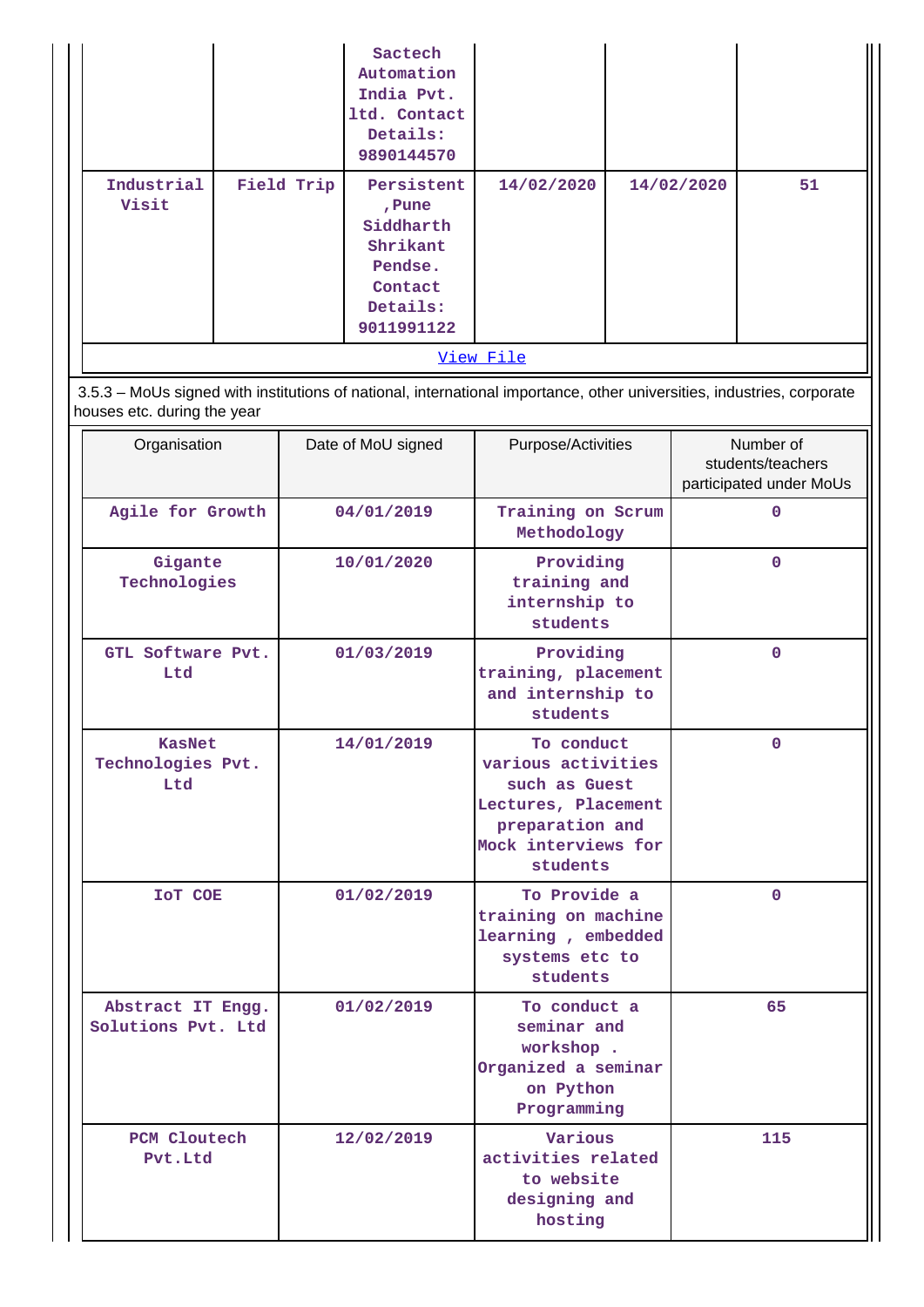| QJ Technologies                      |                                                                                                         | 08/02/2019                                                                                  |  |                                               | Providing<br>training and<br>internship to<br>students |                                | 0                  |  |
|--------------------------------------|---------------------------------------------------------------------------------------------------------|---------------------------------------------------------------------------------------------|--|-----------------------------------------------|--------------------------------------------------------|--------------------------------|--------------------|--|
| Mugdha Systems                       |                                                                                                         | 13/02/2019                                                                                  |  | To conduct<br>$\Omega$<br>seminars, workshops |                                                        |                                |                    |  |
| Dwij IT Solutions                    |                                                                                                         | 11/02/2019                                                                                  |  |                                               | To conduct<br>seminars, workshops                      |                                | $\Omega$           |  |
|                                      |                                                                                                         |                                                                                             |  | View File                                     |                                                        |                                |                    |  |
|                                      |                                                                                                         | <b>CRITERION IV - INFRASTRUCTURE AND LEARNING RESOURCES</b>                                 |  |                                               |                                                        |                                |                    |  |
| 4.1 - Physical Facilities            |                                                                                                         |                                                                                             |  |                                               |                                                        |                                |                    |  |
|                                      |                                                                                                         | 4.1.1 - Budget allocation, excluding salary for infrastructure augmentation during the year |  |                                               |                                                        |                                |                    |  |
|                                      |                                                                                                         | Budget allocated for infrastructure augmentation                                            |  |                                               | Budget utilized for infrastructure development         |                                |                    |  |
|                                      |                                                                                                         | 353.73                                                                                      |  |                                               |                                                        | 351.42                         |                    |  |
|                                      |                                                                                                         | 4.1.2 - Details of augmentation in infrastructure facilities during the year                |  |                                               |                                                        |                                |                    |  |
|                                      | <b>Facilities</b>                                                                                       |                                                                                             |  |                                               |                                                        | <b>Existing or Newly Added</b> |                    |  |
|                                      |                                                                                                         | Classrooms with Wi-Fi OR LAN                                                                |  |                                               |                                                        | Existing                       |                    |  |
|                                      |                                                                                                         | Campus Area                                                                                 |  |                                               |                                                        | Existing                       |                    |  |
|                                      |                                                                                                         | Video Centre                                                                                |  |                                               |                                                        | Existing                       |                    |  |
| Seminar halls with ICT facilities    |                                                                                                         |                                                                                             |  |                                               |                                                        | Existing                       |                    |  |
|                                      |                                                                                                         | Classrooms with LCD facilities                                                              |  |                                               |                                                        | Existing                       |                    |  |
|                                      |                                                                                                         | Seminar Halls                                                                               |  |                                               |                                                        | Existing                       |                    |  |
|                                      |                                                                                                         | Laboratories                                                                                |  |                                               |                                                        | Existing                       |                    |  |
|                                      |                                                                                                         | Class rooms                                                                                 |  |                                               |                                                        | Existing                       |                    |  |
|                                      |                                                                                                         |                                                                                             |  | <u>View File</u>                              |                                                        |                                |                    |  |
| 4.2 - Library as a Learning Resource |                                                                                                         | 4.2.1 - Library is automated {Integrated Library Management System (ILMS)}                  |  |                                               |                                                        |                                |                    |  |
| Name of the ILMS                     |                                                                                                         | Nature of automation (fully                                                                 |  |                                               | Version                                                |                                | Year of automation |  |
| software                             |                                                                                                         | or patially)                                                                                |  |                                               |                                                        |                                |                    |  |
| Soul $2.0$                           |                                                                                                         | Partially                                                                                   |  |                                               | 2.0                                                    |                                | 2012               |  |
| 4.2.2 - Library Services             |                                                                                                         |                                                                                             |  |                                               |                                                        |                                |                    |  |
| Library<br>Service Type              |                                                                                                         | Existing                                                                                    |  |                                               | Newly Added                                            | Total                          |                    |  |
| Text<br><b>Books</b>                 | 21063                                                                                                   | 7580607                                                                                     |  | 119                                           | 75052                                                  | 21182                          | 7655659            |  |
| Reference<br><b>Books</b>            | 2605                                                                                                    | 1570109                                                                                     |  | 41                                            | 40640                                                  | 2646                           | 1610749            |  |
| e-Books                              | 171                                                                                                     | 253700                                                                                      |  | $\mathbf 0$                                   | $\mathbf{O}$                                           | 171                            | 253700             |  |
| Journals                             | 36                                                                                                      | 116801                                                                                      |  | 34                                            | 94714                                                  | 70                             | 211515             |  |
|                                      |                                                                                                         |                                                                                             |  | View File                                     |                                                        |                                |                    |  |
|                                      | 4.2.3 - E-content developed by teachers such as: e-PG- Pathshala, CEC (under e-PG- Pathshala CEC (Under |                                                                                             |  |                                               |                                                        |                                |                    |  |

 $\mathsf{I}$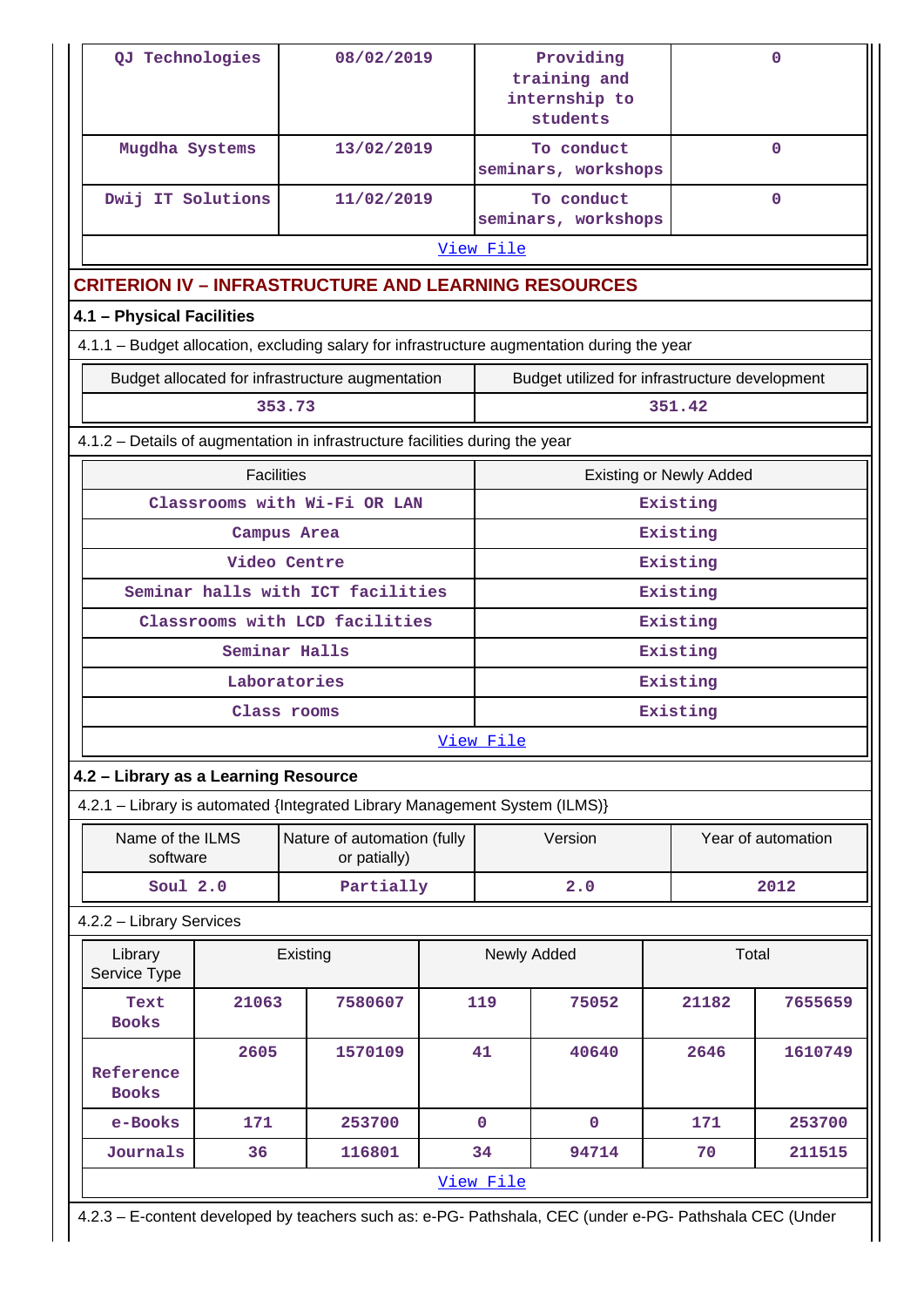Graduate) SWAYAM other MOOCs platform NPTEL/NMEICT/any other Government initiatives & amp; institutional (Learning Management System (LMS) etc

| TECANING Management Oyotom (ENIO) ctd                                                                                                              |                                                                                 |                            |                         |                                           |                    |                                                                    |             |
|----------------------------------------------------------------------------------------------------------------------------------------------------|---------------------------------------------------------------------------------|----------------------------|-------------------------|-------------------------------------------|--------------------|--------------------------------------------------------------------|-------------|
| Name of the Teacher                                                                                                                                | Name of the Module                                                              |                            |                         | Platform on which module<br>is developed  |                    | Date of launching e-<br>content                                    |             |
| Prof. Khot S.T                                                                                                                                     | Integrated<br>Circuits                                                          |                            |                         | Google Classroom                          |                    | 18/03/2020                                                         |             |
| Prof. Dr. Chorage<br>S.S.                                                                                                                          | <b>Broadband</b><br>Communication<br>Systems                                    |                            |                         | Google Classroom                          |                    | 18/03/2020                                                         |             |
| Prof. Dr. Pawar<br>V.R.                                                                                                                            | Machine Learning                                                                |                            |                         | Google Classroom                          |                    | 18/03/2020                                                         |             |
| Prof. Dr. Rajbhoj<br>S.M.                                                                                                                          | Machine Learning                                                                |                            |                         | Google Classroom                          |                    | 18/03/2020                                                         |             |
| Prof. Itkarkar<br>S.A.                                                                                                                             | <b>Broadband</b><br>Communication<br>Systems,                                   |                            |                         | Google Classroom                          |                    | 18/03/2020                                                         |             |
| Prof. Dr.Kore<br>S.L.                                                                                                                              | <b>Power Electronics</b>                                                        |                            |                         | Google Classroom                          |                    | 18/03/2020                                                         |             |
| Prof. Dr. Dhole<br>S.A.                                                                                                                            | Analog<br>Communication                                                         |                            |                         | Google Classroom                          |                    | 18/03/2020                                                         |             |
|                                                                                                                                                    |                                                                                 |                            | View File               |                                           |                    |                                                                    |             |
| 4.3 - IT Infrastructure                                                                                                                            |                                                                                 |                            |                         |                                           |                    |                                                                    |             |
| 4.3.1 - Technology Upgradation (overall)                                                                                                           |                                                                                 |                            |                         |                                           |                    |                                                                    |             |
| <b>Total Co</b><br><b>Type</b><br>mputers                                                                                                          | Computer<br>Internet<br>Lab                                                     | <b>Browsing</b><br>centers | Computer<br>Centers     | Office                                    | Departme<br>nts    | <b>Others</b><br>Available<br><b>Bandwidt</b><br>h (MBPS/<br>GBPS) |             |
| Existin<br>459<br>g                                                                                                                                | 28<br>32                                                                        | $\mathbf{0}$               | $\overline{\mathbf{2}}$ | 1                                         | 4                  | 32                                                                 | $\mathbf 0$ |
| Added<br>$\mathbf 0$                                                                                                                               | $\mathbf 0$<br>0                                                                | 0                          | 0                       | 0                                         | 0                  | $\mathbf 0$                                                        | 0           |
| 459<br>Total                                                                                                                                       | 28<br>32                                                                        | $\mathbf 0$                | $\overline{\mathbf{2}}$ | 1                                         | 4                  | 32                                                                 | $\mathbf 0$ |
| 4.3.2 - Bandwidth available of internet connection in the Institution (Leased line)                                                                |                                                                                 |                            |                         |                                           |                    |                                                                    |             |
|                                                                                                                                                    |                                                                                 |                            | 32 MBPS/ GBPS           |                                           |                    |                                                                    |             |
| 4.3.3 - Facility for e-content                                                                                                                     |                                                                                 |                            |                         |                                           |                    |                                                                    |             |
| Name of the e-content development facility                                                                                                         |                                                                                 |                            |                         |                                           | recording facility | Provide the link of the videos and media centre and                |             |
|                                                                                                                                                    | impartus Lecture Capture (recording<br>http://a.impartus.com/login<br>facility) |                            |                         |                                           |                    |                                                                    |             |
| 4.4 - Maintenance of Campus Infrastructure                                                                                                         |                                                                                 |                            |                         |                                           |                    |                                                                    |             |
| 4.4.1 – Expenditure incurred on maintenance of physical facilities and academic support facilities, excluding salary<br>component, during the year |                                                                                 |                            |                         |                                           |                    |                                                                    |             |
| Assigned Budget on<br>academic facilities                                                                                                          | Expenditure incurred on<br>maintenance of academic<br>facilities                |                            |                         | Assigned budget on<br>physical facilities |                    | Expenditure incurredon<br>maintenance of physical<br>facilites     |             |
| 14.75                                                                                                                                              | 13.31                                                                           |                            |                         | 115.05                                    |                    | 96.75                                                              |             |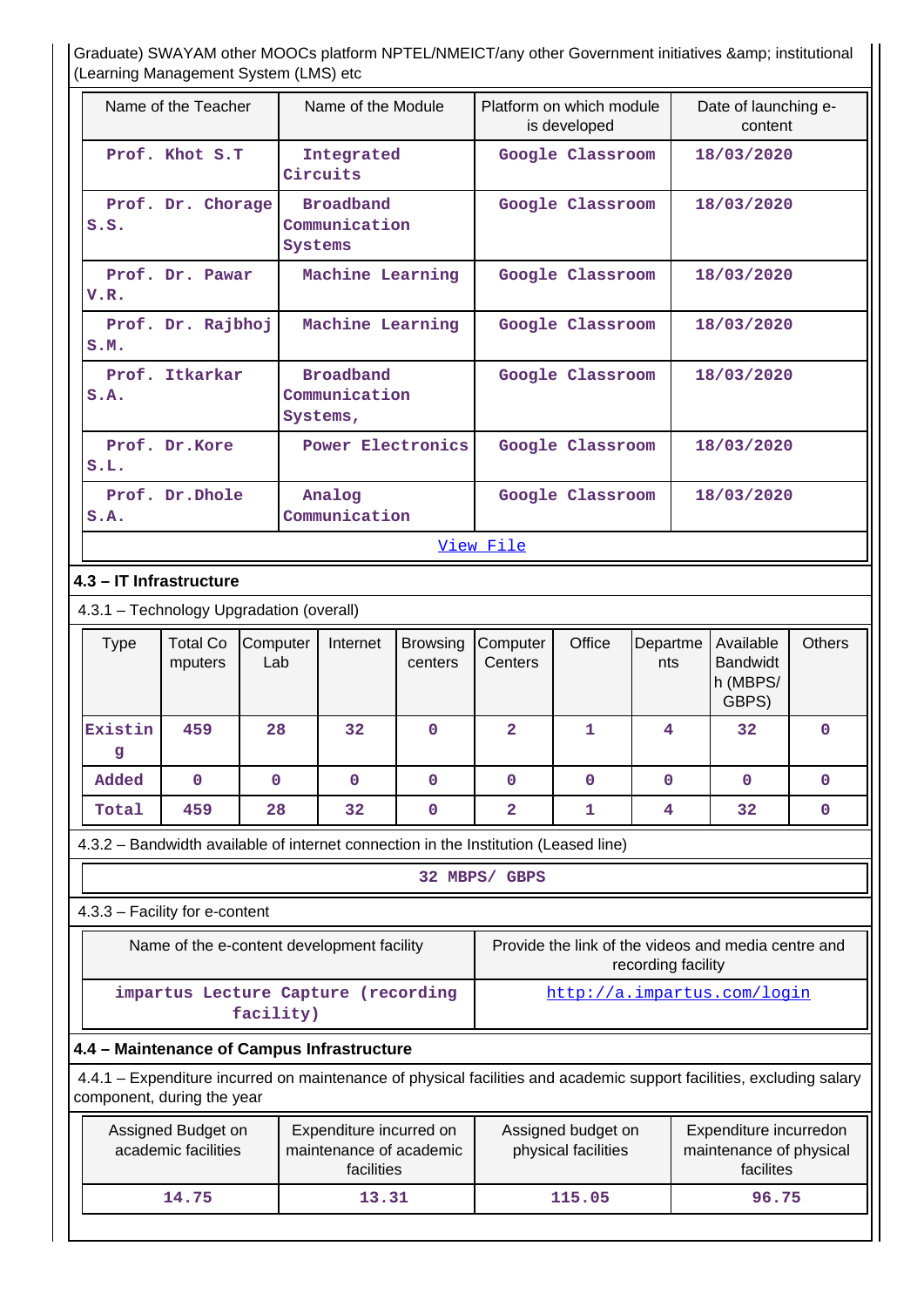4.4.2 – Procedures and policies for maintaining and utilizing physical, academic and support facilities - laboratory, library, sports complex, computers, classrooms etc. (maximum 500 words) (information to be available in institutional Website, provide link)

 **The Institute has decided policies in the regard of Physical, Academic, and Support facilities. As per the requirements from Department Heads and the concerned section in-charges, budget is allocated for maintenance and upkeep of the facilities like building, furniture, equipment, computers and laboratories. • Physical facilities: classrooms, seminar hall, tutorial room, girls' common room, Gymkhana, and NSS room come under the physical facilities. All these rooms are cleaned by housekeeping staff and this activity is monitored by departmental laboratory assistants. • Academic: It comprises of maintenance of laboratories, computers, Wi-Fi facility and library. Laboratories: Laboratory in-charge laboratory assistant look after the maintenance of each laboratory. The register is maintained in each laboratory for recording the maintenance details of equipment. Each laboratory has a separate dead stock register to record the purchases related to the laboratory. At the time of new purchase, the laboratory in charge proposes the annual requirements and makes provisions for the same in the budget. • Computers: All the computers and peripherals are checked by the laboratory in charge and laboratory assistant for any problems as and when required. Generally, Laboratory in charge and laboratory assistant ensure proper working of all equipment before the start of each semester. Any maintenance activity, if needed is carried out and necessary consumables are purchased. Wi-Fi facility: The maintenance of access points, routers, and controllers is performed by the technology support engineer of the institute. • Library: At the start of every academic year, the books requirement procedure is initiated by the library in charge of each department through a book requisition form to purchase the required books. Issue and return procedures of books are done manually as well as through software SOUL 2.0, which keeps track of whether issued books are returned or not. If the books are not returned within the stipulated time of 15 days, one rupee per day fine is charged to the students. Non-return books record is kept manually and it is cleared by the respective student at the time of clearance. • Support facilities: It comprises the photocopy machine, sports complex, fire extinguisher, water purifiers, plumbing, electrical maintenance, and civil maintenance. The detailed maintenance procedure is elaborated as follows: The maintenance of the photocopy machine is looked after by the store in-charge of the institute. Fire extinguishers are provided at multiple strategic locations and maintenance is done through annual maintenance contract (AMC). Maintenance of furniture items and metal fixtures is carried out by workshop personnel. Maintenance of water purifiers is performed by Euro-Smart company as a part of AMC. The maintenance of water coolers, glass fittings, and plumbing are looked after by the store in charge of the Institute. Electrical appliance replacement and maintenance are looked after by institute electrician and his team. Maintenance of lift is performed through AMC of OTIS company. The AMC is signed with Computronix company for LCD projector, generator and UPS. General civil maintenance and upkeep of civil infrastructure are carried out by the institutes central office i.e. Bharati**

[http://coewpune.bharatividyapeeth.edu/index.php/naac/aqar-2019-20#procedures-and-policies-for-maintaining](http://coewpune.bharatividyapeeth.edu/index.php/naac/aqar-2019-20#procedures-and-policies-for-maintaining-and-utilizing-physical-academic-and-support-facilities-weblink-request)[and-utilizing-physical-academic-and-support-facilities-weblink-request](http://coewpune.bharatividyapeeth.edu/index.php/naac/aqar-2019-20#procedures-and-policies-for-maintaining-and-utilizing-physical-academic-and-support-facilities-weblink-request)

## **CRITERION V – STUDENT SUPPORT AND PROGRESSION**

### **5.1 – Student Support**

5.1.1 – Scholarships and Financial Support

|                   | Name/Title of the scheme | Number of students | Amount in Rupees |
|-------------------|--------------------------|--------------------|------------------|
| Financial Support | Management               |                    | 130000           |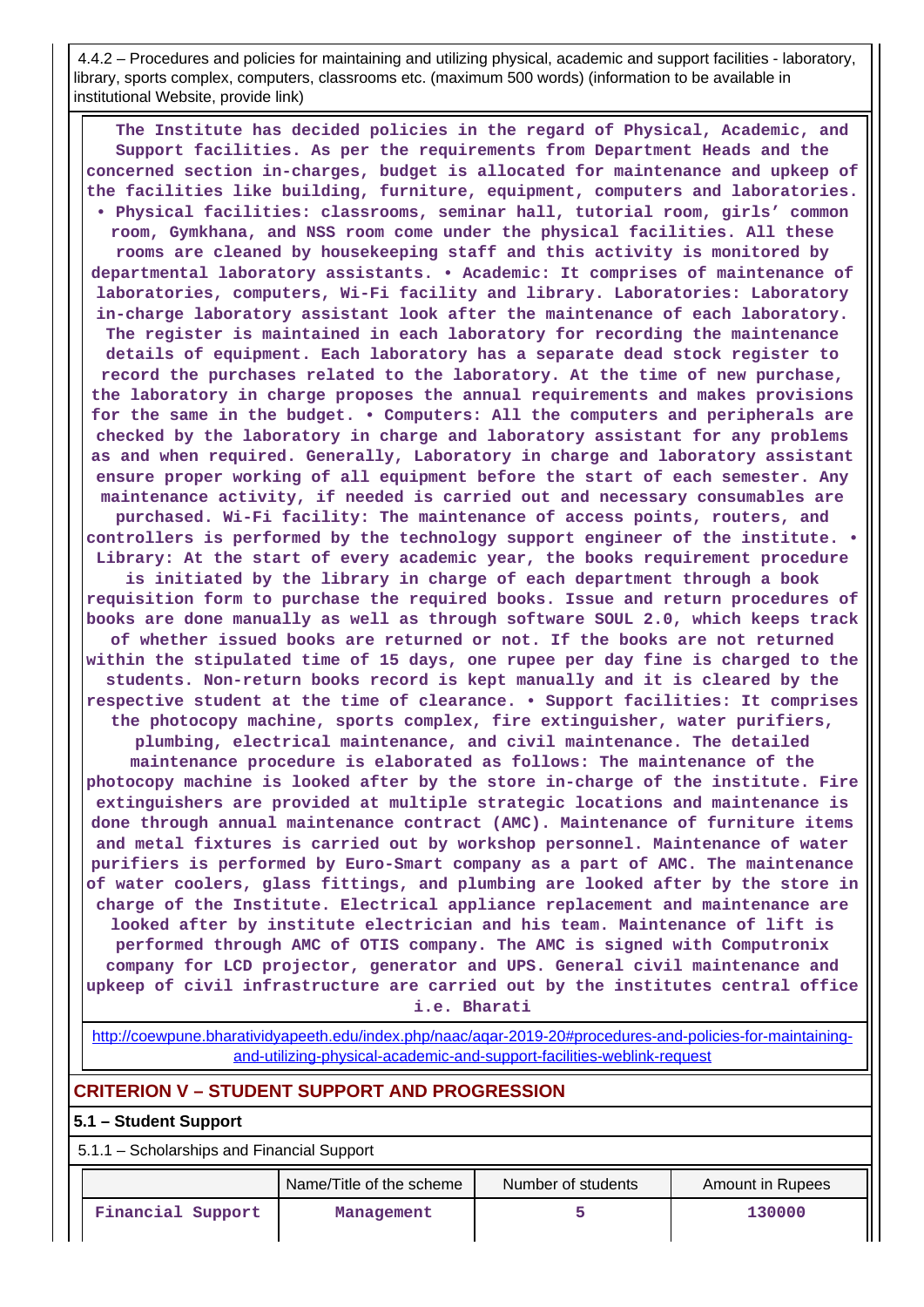| from institution                        | Scholarship                                                                         |    |        |  |
|-----------------------------------------|-------------------------------------------------------------------------------------|----|--------|--|
| Financial Support<br>from Other Sources |                                                                                     |    |        |  |
| a) National                             | Lila Poonawalla<br>Foundation,<br>Cummins,<br>Persistant, Sakal<br>India Foundation | 14 | 535432 |  |
| b) International                        | Nil                                                                                 | 0  | 0      |  |
| View File                               |                                                                                     |    |        |  |

 5.1.2 – Number of capability enhancement and development schemes such as Soft skill development, Remedial coaching, Language lab, Bridge courses, Yoga, Meditation, Personal Counselling and Mentoring etc.,

| Name of the capability<br>enhancement scheme                       | Date of implemetation |     | Agencies involved                                                                                                                         |
|--------------------------------------------------------------------|-----------------------|-----|-------------------------------------------------------------------------------------------------------------------------------------------|
| Seminar on German<br>as a Foreign<br>Language                      | 26/02/2020            | 51  | Mrs. Aditi More<br>AIM Institute of<br>Foreign<br>Language, Satara<br>Road, Pune,<br>7020380657                                           |
| Seminar on Public<br>Speaking And<br>Communication                 | 26/02/2020            | 96  | Mrs. Subiya<br>Kothawal Kothawals<br>Academy, Bibewadi,<br>Pune, 9890626548                                                               |
| Capacity Building                                                  | 03/09/2019            | 238 | College Staff                                                                                                                             |
| Seminar on Mind<br>Matters                                         | 15/01/2020            | 34  | Ms Rajshree<br>Pende, Art of<br>Living, Pune,<br>7387853906                                                                               |
| Seminar on<br>Introduction to<br>Python Programming                | 18/07/2019            | 43  | Mrs. Chaitali<br><b>Jadhav Developer</b><br>Java Trainer L D<br>Infotech, Pune                                                            |
| Seminar on<br>Computational Model<br>to Solve Industry<br>Problems | 01/08/2019            | 63  | Dr. Prashant,<br>Dhotre, Associate<br>Prof., D.Y.Patil<br>COE, Pimpri,<br>9763722187                                                      |
| Seminar on<br>Digital Marketing                                    | 18/02/2020            | 95  | Mr. Shahaji<br>Garande, Sr.<br>Digital Marketing<br>Executive,<br>Eurosteel Office<br>Furniture Systems<br>Pvt. Ltd., Pune,<br>9404690095 |
| Workshop on<br>Ethical Hacking And<br>Cyber Security               | 25/02/2020            | 41  | Mr.Parth<br>Jamodkar,<br>Mr. Priyanshu Parmar<br>, Mr.Gorakh Bhosale<br>, Zplus Cyber Secure<br>Technologies Pvt.                         |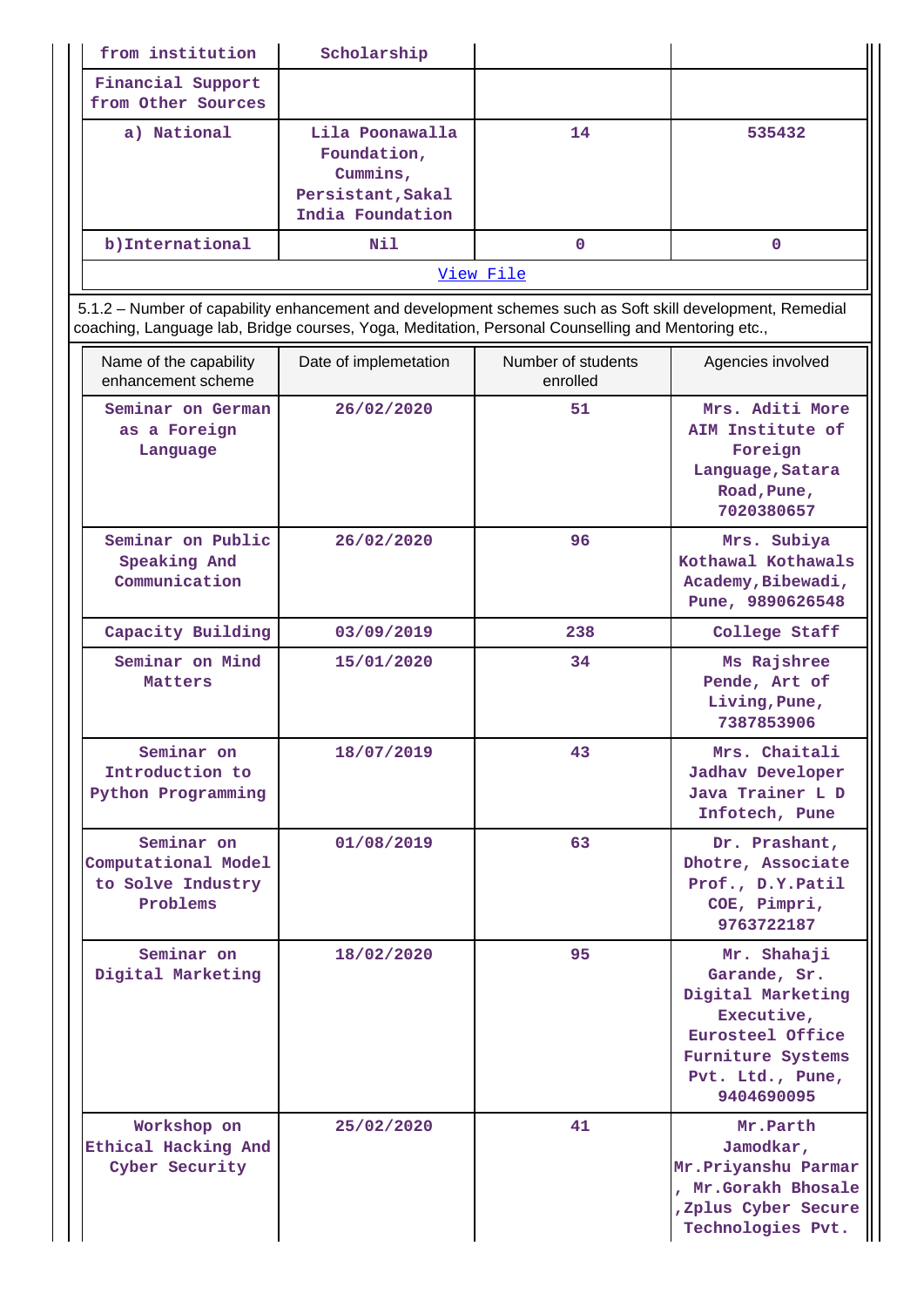|                                                     |             |                                |                                                                                                                |                                                |                                 |                                        | Ltd., 8208996979        |
|-----------------------------------------------------|-------------|--------------------------------|----------------------------------------------------------------------------------------------------------------|------------------------------------------------|---------------------------------|----------------------------------------|-------------------------|
| Seminar on<br>Internship                            |             | 25/09/2019                     |                                                                                                                | 59                                             |                                 | Mr. Saudagar Barde<br>, Marketing head |                         |
| Opportunities via                                   |             |                                |                                                                                                                |                                                |                                 |                                        | Pixaflip                |
| acadflip app                                        |             |                                |                                                                                                                |                                                |                                 |                                        | Technologies            |
|                                                     |             |                                |                                                                                                                |                                                |                                 |                                        | Pvt.Ltd.,               |
|                                                     |             |                                |                                                                                                                |                                                |                                 | 7769974262                             |                         |
| Seminar on                                          |             |                                | 03/08/2019                                                                                                     | 57                                             |                                 |                                        | Ms. Payal Mittal,       |
| Introduction to                                     |             |                                |                                                                                                                |                                                |                                 |                                        | Aethereus Cheif         |
| Salesforce Student                                  |             |                                |                                                                                                                |                                                |                                 |                                        | Developer               |
| Journey, India.                                     |             |                                |                                                                                                                |                                                |                                 |                                        | Evangelist<br>Technical |
|                                                     |             |                                |                                                                                                                |                                                |                                 |                                        | Architect,              |
|                                                     |             |                                |                                                                                                                |                                                |                                 |                                        | 9766456191              |
|                                                     |             |                                |                                                                                                                | View File                                      |                                 |                                        |                         |
|                                                     |             |                                |                                                                                                                |                                                |                                 |                                        |                         |
| institution during the year                         |             |                                | 5.1.3 - Students benefited by guidance for competitive examinations and career counselling offered by the      |                                                |                                 |                                        |                         |
| Year                                                | Name of the |                                | Number of                                                                                                      | Number of                                      | Number of                       |                                        | Number of               |
|                                                     | scheme      |                                | benefited                                                                                                      | benefited                                      | students who                    |                                        | studentsp placed        |
|                                                     |             |                                | students for<br>competitive                                                                                    | students by<br>career                          | have passedin<br>the comp. exam |                                        |                         |
|                                                     |             |                                | examination                                                                                                    | counseling                                     |                                 |                                        |                         |
|                                                     |             |                                |                                                                                                                | activities                                     |                                 |                                        |                         |
| 2019                                                |             | Zensar ESD                     | $\mathbf 0$                                                                                                    | 79                                             |                                 | $\mathbf{0}$                           | $\mathbf 0$             |
|                                                     | Programme   |                                |                                                                                                                |                                                |                                 |                                        |                         |
| 2019                                                |             | Mock                           | $\mathbf 0$                                                                                                    | 203                                            |                                 | $\Omega$                               | 114                     |
|                                                     | Interview   |                                |                                                                                                                |                                                |                                 |                                        |                         |
| 2019                                                |             | <b>FACE</b>                    | $\mathbf 0$                                                                                                    | 149                                            |                                 | $\Omega$                               | 114                     |
|                                                     | training    |                                |                                                                                                                |                                                |                                 |                                        |                         |
| 2019                                                |             | Seminar on                     | 57                                                                                                             | 0                                              |                                 | 2                                      | 0                       |
|                                                     | Higher      |                                |                                                                                                                |                                                |                                 |                                        |                         |
|                                                     | studies &   |                                |                                                                                                                |                                                |                                 |                                        |                         |
|                                                     | opportunity |                                |                                                                                                                |                                                |                                 |                                        |                         |
|                                                     | at aboard   |                                |                                                                                                                |                                                |                                 |                                        |                         |
|                                                     |             |                                |                                                                                                                | View File                                      |                                 |                                        |                         |
| harassment and ragging cases during the year        |             |                                | 5.1.4 - Institutional mechanism for transparency, timely redressal of student grievances, Prevention of sexual |                                                |                                 |                                        |                         |
| Total grievances received                           |             | Number of grievances redressed |                                                                                                                | Avg. number of days for grievance<br>redressal |                                 |                                        |                         |
|                                                     | 0           |                                |                                                                                                                | 0                                              |                                 |                                        | 0                       |
| 5.2 - Student Progression                           |             |                                |                                                                                                                |                                                |                                 |                                        |                         |
| 5.2.1 - Details of campus placement during the year |             |                                |                                                                                                                |                                                |                                 |                                        |                         |
|                                                     |             |                                |                                                                                                                |                                                |                                 |                                        |                         |

|                                    | On campus                             |                              | Off campus                           |                                       |                              |  |  |
|------------------------------------|---------------------------------------|------------------------------|--------------------------------------|---------------------------------------|------------------------------|--|--|
| Nameof<br>organizations<br>visited | Number of<br>students<br>participated | Number of<br>stduents placed | Nameof<br>organizations<br>visited   | Number of<br>students<br>participated | Number of<br>stduents placed |  |  |
| INFOSYS,<br>PERSISTENT,<br>L T     | 200                                   | 86                           | <b>ATOS</b><br>SYNTEL,<br>TIBCO, TCS | 28                                    | 28                           |  |  |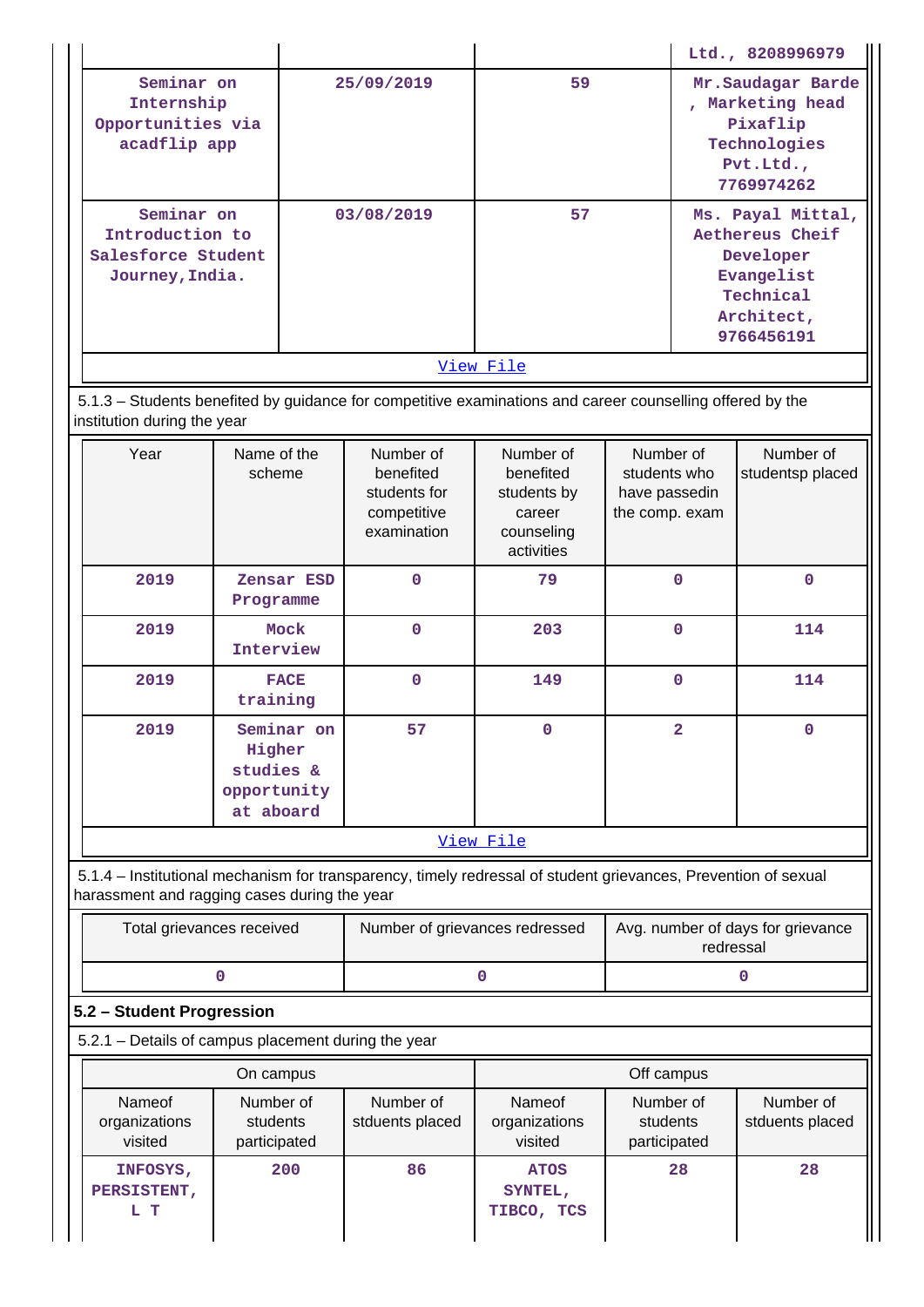| InfoTech,<br>ZENSAR,<br>BITWISE, PRO<br>LIFICS, VODAF<br>ONE, IBM, TC<br>S, CAPGEMINI,<br>PRINCIPAL,<br>BYJUS,<br>GLOBAL STEP,<br>AMAZON,<br><b>INFRA SOFT</b><br>TECHNOLOGY,<br>AIRBUS,<br><b>VOLKS WAGON</b> |                                                                                                                                              |                             | ion,<br>INFOCENTER,<br>COMPUCOM, ACQ<br><b>UIA, ASHTRIX</b><br><b>BANGALORE, EM</b><br>TEC etc. |                                                                                           |                                         |
|----------------------------------------------------------------------------------------------------------------------------------------------------------------------------------------------------------------|----------------------------------------------------------------------------------------------------------------------------------------------|-----------------------------|-------------------------------------------------------------------------------------------------|-------------------------------------------------------------------------------------------|-----------------------------------------|
|                                                                                                                                                                                                                |                                                                                                                                              |                             | View File                                                                                       |                                                                                           |                                         |
| Year                                                                                                                                                                                                           | 5.2.2 - Student progression to higher education in percentage during the year<br>Number of<br>students<br>enrolling into<br>higher education | Programme<br>graduated from | Depratment<br>graduated from                                                                    | Name of<br>institution joined                                                             | Name of<br>programme<br>admitted to     |
| 2019                                                                                                                                                                                                           | $\mathbf{1}$                                                                                                                                 | <b>BE</b>                   | Comp                                                                                            | Thapar<br>Institute Of<br>Engineering<br>and<br>Technology                                | ME                                      |
| 2020                                                                                                                                                                                                           | $\mathbf{1}$                                                                                                                                 | <b>BE</b>                   | Comp                                                                                            | <b>IMS</b><br>Proschool<br>Pvt. Ltd.                                                      | Certificate<br>in Business<br>Analytics |
| 2019                                                                                                                                                                                                           | 1                                                                                                                                            | BE                          | Comp                                                                                            | National<br>Institute of<br><b>Business</b><br>Management                                 | <b>MBA</b>                              |
| 2019                                                                                                                                                                                                           | $\mathbf{1}$                                                                                                                                 | BE                          | <b>IT</b>                                                                                       | University<br>College<br>Dublin<br>Belfield<br>Dublin 4                                   | <b>MSC</b><br>Computer<br>Science       |
| 2019                                                                                                                                                                                                           | $\mathbf{1}$                                                                                                                                 | BE                          | IT                                                                                              | All India<br>Shri Shivaji<br>Memorial<br>Society's<br>Institute of<br>Management,<br>Pune | <b>MBA</b>                              |
| 2019                                                                                                                                                                                                           | $\mathbf{1}$                                                                                                                                 | BE                          | <b>ENTC</b>                                                                                     | Shivnagar<br>Vidya<br>Prasarak<br>Mandals<br>Institute of<br>Management,<br>Malegaon      | <b>MBA</b>                              |
| 2019                                                                                                                                                                                                           | $\mathbf{1}$                                                                                                                                 | BE                          | Comp                                                                                            | Institute                                                                                 | <b>MBA</b>                              |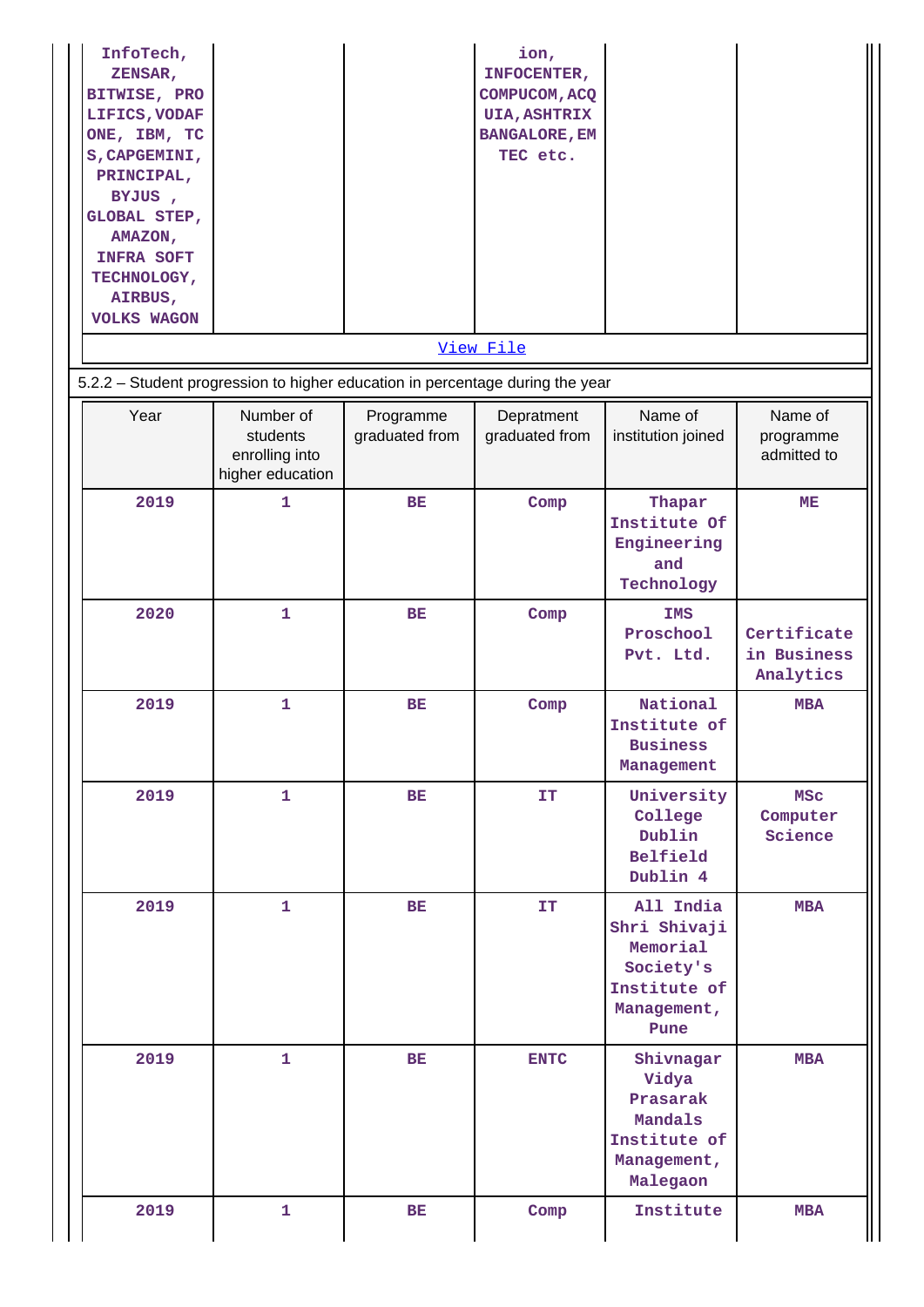|                                                                                                                                                                                        |                                                                                                                                                                                |  |                           |                                   | View File        |                                     |  | of<br>management<br>and entrepre<br>neurship<br>development |                                                                                                                  |
|----------------------------------------------------------------------------------------------------------------------------------------------------------------------------------------|--------------------------------------------------------------------------------------------------------------------------------------------------------------------------------|--|---------------------------|-----------------------------------|------------------|-------------------------------------|--|-------------------------------------------------------------|------------------------------------------------------------------------------------------------------------------|
| 5.2.3 - Students qualifying in state/ national/ international level examinations during the year<br>(eg:NET/SET/SLET/GATE/GMAT/CAT/GRE/TOFEL/Civil Services/State Government Services) |                                                                                                                                                                                |  |                           |                                   |                  |                                     |  |                                                             |                                                                                                                  |
|                                                                                                                                                                                        | Items                                                                                                                                                                          |  |                           |                                   |                  |                                     |  | Number of students selected/ qualifying                     |                                                                                                                  |
|                                                                                                                                                                                        | <b>GATE</b>                                                                                                                                                                    |  |                           |                                   |                  |                                     |  | $\overline{a}$                                              |                                                                                                                  |
|                                                                                                                                                                                        | <b>GRE</b>                                                                                                                                                                     |  |                           |                                   |                  |                                     |  | $\overline{2}$                                              |                                                                                                                  |
|                                                                                                                                                                                        | <b>TOFEL</b>                                                                                                                                                                   |  |                           |                                   |                  |                                     |  | $\overline{a}$                                              |                                                                                                                  |
|                                                                                                                                                                                        | Any Other                                                                                                                                                                      |  |                           |                                   |                  |                                     |  | 1                                                           |                                                                                                                  |
|                                                                                                                                                                                        |                                                                                                                                                                                |  |                           |                                   | View File        |                                     |  |                                                             |                                                                                                                  |
|                                                                                                                                                                                        | 5.2.4 - Sports and cultural activities / competitions organised at the institution level during the year                                                                       |  |                           |                                   |                  |                                     |  |                                                             |                                                                                                                  |
|                                                                                                                                                                                        | Activity                                                                                                                                                                       |  |                           | Level                             |                  |                                     |  | Number of Participants                                      |                                                                                                                  |
|                                                                                                                                                                                        | Cricket                                                                                                                                                                        |  |                           |                                   | Institute        |                                     |  | 143                                                         |                                                                                                                  |
|                                                                                                                                                                                        | Basket Ball                                                                                                                                                                    |  |                           |                                   | Institute        |                                     |  | 77                                                          |                                                                                                                  |
|                                                                                                                                                                                        | Athletics(100m, relay,<br>shortput, Disk-throw)                                                                                                                                |  |                           |                                   | Institute        | 176                                 |  |                                                             |                                                                                                                  |
|                                                                                                                                                                                        | Kho-Kho                                                                                                                                                                        |  |                           |                                   | Institute<br>140 |                                     |  |                                                             |                                                                                                                  |
|                                                                                                                                                                                        | VolleyBall                                                                                                                                                                     |  |                           |                                   | Institute        | 74                                  |  |                                                             |                                                                                                                  |
|                                                                                                                                                                                        | Carrom                                                                                                                                                                         |  |                           |                                   | Institute        | 80                                  |  |                                                             |                                                                                                                  |
|                                                                                                                                                                                        | Chess                                                                                                                                                                          |  |                           |                                   | Institute<br>40  |                                     |  |                                                             |                                                                                                                  |
|                                                                                                                                                                                        |                                                                                                                                                                                |  |                           |                                   | View File        |                                     |  |                                                             |                                                                                                                  |
|                                                                                                                                                                                        | 5.3 - Student Participation and Activities                                                                                                                                     |  |                           |                                   |                  |                                     |  |                                                             |                                                                                                                  |
|                                                                                                                                                                                        | 5.3.1 – Number of awards/medals for outstanding performance in sports/cultural activities at national/international<br>level (award for a team event should be counted as one) |  |                           |                                   |                  |                                     |  |                                                             |                                                                                                                  |
| Year                                                                                                                                                                                   | Name of the<br>award/medal                                                                                                                                                     |  | National/<br>Internaional | Number of<br>awards for<br>Sports |                  | Number of<br>awards for<br>Cultural |  | Student ID<br>number                                        | Name of the<br>student                                                                                           |
| 2019                                                                                                                                                                                   | Winner                                                                                                                                                                         |  | National                  |                                   | 1                | Nill                                |  | 4225,<br>24245,<br>4204,<br>2308,<br>31146, 150             | Diksha<br>Kale, Neha<br>Yadav,<br>Atmaja<br>Dhumal,<br>Sumat<br>Goud,<br>Sandhya<br>Lohar,<br>Prajakta<br>Sawale |
| 2019                                                                                                                                                                                   | <b>Best</b><br>Player                                                                                                                                                          |  | National                  |                                   | 1                | Nill                                |  | 4225                                                        | Diksha<br>Kale                                                                                                   |
| 2019                                                                                                                                                                                   | 1st<br>position                                                                                                                                                                |  | <b>Internat</b><br>ional  |                                   | 1                | Nill                                |  | 4225                                                        | Diksha<br>kal;e                                                                                                  |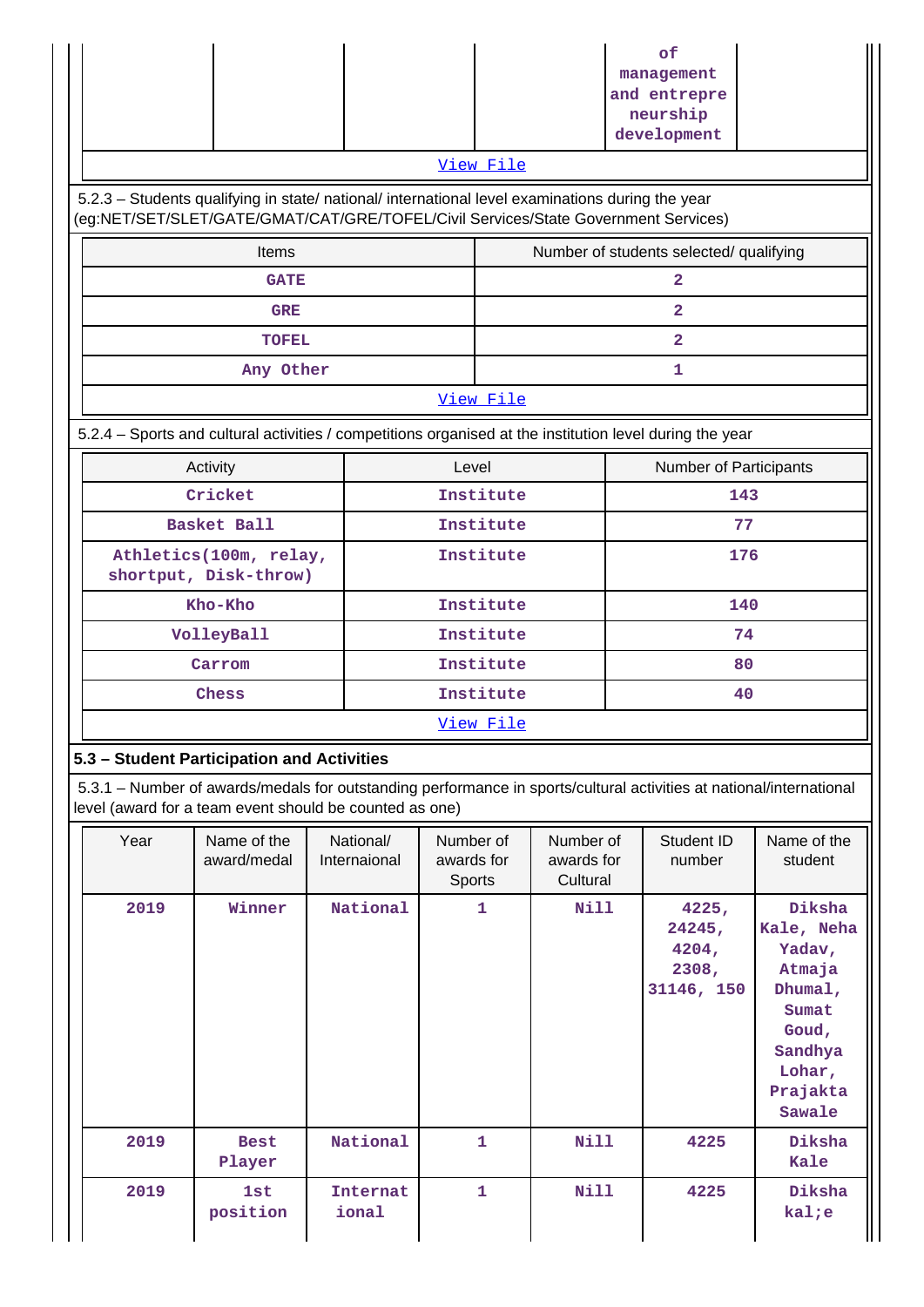|                                                                                                                                                                                                                                                                                                                                                                                      | ın<br>Volleyball<br>girls |  |  |  |  |  |
|--------------------------------------------------------------------------------------------------------------------------------------------------------------------------------------------------------------------------------------------------------------------------------------------------------------------------------------------------------------------------------------|---------------------------|--|--|--|--|--|
| $\overline{M}$ $\overline{M}$ $\overline{M}$ $\overline{M}$ $\overline{M}$ $\overline{M}$ $\overline{M}$ $\overline{M}$ $\overline{M}$ $\overline{M}$ $\overline{M}$ $\overline{M}$ $\overline{M}$ $\overline{M}$ $\overline{M}$ $\overline{M}$ $\overline{M}$ $\overline{M}$ $\overline{M}$ $\overline{M}$ $\overline{M}$ $\overline{M}$ $\overline{M}$ $\overline{M}$ $\overline{$ |                           |  |  |  |  |  |

[View File](https://assessmentonline.naac.gov.in/public/Postacc/awards_in_activities/7344_awards_in_activities_1608635000.xlsx)

5.3.2 – Activity of Student Council & amp; representation of students on academic & amp; administrative bodies/committees of the institution (maximum 500 words)

 **As per Savitribai Phule Pune University guidelines student council of the affiliated institute comprises various sections such as National Service Scheme, Art Circle and Gymkhana. At our institute all these sections are coordinated by separate coordinators. Student council of the BVCOEW, Pune was established in 2014-15. Student development section plans and executes various student welfare activities at the institute which includes Karmaveer Bhaurao Patil Earn and Learn scheme, NirbhayaKanya Yojana, etc. SPPU provides funds for these activities partially. Various activities are conducted under Student Development Section during Academic year 2019-20. 1. Tree Plantation held on 6th July 2019 at Taljai Hill, Pune. 2. 'Sadbhawana Diwas' celebration held on 20th Aug. 2019. 3. 'Swachhata Pandhrawada Aayojan' held from 1st Sept. to 15th Sept. 2019. 4. Seminar on 'Cervical Cancer' was organized on 24th Sept. 2019. 5. 'Gandhi Jayanti' cleanliness drive on 2nd Oct, 2019. 6. Systematic voter's education and electronic participation program held on 11th Oct, 2019. 7. 'National Unity day' celebration held on 31st Oct. 2019. 8. 'Sanvidhan diwas' celebration on 26th Nov. 2019. 9. 'Marathi Bhasha Pandhrawada' celebration from 1st to 15th Jan. 2020. 10.'NirbhayaKanya Self Defense' workshop held on 10th Jan. 2020. 11. NirbhayaKanya workshop on 'Cyber safety and security' on 11th Jan, 2020. 12. 'NirbhayaKanya health care and awareness' program on 18th Jan, 2020. 13. 'Lokshahi pandharwada' celebration from 26th Jan, 2020 to 10th Feb, 2020. 14. 'Marathi Bhasha Gaurav Din' celebration on 17th Feb, 2020. 15.**

**Seminar on 'Digital Marketing' on 18th Feb, 2020. 16. 'Android app development' workshop on 20th Feb, 2020. 17. Seminar on 'Energy audit and its conservation' on 27th Feb, 2020. 18. Seminar on 'Public Speaking and Communication' on 25th Feb. 2020.19.Karamaveer Bhaurao Patil Earn and Learn Scheme was implemented in Academic Year 2019-20. Other section also conducts their activities separately and regularly. There are student nominations for the constitution of various committees and the selected student volunteers organize various events and activities in coordination with faculty members. Students are members of Internal Quality Assurance Cell, Industry Advisory Board, Department Advisory Board, National Service Scheme, Institute Complaints Committee, Alumni association and Anti ragging committee etc.**

#### **5.4 – Alumni Engagement**

5.4.1 – Whether the institution has registered Alumni Association?

#### **Yes**

 **The institute has registered Alumni Association at the charity commissioner's office, Pune, Maharashtra with Registration No - Maha/1403/2017/Pune, dated 6th October 2017. The Alumni association, aims at strengthening the connect between the alumni, the institute and the students. The alumni from all the three departments are members of the association. These members contribute in the welfare of the institute through various activities such as conducting seminars on Preparation for competitive exams, Career guidance, Entrepreneurship, Placement, Current trends in the market etc for the students. The alumni share their expertise by conducting workshops / training sessions for the growth of the current students. They also provide assistance for higher studies, placement and projects as well. The alumni guide those students who participate in various competitions and help bring accolades for the institute. The Alumni meet is organized annually to provide a platform for the alumni to get in touch**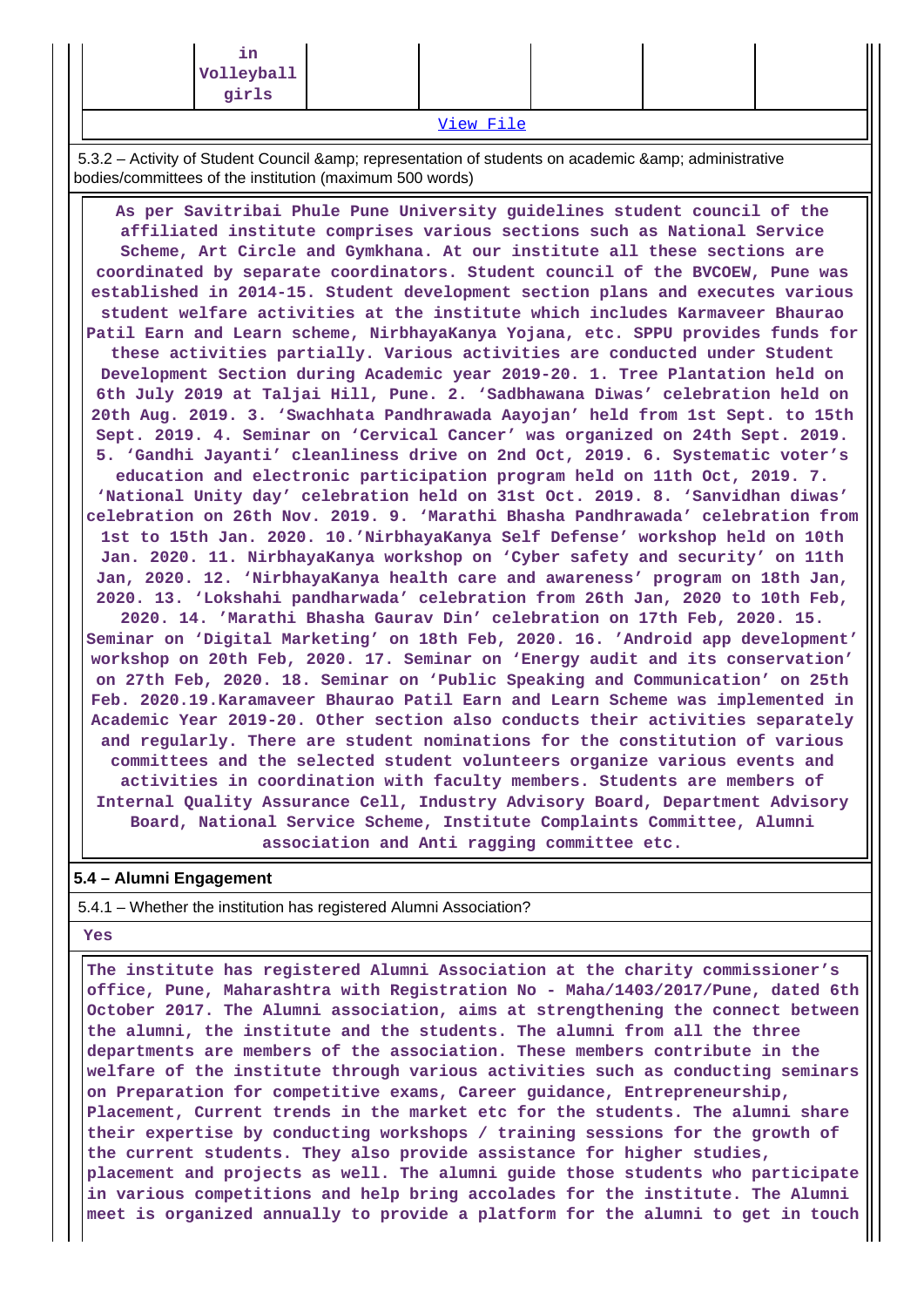**with their alma mater, interact with their peers and share their professional experience with all. The professional achievements of Distinguished Alumni from each department are recognized by felicitating them. The Alumni Council Body Meeting is conducted annually and the members of the body take a review of the activities conducted during the academic year, discuss and finalize the plan of action for the next academic year. Alumni, being the important stakeholder of the institute, the association strives to maintain a bond between the alumni and the institute.**

5.4.2 – No. of enrolled Alumni:

**228**

5.4.3 – Alumni contribution during the year (in Rupees) :

**57228**

5.4.4 – Meetings/activities organized by Alumni Association :

 **5.4.4 – Meetings/activities organized by Alumni Association : The Alumni are actively participating in the Alumni association of the college in the following manner. 1. The thirteenth Alumni meet was conducted on 29th February 2020. More than 160 alumni attended the Alumni meet. Prof. Dr. S. R. Patil, Principal, expressed his view by saying that Alumni are important stakeholders of any institute and vibrant relationship must be maintained between the Alma matter and Alumni. Alumni shared their experience as well as interesting and nostalgic moments of campus life. 2. Ms. Shruti Patil and Ms.Aarti Tamhane conducted a seminar on the topic "Prepare yourself for Opportunities" on 04/09/2019 for SE Electronics and Telecommunication Engineering students. 3. Ms. Priyanka Padhye , one of the distinguished alumni delivered a seminar on "In Pursuit of Startup Venture" on 10/10/2019 for SE , TE and BE Electronics and Telecommunication Engineering students 4. Ms. Vijayshree Marathe raised excellent points and conducted a seminar on "Opportunities Abroad" for SE and TE Electronics and Telecommunication Engineering students. 5. Ms.Sfurti Sahare conducted an Audit course on the topic "Emotional Intelligence" from 22/07/2019 to 10/08/2019 for BE Computer students . 6. Ms.Sfurti Sahare conducted an Audit course on the topic "Humanities and Social Science"from date 19/08/2019 to 31/08/2019 for SE Computer students. 7. Ms. Bhagyashree Raut, Ms. Shruti Lokhande and Ms.Pratiksha Gollar successfully conducted a two days Workshop on "Website Development using Wordpress" on 13/07/2019 and 20/07/2019 for TE Information Technology students. 8. Ms. Bhagyashree Raut and Ms.Pratiksha Gollar took initiative and conducted a workshop on "Website Theme Customization using Wordpress" on 23/09/2019 for TE Information Technology students. 9. Ms. Bhagyashree Raut and Ms. Pratiksha Gollar held a competition on topic "Website Designing" on 28/09/2019 for TE Information Technology students. 10. Ms. Vijayshri Marathe presented a seminar on topic "Improving Communication Skill" on 18/01/2020 for TE Information Technology students. 11. Ms. Salma Shaikh and Ms.Megha Pokharkar held an Interactive Session on "Importance of Self-learning" on 24/01/2020 for TE Information Technology students. 12. Ms. Vaibhavi Zende and Ms. Hrutuja Gaddam delivered a seminar on "Groundwork for Success at NES IA 2020" on 25/01/ 2020 for BE Information Technology students. 13. Ms.Vaibhavi Zende and Ms. Hrutuja Gaddam conducted a Guidance Session on "SIH Solution Design Method" on 01/02/2020 for IT and Comp Smart India Hackathon (SIH) Participants. 14. Ms. Pratiksha Gollar and Ms. Bhagyashri Raut delivered a seminar on "Hadoop Technology" on 15/02/2020 for TE Information Technology students. 15. Ms. Anushree Verma conducted a Webinar on "Agile and SCRUM Framework"on 23/06/2020 for TE BE Information Technology students.**

#### **CRITERION VI – GOVERNANCE, LEADERSHIP AND MANAGEMENT**

**6.1 – Institutional Vision and Leadership**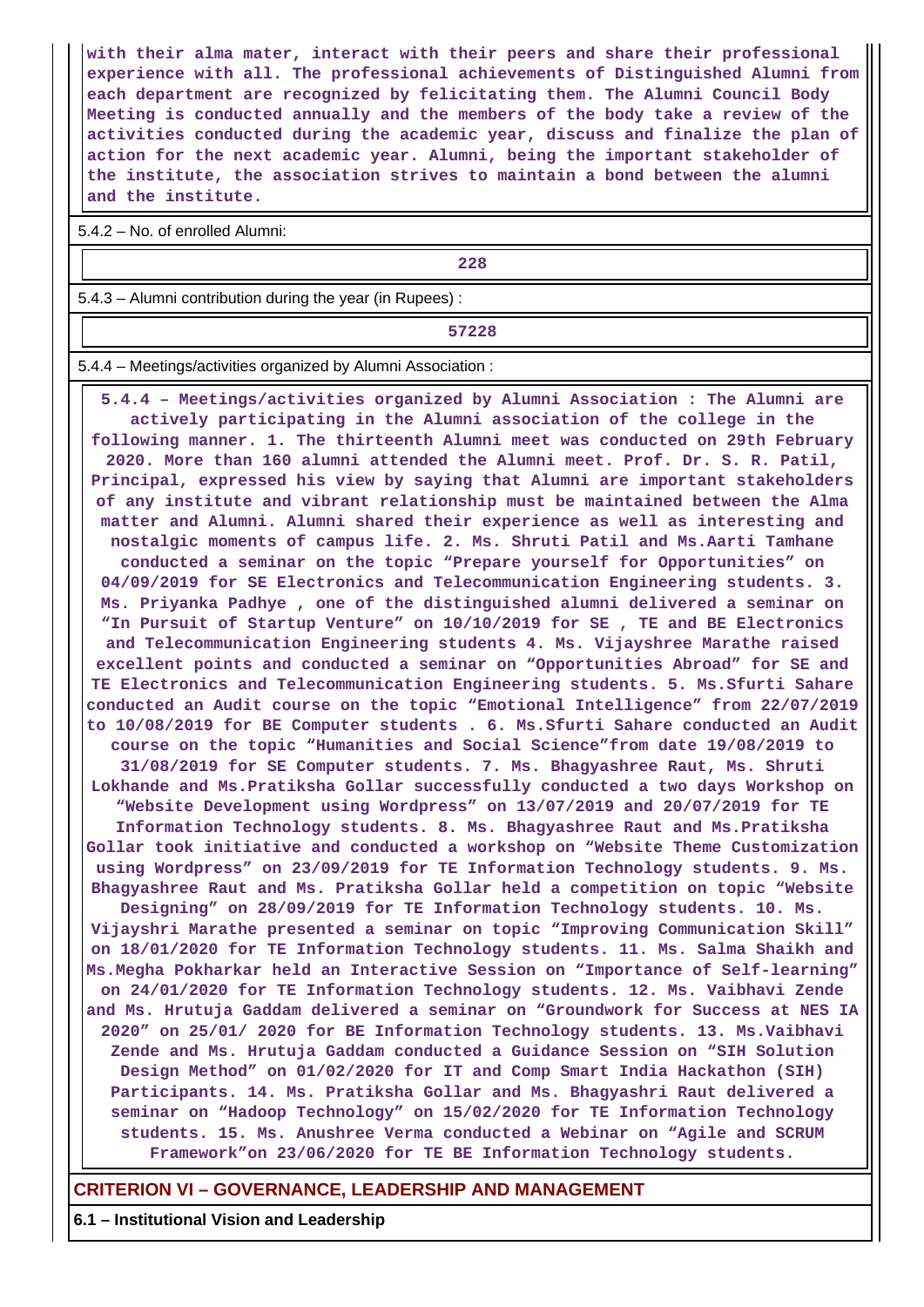6.1.1 – Mention two practices of decentralization and participative management during the last year (maximum 500 words)

 **Decentralization and Participative Management has been promoted by the Institute. Institute believes that decentralization will help involving every member of the institute and assigning authority for decision making. Management, Principal, Department heads are responsible for the effective planning and effective implementation of academics and curriculum-based activities are carried out by all the staff members. Decentralization is in the term of Academic decentralization, Administrative decentralization, and Student representation.Academic decentralization uses an agile approach for improvement in the teaching learning process. To ensure effective participation, different committees have been formed in the Institute. A senior faculty member is designated as a coordinator whose roles and responsibilities are defined in advance. In administrative decentralization, the College Development Committee plays an important role. All the activities related to the student section, establishment section, examination section, store, maintenance, accounts and audit are administered by the office superintendent.Internal Quality Assurance Cell, Department Advisory Board,Internal Complaints Committee, Anti ragging Committee etc. have effective representation of class coordinators, campus coordinators, parents, alumni, industry representative, counselors, campus police team. College level feedback committee collects feedback from employers, students, parents and all the stakeholders to improve teaching methodologies, teaching content and identifying training areas for the students. Institute firmly believes in decentralization and participative management. The College Development Committee, Principal and Internal Quality Assurance Cell parallelly constitutes the Board of governance. Academics, Administration, statutory Committees, various cells and boards are monitored by the Principal. Industry Advisory Board, Training Cell, Central examination Cell, Research Committee, Central time-table Committee etc. are under the umbrella of Cells and Boards. 1) Central Time-table committee is comprised of individual department time table In-charges. The committee assures proper utilization of human resource and infrastructure in terms of classrooms, laboratories, hardware resources, software resources, seminar hall, library etc. Interdisciplinary courses requirements are discussed with respective faculty and proper infrastructure and time slots are provided. 2) Administrative office is well structured consisting of Establishment section, Account section, Student section, Examination Section etc. Administrative duties are well defined and executed with proper planning.**

|                                           | Partial                                                                                                                                                                                                                                                                                                                                                                                                                                               |  |  |  |  |  |
|-------------------------------------------|-------------------------------------------------------------------------------------------------------------------------------------------------------------------------------------------------------------------------------------------------------------------------------------------------------------------------------------------------------------------------------------------------------------------------------------------------------|--|--|--|--|--|
| 6.2 – Strategy Development and Deployment |                                                                                                                                                                                                                                                                                                                                                                                                                                                       |  |  |  |  |  |
|                                           | 6.2.1 – Quality improvement strategies adopted by the institution for each of the following (with in 100 words each):                                                                                                                                                                                                                                                                                                                                 |  |  |  |  |  |
| Strategy Type                             | Details                                                                                                                                                                                                                                                                                                                                                                                                                                               |  |  |  |  |  |
| Human Resource Management                 | Faculty recruitment is done as per<br>rules of UGC and Savitribai Phule Pune<br>University. Training is arranged for<br>teaching as well as non-teaching staff<br>by identifying training needs, for<br>enhancing professional competencies,<br>teaching and soft skills. The Institute<br>frequently arranges training Programs<br>and also deputes the staff to other<br>organizations for attending such<br>Programs for acquiring balanced skills |  |  |  |  |  |

6.1.2 – Does the institution have a Management Information System (MIS)?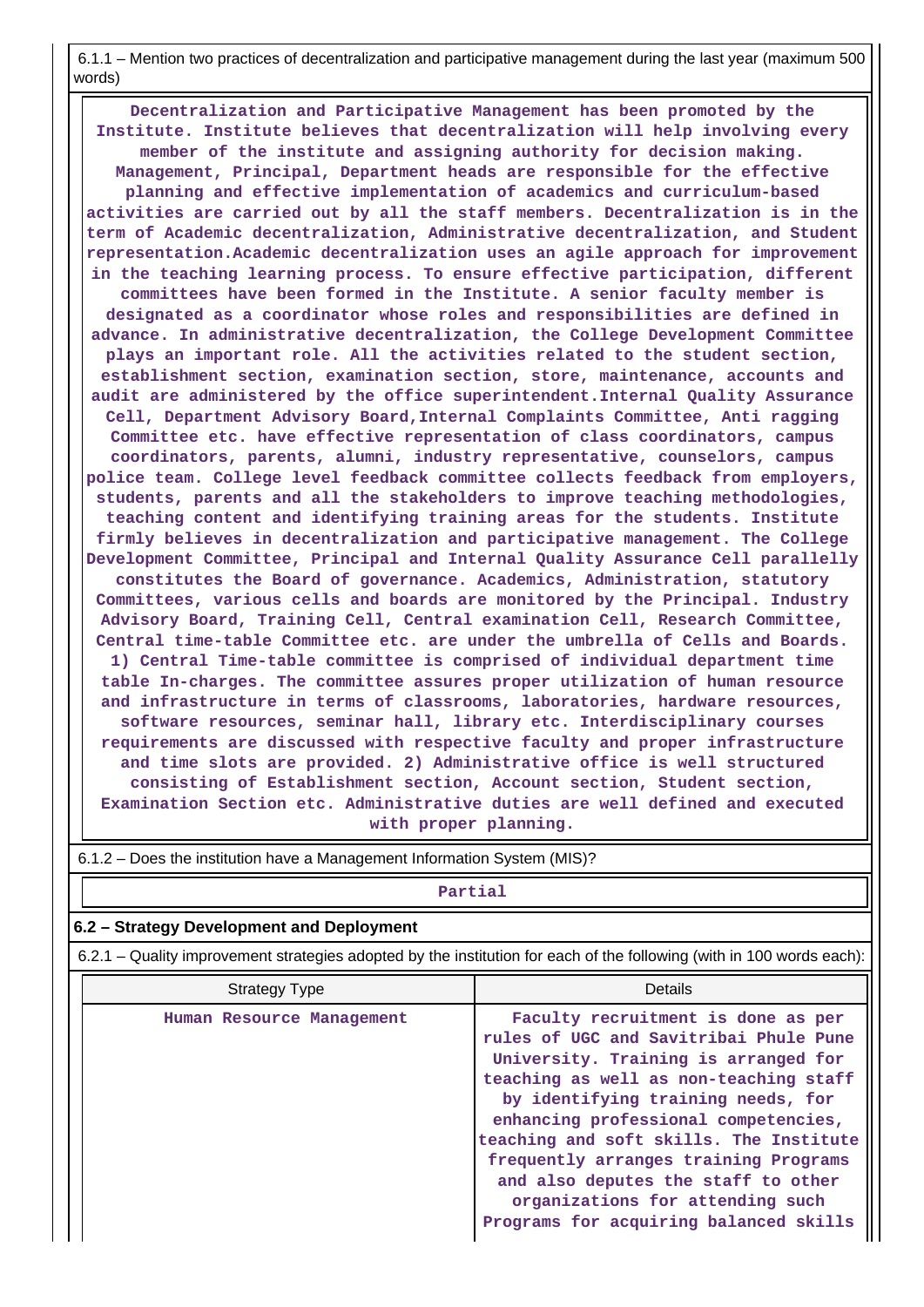|                          | such as technical skills, teaching<br>skills, soft skills etc.                                                                                                                                                                                                                                                                                                                                                                                                                                                                                                                                                                                                                                                                                                                                                                                                                                                                                                                                                                                                                                                                                                                                                                                                                                                                                                                                                                                                                                                                                                                                             |
|--------------------------|------------------------------------------------------------------------------------------------------------------------------------------------------------------------------------------------------------------------------------------------------------------------------------------------------------------------------------------------------------------------------------------------------------------------------------------------------------------------------------------------------------------------------------------------------------------------------------------------------------------------------------------------------------------------------------------------------------------------------------------------------------------------------------------------------------------------------------------------------------------------------------------------------------------------------------------------------------------------------------------------------------------------------------------------------------------------------------------------------------------------------------------------------------------------------------------------------------------------------------------------------------------------------------------------------------------------------------------------------------------------------------------------------------------------------------------------------------------------------------------------------------------------------------------------------------------------------------------------------------|
| Research and Development | Research is a significant parameter<br>to promote the professional growth of<br>the institute. The institute encourages<br>it in all measures. To foster novelty,<br>innovation, and lifelong learning,<br>active initiatives are taken by the<br>institute. To inculcate the research<br>culture among faculty members and to<br>enhance research activities among the<br>students following initiatives are<br>taken such as Seminars, webinars, hands<br>on sessions and Faculty Development<br>Programs are organized in collaboration<br>with reputed institutes. Faculty<br>members are encouraged to apply and<br>fetch research grants from various<br>Government and non- Government,<br>research funding agencies such as<br>AICTE- AQIS, IQAC-SPPU etc. Proposal<br>formats of different funding agencies,<br>budget preparation, purchase of<br>equipment, material under research<br>schemes, audit of project expenditure<br>and additional help is provided to the<br>researcher as per the requirements.<br>Faculty members and students are<br>encouraged for publications in the<br>reputed sources. The researchers are<br>made aware of their publications in<br>terms of citation index, h-index etc.<br>Support is provided to the students and<br>faculty members for Prestigious project<br>competitions like AICTE Chhatra<br>Vishwakarma Awards, Avishkar project<br>competition, NES Innovation Awards etc.<br>An Industry Institute Interaction Cell<br>is formed in the institute and works in<br>close coordination with the industries<br>and the institute for encouraging |
|                          | students to work on industry sponsored<br>projects.                                                                                                                                                                                                                                                                                                                                                                                                                                                                                                                                                                                                                                                                                                                                                                                                                                                                                                                                                                                                                                                                                                                                                                                                                                                                                                                                                                                                                                                                                                                                                        |
| Admission of Students    | Being a university affiliated<br>institute all the admissions are<br>governed and controlled by the<br>Admission Regulatory Authority (ARA).<br>The Institute has authorized<br>Facilitation Centre (FC) according to<br>the norms of State CET Cell for<br>Centralized Admission Process to all<br>the courses. The Institute conducts an<br>admission counselling process to<br>provide information to parents and<br>students. The Institute publishes an<br>updated brochure every year which gives<br>the academic, administrative related                                                                                                                                                                                                                                                                                                                                                                                                                                                                                                                                                                                                                                                                                                                                                                                                                                                                                                                                                                                                                                                            |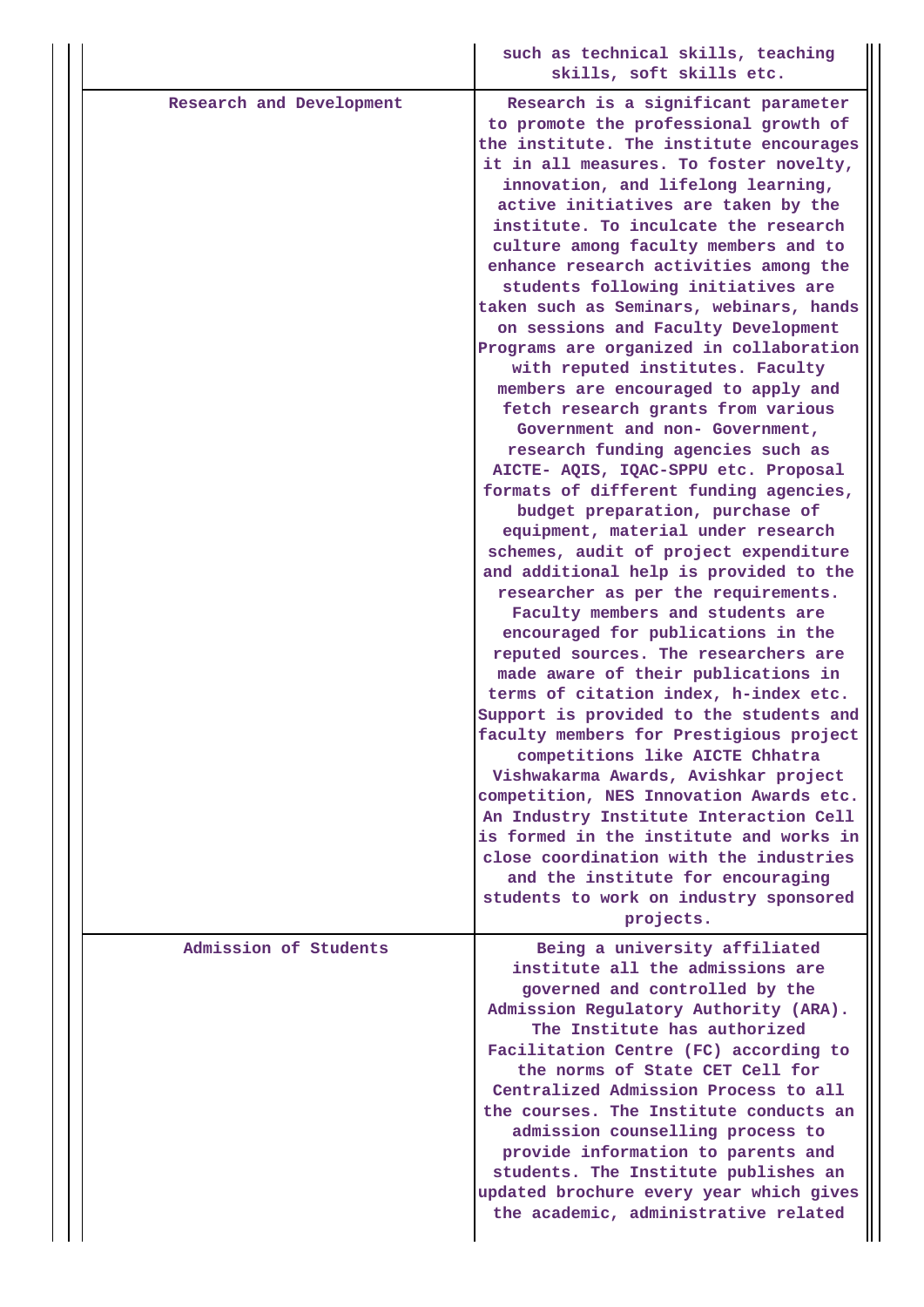|                            | information for the admission process<br>and The Institute website provides<br>information regarding admission details<br>and other facilities offered by the<br>Institute. Advertisement is published<br>in local and national daily newspapers,<br>electronic media, hoardings and<br>banners.                                                                                                                                                                                                                                                                                                                                                                                                                                                                                                                                                                                                                                                                                                                                                       |
|----------------------------|--------------------------------------------------------------------------------------------------------------------------------------------------------------------------------------------------------------------------------------------------------------------------------------------------------------------------------------------------------------------------------------------------------------------------------------------------------------------------------------------------------------------------------------------------------------------------------------------------------------------------------------------------------------------------------------------------------------------------------------------------------------------------------------------------------------------------------------------------------------------------------------------------------------------------------------------------------------------------------------------------------------------------------------------------------|
| Teaching and Learning      | In order to enhance quality in<br>teaching and learning, students are<br>encouraged to participate in MOOC like<br>NPTEL, SWAYAM, CDEEP, etc. to expose<br>them to recent trends in the<br>technology. Remedial lectures are<br>conducted for slow learners and diploma<br>students to bring them at par with the<br>regular students. Attainment of Course<br>Outcomes and gap analysis is done at<br>the end of the semester and action plan<br>is prepared and implemented to improve<br>the teaching learning process.<br>Continuous assessment and well planned<br>academic calendar helps in achieving<br>required outcome. Student counselling<br>throughout the semester improves<br>student performance through solutions<br>given during the discussions. An<br>innovative concept of course mentor -<br>mentee is implemented at the institute.<br>Course mentor is a faculty who is<br>expertise in a particular subject<br>domain that facilitates as a course<br>expert to provide guidelines for<br>effective and efficient delivery of |
|                            | content by the course faculty (mentee).                                                                                                                                                                                                                                                                                                                                                                                                                                                                                                                                                                                                                                                                                                                                                                                                                                                                                                                                                                                                                |
| Curriculum Development     | The institution is affiliated to<br>Savitribai Phule Pune University and<br>adopted the syllabus prescribed by the<br>same. The syllabus undergoes revision<br>from time to time with technological<br>advancements. Faculty Members are<br>encouraged to participate in the<br>discussion and implementation of new<br>syllabus through orientation programs<br>organized by the University. Faculty<br>Members participated in the Syllabus<br>framing process and suggested revision<br>in the new course. Course feedback is<br>taken at the institute level every<br>semester to get suggestions from the<br>students as well. After analysing the<br>feedback received, suggestions given by<br>the students are discussed in the<br>department meeting to take necessary<br>action.                                                                                                                                                                                                                                                             |
| Examination and Evaluation | The institute maintains complete<br>transparency in the evaluation process                                                                                                                                                                                                                                                                                                                                                                                                                                                                                                                                                                                                                                                                                                                                                                                                                                                                                                                                                                             |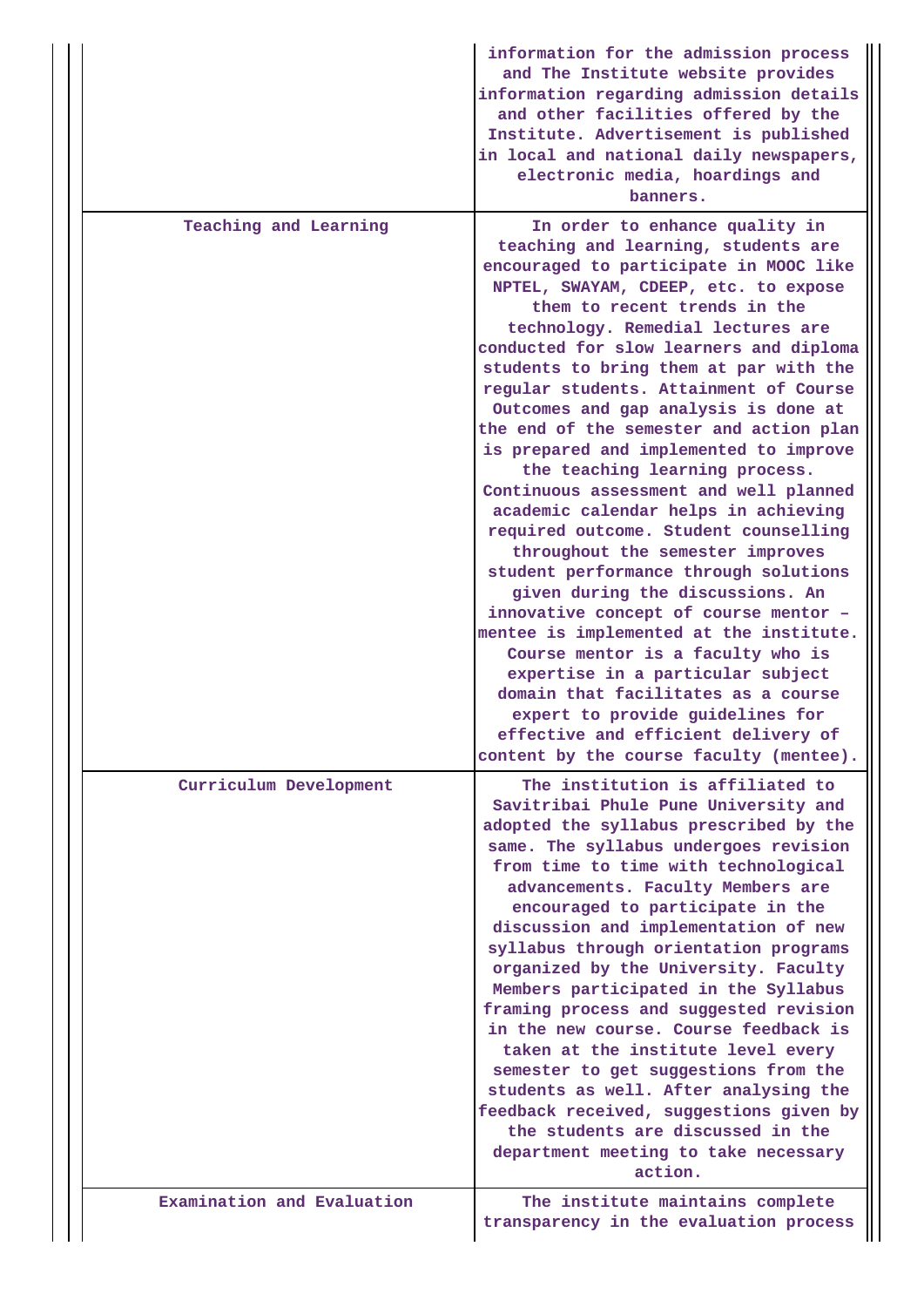|                                                               | and it strictly adheres to the norms<br>prescribed by the Savitribai Phule Pune<br>University. All the approved examiners<br>participate in online/offline<br>assessment of answer sheets, seminars<br>and projects as per the norms laid down<br>by the University. As a part of<br>internal assessment for various subject<br>heads such as term work, oral etc. the<br>unit test, assignments are conducted<br>and assessed for the calculation of<br>internal marks and the same are<br>displayed on notice board and uploaded<br>on the institute website. In the<br>Academic year 2019-2020, Savitribai<br>Phule Pune University introduces a new<br>syllabus for the first year engineering<br>students which consists of 30 marks in-<br>semester examination and 70 marks end<br>semester examination.                                                                                                                                                                                                                                                                                                                                                                                                                                                                                                                                                                                                                                                                                                                                         |
|---------------------------------------------------------------|---------------------------------------------------------------------------------------------------------------------------------------------------------------------------------------------------------------------------------------------------------------------------------------------------------------------------------------------------------------------------------------------------------------------------------------------------------------------------------------------------------------------------------------------------------------------------------------------------------------------------------------------------------------------------------------------------------------------------------------------------------------------------------------------------------------------------------------------------------------------------------------------------------------------------------------------------------------------------------------------------------------------------------------------------------------------------------------------------------------------------------------------------------------------------------------------------------------------------------------------------------------------------------------------------------------------------------------------------------------------------------------------------------------------------------------------------------------------------------------------------------------------------------------------------------|
| Library, ICT and Physical<br>Infrastructure / Instrumentation | Library: The central library is fully<br>equipped with all the necessary<br>requirements such as Text Books,<br>Reference Books, Literatures, e-Books,<br>E-Journals, Print Journals, Audio<br>Video, CD's etc. Every year the<br>purchase in the library is done in<br>accordance with SPPU syllabus as per<br>the requirement of individual faculty<br>members. Library is connected with a<br>high-speed broadband network.<br>Institution has a fully WiFi campus<br>with adequate firewall and security<br>measures. Digital library and wi-fi<br>system is available in the library for<br>utilization of E-resources. NPTEL Local<br>chapter is coordinated by the Library.<br>Library transactions are automated<br>using Soul 2.0 software for all and the<br>bar code based system for issue/return<br>of books is implemented. It has an<br>information resource repository<br>consisting of the soft copy of<br>university question papers, department<br>and class wise syllabus, project<br>reports of post graduate students and<br>thesis of Ph.D. completed institute<br>faculty members. It offers Book bank<br>facility under social welfare activity<br>for SC, ST Students and 3 books per<br>semester for the first 3 toppers of<br>each class. Books issue/return duration<br>has been increased from 7 days to 15<br>days on student demand. Central library<br>has adequate space for a reading hall<br>and a photocopying facility is also<br>made available for the students and the<br>staff. ICT Institute uses the Google |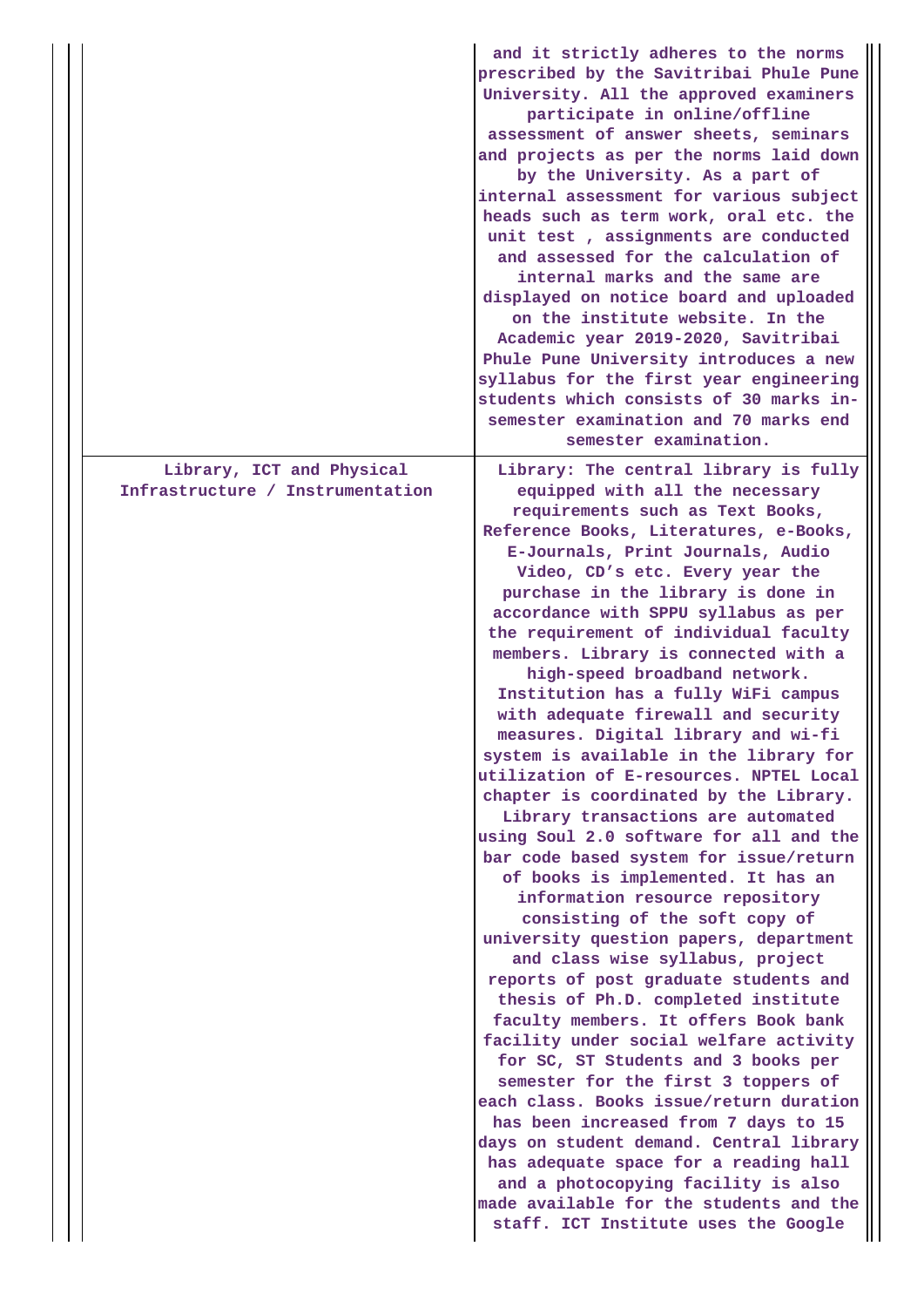|                                      | Classroom as an ICT tool to cover<br>classroom essentials. Many faculty<br>members of the institute choose Google<br>Drive for assignment creation and<br>distribution Google Docs, Sheets and<br>Slides for writing, Gmail for<br>communication, Google Calendar for<br>scheduling and Google meet as an online<br>collaboration platform. The class-wise<br>Google groups of students and faculty<br>are created for sharing the e-content<br>of related subjects. Faculty monitor<br>the progress of each student, by<br>creating, distributing, and grading<br>assignments. Many faculty have also<br>uploaded their course-related videos on<br>YouTube and course materials on word<br>press sites. Some faculty members have<br>created their own course websites.<br>Physical Infrastructure: Institute has<br>Internet leased line connection -<br>connectivity speed improved and<br>upgraded to 32 MBPS (1:1 contention<br>ratio). All the classrooms are well<br>equipped with LCD projectors. Computers<br>in the laboratories are in network with<br>internet facility and laboratories have<br>the Wi-Fi connection. Facilities in the<br>laboratories are based on the latest<br>technology pertaining to Electronics<br>and telecommunication and IT sector.<br>Institute fulfils all the requirements<br>mentioned by AICTE, related to physical<br>infrastructure like administrative,<br>amenities and circulation area.<br>Institute ground provides facilities<br>for various outdoor games. Indoor games<br>facility is available within the<br>institute premises. Physical facilities |
|--------------------------------------|----------------------------------------------------------------------------------------------------------------------------------------------------------------------------------------------------------------------------------------------------------------------------------------------------------------------------------------------------------------------------------------------------------------------------------------------------------------------------------------------------------------------------------------------------------------------------------------------------------------------------------------------------------------------------------------------------------------------------------------------------------------------------------------------------------------------------------------------------------------------------------------------------------------------------------------------------------------------------------------------------------------------------------------------------------------------------------------------------------------------------------------------------------------------------------------------------------------------------------------------------------------------------------------------------------------------------------------------------------------------------------------------------------------------------------------------------------------------------------------------------------------------------------------------------------------------------------------------------------------|
|                                      | for Divyangjan are in place. Hostel with<br>Gymnasium is provided to the students.                                                                                                                                                                                                                                                                                                                                                                                                                                                                                                                                                                                                                                                                                                                                                                                                                                                                                                                                                                                                                                                                                                                                                                                                                                                                                                                                                                                                                                                                                                                             |
| Industry Interaction / Collaboration | Institute encourages faculty members<br>to interact with the industry of their<br>respective discipline and also to sign<br>MoU with them to strengthen interaction<br>with industry. As part of the quality<br>improvement strategy and to bridge the<br>gap between academics and industry<br>regular interaction with the industry<br>is established through meetings, guest<br>lectures, projects exhibition etc. The<br>Department identifies and invites<br>industry experts to deliver content<br>beyond syllabus and make students aware<br>of the current industry trends.<br>Students are encouraged to take<br>internship programs and industry visits<br>to develop skills. Entrepreneurship                                                                                                                                                                                                                                                                                                                                                                                                                                                                                                                                                                                                                                                                                                                                                                                                                                                                                                       |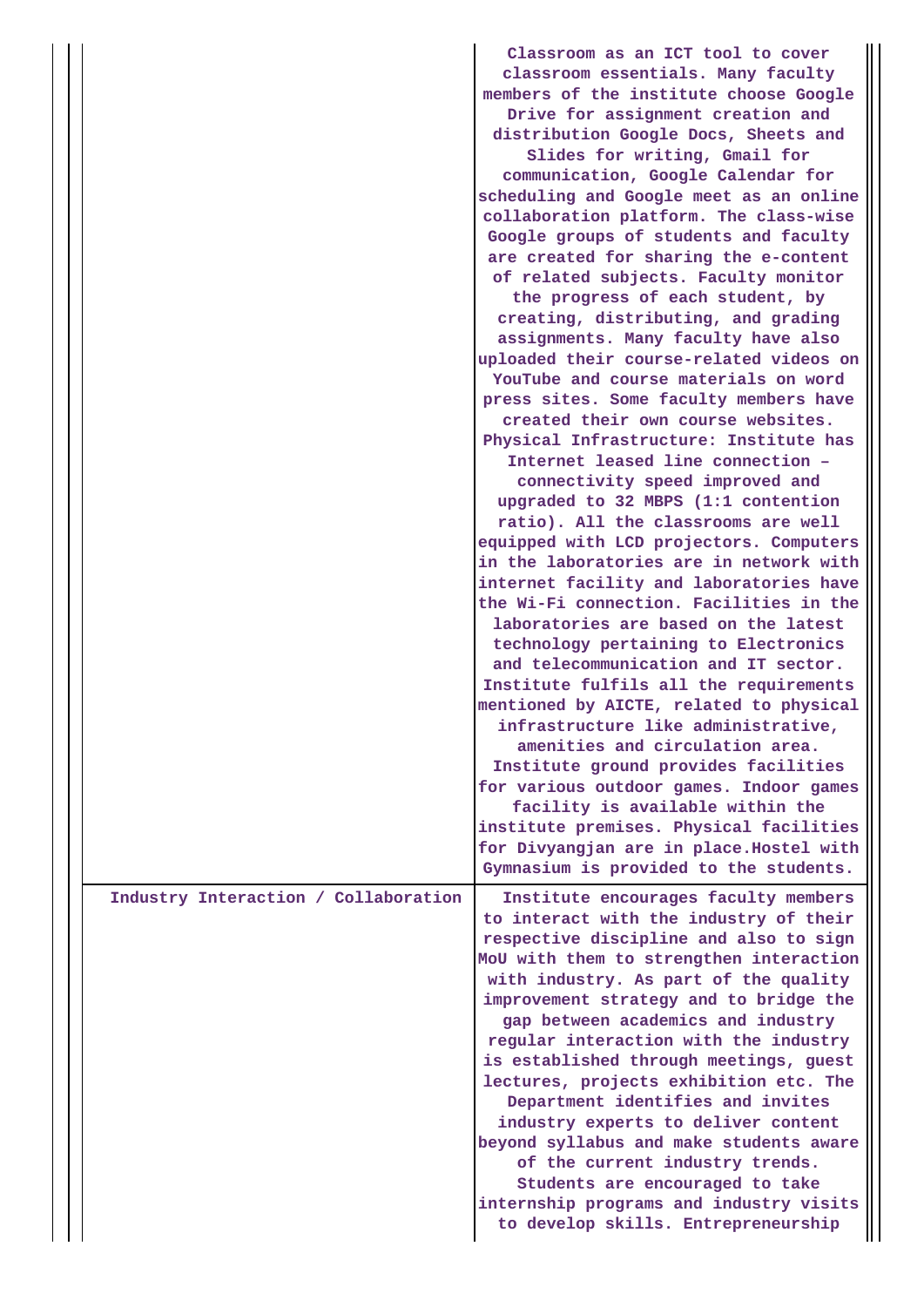6.2.2 – Implementation of e-governance in areas of operations:

| E-governace area              | <b>Details</b>                                                                                    |  |  |
|-------------------------------|---------------------------------------------------------------------------------------------------|--|--|
| Administration                | Sensor Finger Application Software,<br>Edusmart Student Section Software<br>$(200M)$ , SOUL $2.0$ |  |  |
| Finance and Accounts          | Tally 6.3 to 9.0 Upgrade, Payroll                                                                 |  |  |
| Student Admission and Support | Edusmart Software (ZOOM), SOUL 2.0                                                                |  |  |
| Examination                   | SPPU cloud based system                                                                           |  |  |
| Planning and Development      | Edusmart Software (ZOOM) , Tally 6.3<br>to 9.0 Upgrade, Ankur Multilingual<br>Software            |  |  |

## **6.3 – Faculty Empowerment Strategies**

 6.3.1 – Teachers provided with financial support to attend conferences / workshops and towards membership fee of professional bodies during the year

| Year | Name of Teacher       | Name of conference/<br>workshop attended<br>for which financial<br>support provided | Name of the<br>professional body for<br>which membership<br>fee is provided                       | Amount of support |
|------|-----------------------|-------------------------------------------------------------------------------------|---------------------------------------------------------------------------------------------------|-------------------|
| 2019 | Prof. A. V.<br>Kanade | <b>NA</b>                                                                           | Association<br>for Computing<br>Machinery<br>Advancing<br>Computing as a<br>Science<br>Profession | 1180              |
| 2019 | Prof. S.B.<br>Jadhav  | <b>NA</b>                                                                           | Computer<br>Society of<br>India                                                                   | 7080              |
|      |                       | View File                                                                           |                                                                                                   |                   |

 6.3.2 – Number of professional development / administrative training programmes organized by the College for teaching and non teaching staff during the year

| Year | Title of the<br>professional<br>development<br>programme<br>organised for<br>teaching staff | Title of the<br>administrative<br>training<br>programme<br>organised for<br>non-teaching<br>staff | From date  | To Date    | Number of<br>participants<br>(Teaching<br>staff) | Number of<br>participants<br>(non-teaching<br>staff) |
|------|---------------------------------------------------------------------------------------------|---------------------------------------------------------------------------------------------------|------------|------------|--------------------------------------------------|------------------------------------------------------|
| 2020 | <b>NA</b>                                                                                   | Workshop<br>on Excel P<br>rogramming<br>(Part II)                                                 | 30/03/2020 | 30/03/2020 | Nill                                             | 16                                                   |
| 2020 | <b>NA</b>                                                                                   | Webinar<br>on Cyber<br>Crime and<br>Security<br>Awareness                                         | 09/04/2020 | 09/04/2020 | Nill                                             | 16                                                   |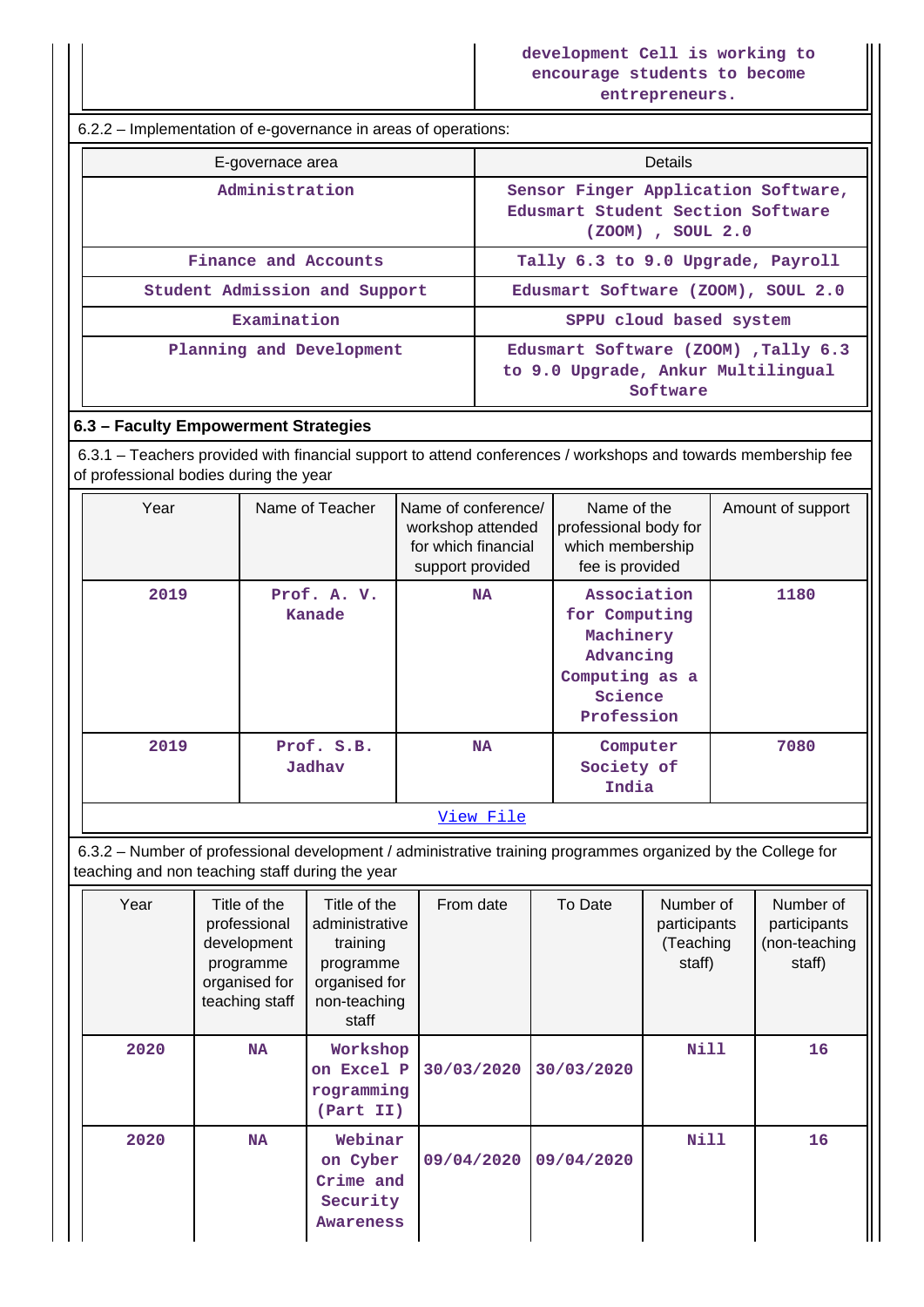|      |                                                                                                                                                                                                                                                                   | (Part II)             |            |            |             |             |
|------|-------------------------------------------------------------------------------------------------------------------------------------------------------------------------------------------------------------------------------------------------------------------|-----------------------|------------|------------|-------------|-------------|
| 2020 | Faculty<br>Developmen<br>t Program<br>"DRUPAL"<br>In Associa<br>tion with<br>IIT Bombay<br>Spoken<br>Tutorial.                                                                                                                                                    | <b>NA</b>             | 18/05/2020 | 23/05/2020 | 172         | <b>Nill</b> |
| 2020 | Webinar<br>on "Intell<br>ectual<br>Property<br>Rights"                                                                                                                                                                                                            | <b>NA</b>             | 30/05/2020 | 30/05/2020 | 331         | <b>Nill</b> |
| 2020 | Workshop<br>on LaTex                                                                                                                                                                                                                                              | <b>NA</b>             | 11/05/2020 | 15/05/2020 | 499         | Nill        |
| 2020 | Faculty<br>Developmen<br>t Program<br>on "Python<br>Programmin<br>g''                                                                                                                                                                                             | <b>NA</b>             | 04/05/2020 | 09/05/2020 | 176         | <b>Nill</b> |
| 2020 | Faculty<br>Developmen<br>t Program<br><b>on</b><br>"Workflow<br>Automation<br>through<br>Microsoft<br>Teams                                                                                                                                                       | NA                    | 09/06/2020 | 09/06/2020 | 59          | Nill        |
| 2020 | Faculty<br>Orientatio<br>n.<br>Programme<br>on the new<br>curriculum<br>of SE IT<br>(2019<br>Course)<br>for the<br>subject<br>"Logic<br>Design and<br>Computer 0<br>rganizatio<br>n, Logic<br>Design and<br>Computer O<br>rganizatio<br>$\mathbf n$<br>Laboratory | <b>NA</b>             | 30/06/2020 | 30/06/2020 | 75          | <b>Nill</b> |
| 2020 | <b>NA</b>                                                                                                                                                                                                                                                         | Seminar<br>on Profess | 20/01/2020 | 20/01/2020 | <b>Nill</b> | 29          |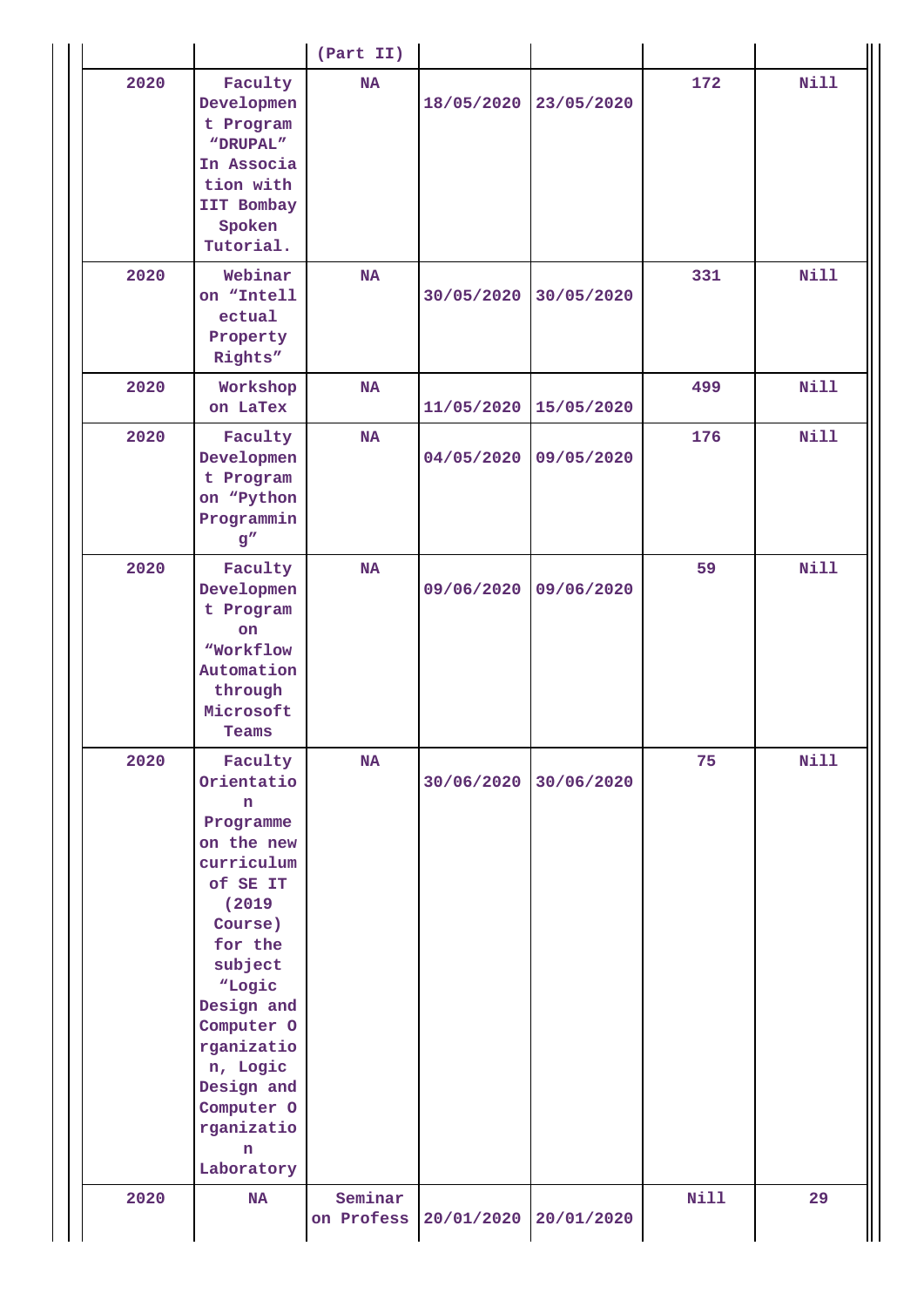|                                                                                                                                                                                            | ional<br>Ethics at<br>Work Place   |            |            |          |
|--------------------------------------------------------------------------------------------------------------------------------------------------------------------------------------------|------------------------------------|------------|------------|----------|
|                                                                                                                                                                                            |                                    | View File  |            |          |
| 6.3.3 - No. of teachers attending professional development programmes, viz., Orientation Programme, Refresher<br>Course, Short Term Course, Faculty Development Programmes during the year |                                    |            |            |          |
| Title of the<br>professional<br>development<br>programme                                                                                                                                   | Number of teachers<br>who attended | From Date  | To date    | Duration |
| 8 week NPTEL<br>Online<br>Certification<br>Course<br>completed on<br>"Refrigeration<br>and Air-<br>conditioning"                                                                           | 1                                  | 29/07/2019 | 22/09/2019 | 56       |
| 12 week NPTEL<br>online<br>certification<br>course on<br>Fundamentals of<br>Automotive<br>systems                                                                                          | 1                                  | 09/01/2020 | 24/04/2020 | 84       |
| Advanced Cpp<br>Training by the<br>Spoken Tutorial<br>Project, IIT<br>Bombay, funded<br>by National<br>Mission on<br>Education<br>through ICT,<br>MHRD, Govt., of<br>India                 | $\mathbf{1}$                       | 27/04/2020 | 01/05/2020 | 5        |
| <b>NPTEL Online</b><br>Certification<br>Course on<br>"Introduction<br>to Internet of<br>Things"                                                                                            | 1                                  | 27/01/2020 | 25/04/2020 | 84       |
| FDP on Deep<br>Learning Part 1                                                                                                                                                             | 1                                  | 01/01/2020 | 30/04/2020 | 84       |
| NPTEL FDP on<br>Ethical Hacking                                                                                                                                                            | $\mathbf{1}$                       | 01/07/2019 | 01/10/2019 | 84       |
| Faculty<br>Developement<br>program on<br>Machine<br>Learning using<br>Python                                                                                                               | 1                                  | 01/05/2020 | 15/12/2020 | 15       |
| NPTEL Online                                                                                                                                                                               | 1                                  | 27/01/2020 | 14/04/2020 | 79       |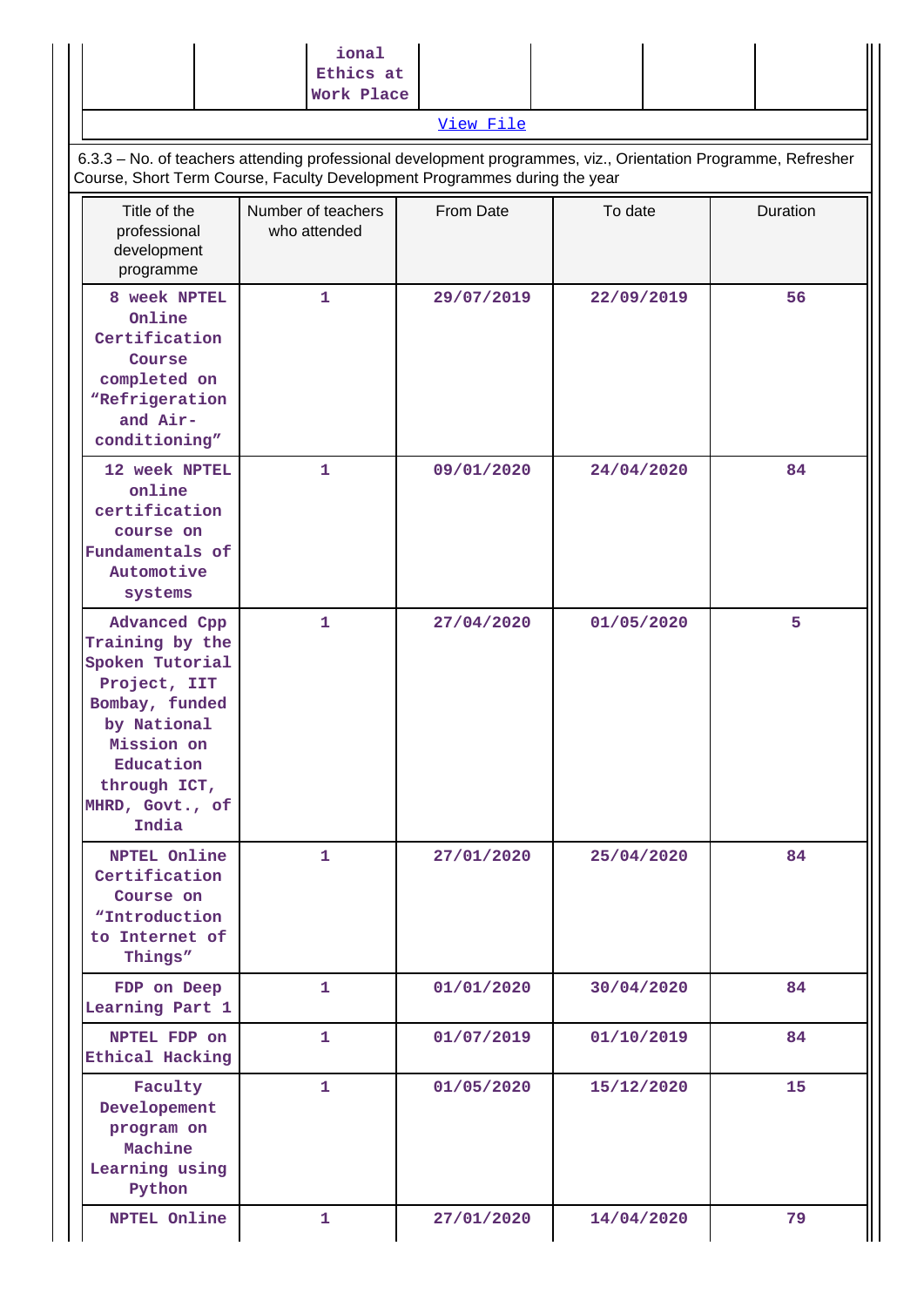| Certification<br>Course on<br>Antennas                                                                    |   |            |            |    |
|-----------------------------------------------------------------------------------------------------------|---|------------|------------|----|
| NPTEL 12<br>weeks online<br>course on NBA<br>Accreditation<br>and Teaching<br>Learning in<br>Engg. (NATE) | 1 | 27/01/2020 | 17/04/2020 | 82 |
| <b>NPTEL Course</b><br>Roadmap for<br>Patent<br>Creation-8<br>Weeks                                       | 3 | 27/01/2020 | 20/03/2020 | 53 |
|                                                                                                           |   | View File  |            |    |

6.3.4 – Faculty and Staff recruitment (no. for permanent recruitment):

|           | Teaching  | Non-teaching |           |
|-----------|-----------|--------------|-----------|
| Permanent | Full Time | Permanent    | Full Time |
| 38        | 22        |              |           |

#### 6.3.5 – Welfare schemes for

| Teaching                                                                                                                                                                                                                                                                                                                                                                                                                                                             | Non-teaching                                                                                                                                                                                                                                                                                                                                                                                                                                                         | <b>Students</b>                                                                                                                                                                                                                                                                                                                                                                                                                                   |
|----------------------------------------------------------------------------------------------------------------------------------------------------------------------------------------------------------------------------------------------------------------------------------------------------------------------------------------------------------------------------------------------------------------------------------------------------------------------|----------------------------------------------------------------------------------------------------------------------------------------------------------------------------------------------------------------------------------------------------------------------------------------------------------------------------------------------------------------------------------------------------------------------------------------------------------------------|---------------------------------------------------------------------------------------------------------------------------------------------------------------------------------------------------------------------------------------------------------------------------------------------------------------------------------------------------------------------------------------------------------------------------------------------------|
| Total Scheme: 13 1.<br>Bharati Vidyapeeth Health<br>Scheme $(B.V.H.S.)$ 2.<br>Sevak Kalyan Nidhi 3.<br>Study Leave 4. Medical<br>Leaves 5. Maternity Leave<br>6. Provident Fund 7.<br>Pension Scheme 8.<br>Gratuity 9. Advance<br>payment to staff members<br>to meet their emergencies<br>10. Welfare of the<br>employees and their<br>family members by<br>providing concession in<br>fees for education of<br>employees children 11.<br>Monetary help for medical | Total Scheme: 13 1.<br>Bharati Vidyapeeth Health<br>Scheme $(B.V.H.S.)$ 2.<br>Sevak Kalyan Nidhi 3.<br>Study Leave 4. Medical<br>Leaves 5. Maternity Leave<br>6. Provident Fund 7.<br>Pension Scheme 8.<br>Gratuity 9. Advance<br>payment to staff members<br>to meet their emergencies<br>10. Welfare of the<br>employees and their<br>family members by<br>providing concession in<br>fees for education of<br>employees children 11.<br>Monetary help for medical | Total Scheme : 6 1. Earn<br>and Learn scheme for the<br>students 2. Institution<br>offers support for<br>students for sports<br>competition as well as<br>performances in<br>cocurricular and<br>extracurricular<br>activities 3. Support for<br>students to pay the fees<br>in Installments 4. The<br>Institution has provided<br>a platform to the<br>students to gain<br>scholarship 5. Support<br>for students for<br>concession in fees from |
| purposes 12. Gymnasium<br>facility 13. Institution                                                                                                                                                                                                                                                                                                                                                                                                                   | purposes 12. Gymnasium<br>facility 13. Institution                                                                                                                                                                                                                                                                                                                                                                                                                   | Bharati Vidyapeeth<br>Management 6. Group                                                                                                                                                                                                                                                                                                                                                                                                         |
| provides financial<br>support to participate in                                                                                                                                                                                                                                                                                                                                                                                                                      | provides financial<br>support to participate in                                                                                                                                                                                                                                                                                                                                                                                                                      | insurance.                                                                                                                                                                                                                                                                                                                                                                                                                                        |
| sports.                                                                                                                                                                                                                                                                                                                                                                                                                                                              | sports.                                                                                                                                                                                                                                                                                                                                                                                                                                                              |                                                                                                                                                                                                                                                                                                                                                                                                                                                   |

## **6.4 – Financial Management and Resource Mobilization**

6.4.1 – Institution conducts internal and external financial audits regularly (with in 100 words each)

 **Institute conducts internal audit and external audit regularly. Internal audit is conducted half yearly and external audit is conducted once in a year. The institute has established mechanisms for conducting internal and external audits every financial year to ensure financial compliance. The audit process**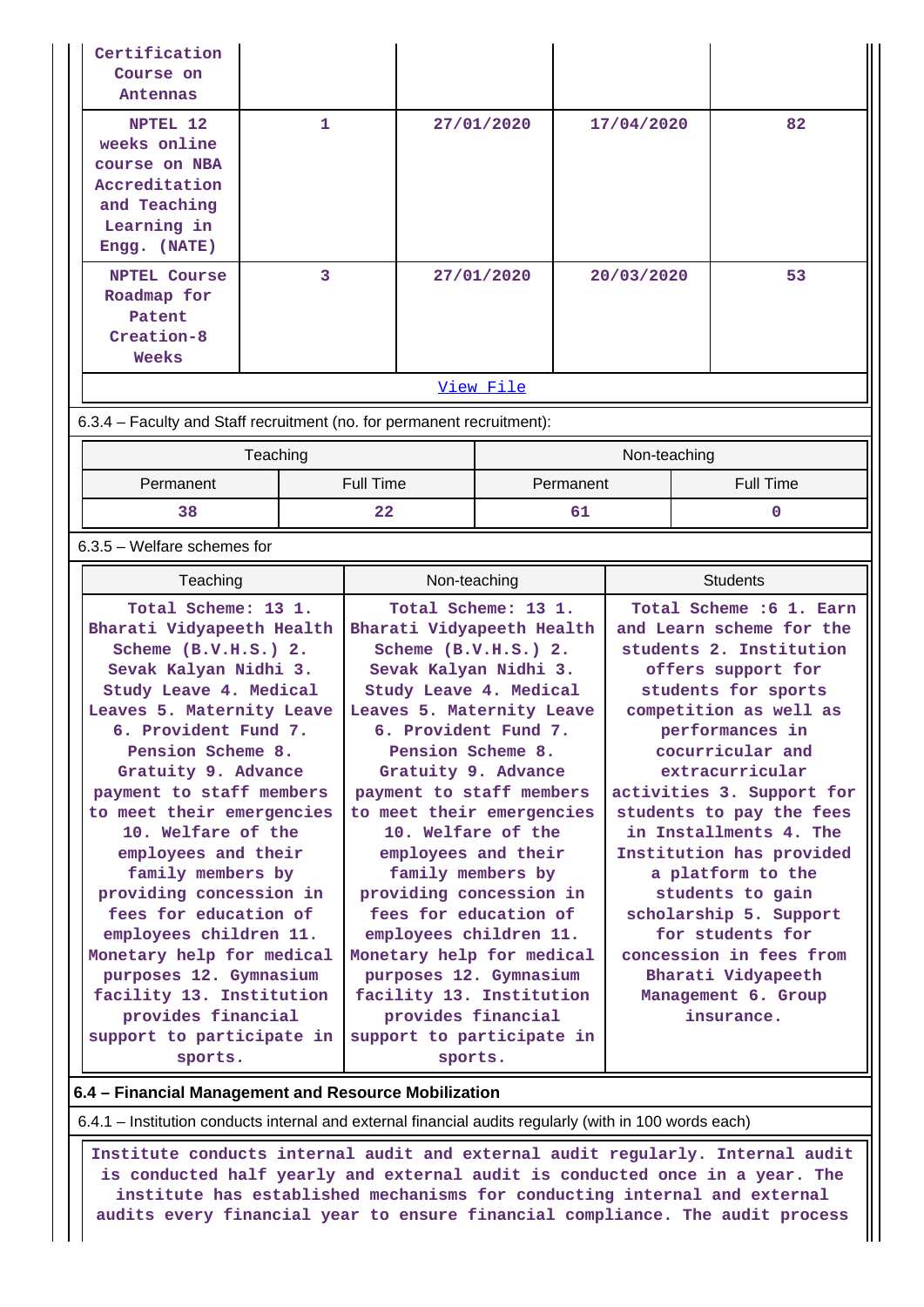**is carried out once in every semester by internal auditors and external auditors. Normally financial audit is conducted in two sessions, Finalization of accounts is completed in May and audited statements are prepared in June duly signed by the Principal, Secretary and chartered accountant. Internal audit is conducted by the parent body Bharati vidyapeeth bhavan and provided to the chief finance officer and management for approval. External Audit was conducted by chartered accountant once in a year. Action taken for Compliance of the major audit objections.**

 6.4.2 – Funds / Grants received from management, non-government bodies, individuals, philanthropies during the year(not covered in Criterion III)

| Name of the non government<br>funding agencies /individuals                     | Funds/ Grnats received in Rs. | Purpose |  |  |  |
|---------------------------------------------------------------------------------|-------------------------------|---------|--|--|--|
| <b>NIL</b>                                                                      |                               | NTL     |  |  |  |
| $\overline{11}$ $\overline{12}$ $\overline{13}$ $\overline{14}$ $\overline{12}$ |                               |         |  |  |  |

[View File](https://assessmentonline.naac.gov.in/public/Postacc/Funds_or_Grants/7344_Funds_or_Grants_1608804568.xlsx)

6.4.3 – Total corpus fund generated

**16000000**

### **6.5 – Internal Quality Assurance System**

6.5.1 – Whether Academic and Administrative Audit (AAA) has been done?

| Audit Type     | External         |           | Internal |                                |
|----------------|------------------|-----------|----------|--------------------------------|
|                | Yes/No<br>Agency |           | Yes/No   | Authority                      |
| Academic       | <b>No</b>        | <b>NA</b> | Yes      | Institutional<br>AAA committee |
| Administrative | <b>No</b>        | <b>NA</b> | Yes      | Institutional<br>AAA committee |

6.5.2 – Activities and support from the Parent – Teacher Association (at least three)

 **1. Various Domain based companies list provided by parent member for improving training and placement activities 2. Useful suggestions and support taken from parents through DAB and Parent Teacher meeting . 3. Seminar on Opportunities in defence for Engineering students by Mr.Santoshkumar Chavan (Parent of Akshita Chavan BE Comp ) during the winter camp of NSS .**

6.5.3 – Development programmes for support staff (at least three)

 **1) Webinar on Cyber Crime and Security Awareness (Part II) . 2) Workshop on Excel Programming (Part II). 3) Seminar on Professional Ethics at Work Place .**

6.5.4 – Post Accreditation initiative(s) (mention at least three)

 **1. Significant improvement in the placement ratio through rigorous efforts like mock interviews, peer to peer training , company specific training , pool campus recruitment etc. 2. Maximizing the use of ICT in the use of Teaching. 3. Motivating Faculty members to attend the seminars ,webinars ,workshops, FDP , STTP, etc.**

6.5.5 – Internal Quality Assurance System Details

| a) Submission of Data for AISHE portal | Yes |
|----------------------------------------|-----|
| b) Participation in NIRF               | Yes |
| c)ISO certification                    | No  |
| d)NBA or any other quality audit       | No  |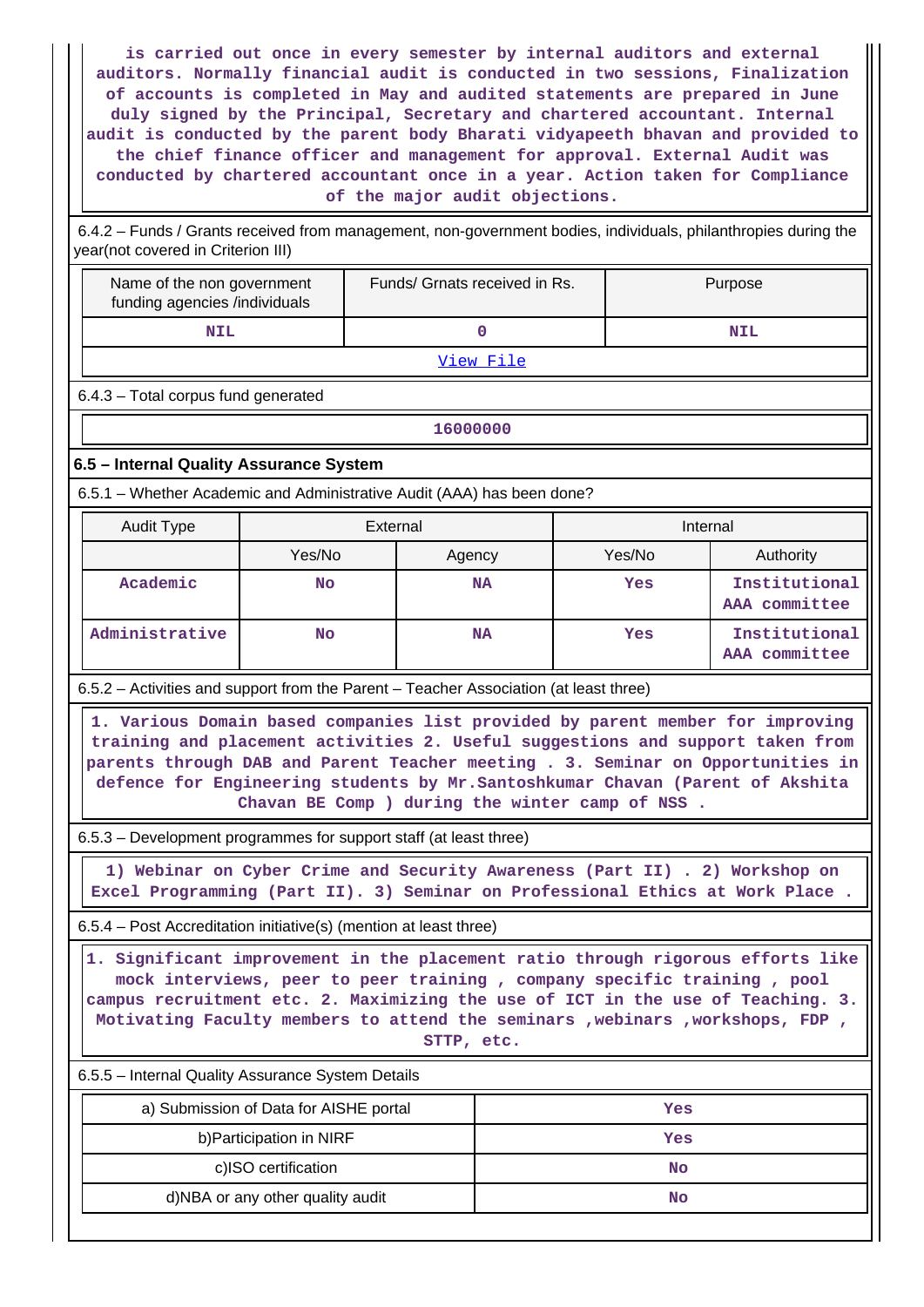| 6.5.6 - Number of Quality Initiatives undertaken during the year |                                                                                                                                                                                                                          |                            |                      |                    |                           |  |
|------------------------------------------------------------------|--------------------------------------------------------------------------------------------------------------------------------------------------------------------------------------------------------------------------|----------------------------|----------------------|--------------------|---------------------------|--|
| Year                                                             | Name of quality<br>initiative by IQAC                                                                                                                                                                                    | Date of<br>conducting IQAC | <b>Duration From</b> | <b>Duration To</b> | Number of<br>participants |  |
| 2019                                                             | Workshop<br>on Python<br>Programming                                                                                                                                                                                     | 17/09/2019                 | 17/09/2019           | 19/09/2019         | 14                        |  |
| 2020                                                             | Seminar on<br>Professional<br>Ethics at<br>Work Place                                                                                                                                                                    | 20/01/2020                 | 20/01/2020           | 20/01/2020         | 29                        |  |
| 2020                                                             | Workshop<br>on Excel<br>Programming<br>(Part II)                                                                                                                                                                         | 30/03/2020                 | 30/03/2020           | 30/03/2020         | 16                        |  |
| 2020                                                             | Webinar on<br>Cyber Crime<br>and Security<br><b>Awareness</b><br>(Part II)                                                                                                                                               | 09/04/2020                 | 09/04/2020           | 09/04/2020         | 16                        |  |
| 2020                                                             | FDP on<br>Python<br>Programming                                                                                                                                                                                          | 04/05/2020                 | 04/05/2020           | 08/05/2020         | 176                       |  |
| 2020                                                             | FDP on<br>LaTex                                                                                                                                                                                                          | 11/05/2020                 | 11/05/2020           | 15/05/2020         | 499                       |  |
| 2020                                                             | FDP on<br>Drupal in<br>association<br>with IIT<br>Bombay<br>spoken<br>Tutorials                                                                                                                                          | 18/05/2020                 | 18/05/2020           | 23/05/2020         | 172                       |  |
| 2020                                                             | NBA Quiz<br>series                                                                                                                                                                                                       | 18/05/2020                 | 18/05/2020           | 23/05/2020         | 263                       |  |
| 2020                                                             | Webinar on<br>Intellectual<br>Property<br>Right                                                                                                                                                                          | 30/05/2020                 | 30/05/2020           | 30/05/2020         | 331                       |  |
| 2020                                                             | Faculty<br>Orientation<br>Programme on<br>the new<br>curriculum<br>of SE IT<br>(2019)<br>Course) for<br>the subject<br>Logic Design<br>and Computer<br>Organization<br>, Logic<br>Design and<br>Computer<br>Organization | 30/06/2020                 | 30/06/2020           | 30/06/2020         | 75                        |  |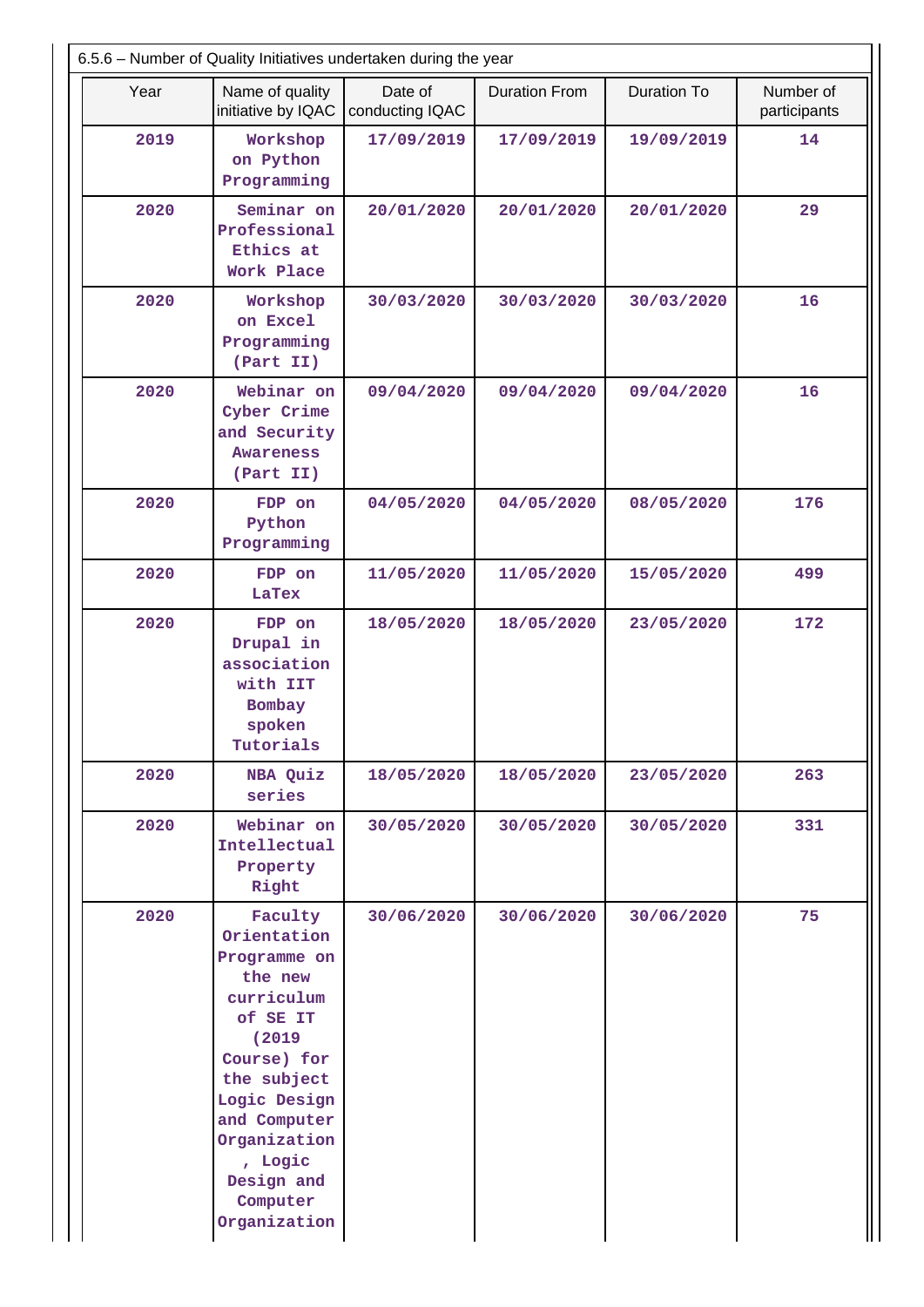[View File](https://assessmentonline.naac.gov.in/public/Postacc/Quality_Initiatives_B/7344_Quality_Initiatives_B_1608806918.xlsx)

## **CRITERION VII – INSTITUTIONAL VALUES AND BEST PRACTICES**

## **7.1 – Institutional Values and Social Responsibilities**

 7.1.1 – Gender Equity (Number of gender equity promotion programmes organized by the institution during the year)

| Title of the<br>programme                                                                    | Period from | Period To  | Number of Participants |              |  |  |
|----------------------------------------------------------------------------------------------|-------------|------------|------------------------|--------------|--|--|
|                                                                                              |             |            | Female                 | Male         |  |  |
| Raksha<br>Bandhan -<br>Katraj Police<br>Station                                              | 15/08/2019  | 15/08/2019 | 30                     | 20           |  |  |
| Raksha<br>Bandhan -<br>Security<br>Guards, BVP                                               | 15/08/2019  | 15/08/2019 | 30                     | 25           |  |  |
| Seminar on<br>cervical cancer                                                                | 24/09/2019  | 24/09/2019 | 162                    | $\mathbf 0$  |  |  |
| Nirbhaya<br>Kanya Self<br>Defence<br>Workshop                                                | 10/01/2020  | 10/01/2020 | 100                    | $\mathbf{0}$ |  |  |
| Nirbhaya<br>Kanya workshop<br>on Cyber safety<br>and security                                | 11/01/2020  | 11/01/2020 | 58                     | $\mathbf 0$  |  |  |
| Shramdaan-<br>Kitchen Back<br>area                                                           | 31/01/2020  | 31/01/2020 | 120                    | 20           |  |  |
| Street play<br>-Nagrikatva                                                                   | 01/02/2020  | 01/02/2020 | 120                    | 20           |  |  |
| Dindi - Ek<br>Bharat Shresth<br>Bharat                                                       | 01/02/2020  | 01/02/2020 | 120                    | 20           |  |  |
| Gajar<br>Kirtanacha                                                                          | 02/02/2020  | 02/02/2020 | 120                    | 20           |  |  |
| Shramdaan -<br>Cleaning the<br>nearby Canals                                                 | 04/02/2020  | 04/02/2020 | 120                    | 20           |  |  |
| Shramdaan -<br>Unwanted Plants<br>Cleaning                                                   | 05/02/2020  | 05/02/2020 | 120                    | 20           |  |  |
| 7.1.2 - Environmental Consciousness and Sustainability/Alternate Energy initiatives such as: |             |            |                        |              |  |  |
| Percentage of power requirement of the University met by the renewable energy sources        |             |            |                        |              |  |  |

**NIL**

7.1.3 – Differently abled (Divyangjan) friendliness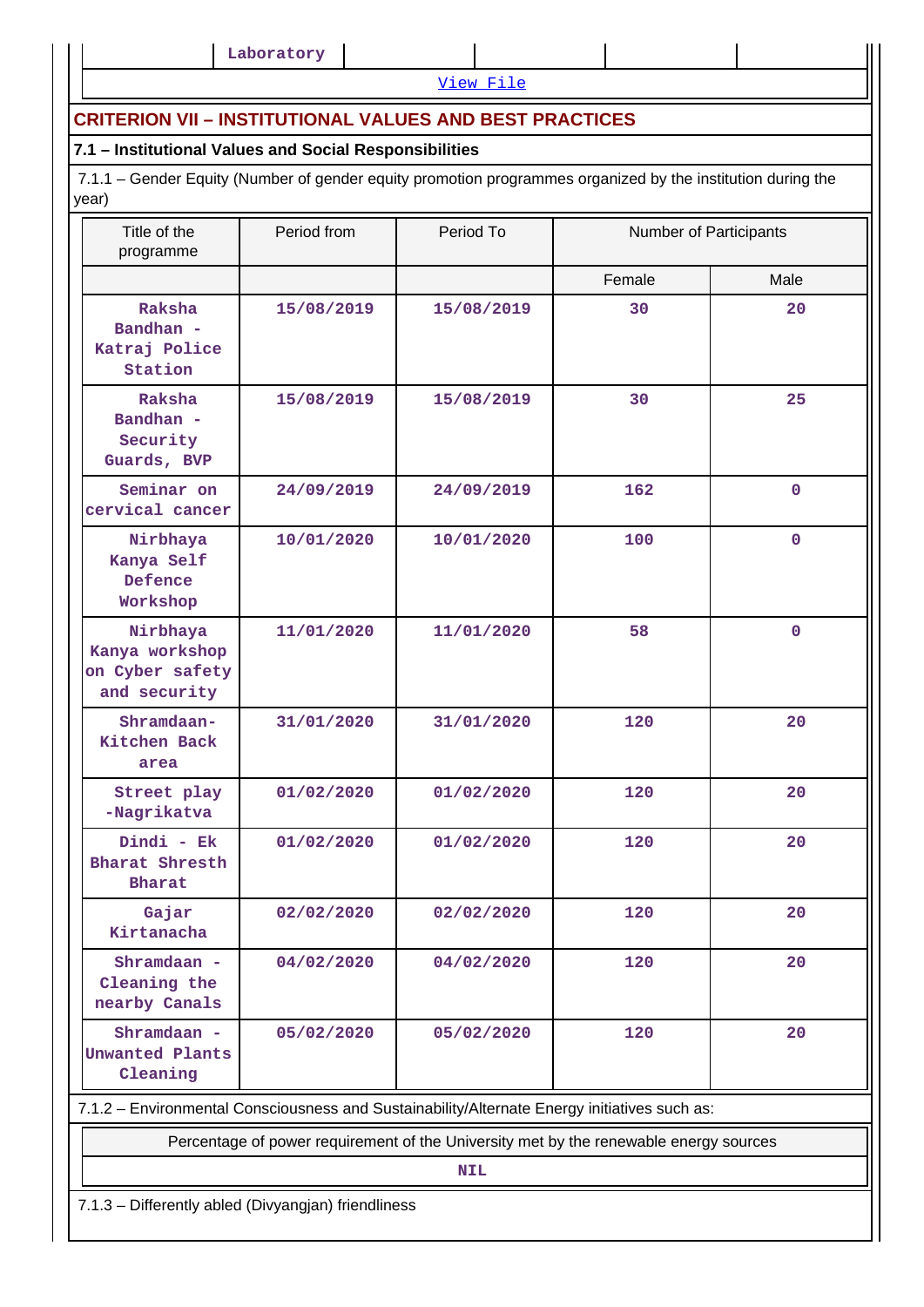| Item facilities                                                   |                                                                                             | Yes/No                                                                                            |            |                | Number of beneficiaries |              |                                                                      |                                                                                                                                        |                                                     |
|-------------------------------------------------------------------|---------------------------------------------------------------------------------------------|---------------------------------------------------------------------------------------------------|------------|----------------|-------------------------|--------------|----------------------------------------------------------------------|----------------------------------------------------------------------------------------------------------------------------------------|-----------------------------------------------------|
| Physical facilities                                               |                                                                                             | Yes                                                                                               |            |                | 0                       |              |                                                                      |                                                                                                                                        |                                                     |
| Provision for lift                                                |                                                                                             |                                                                                                   | <b>Yes</b> |                |                         | $\mathbf 0$  |                                                                      |                                                                                                                                        |                                                     |
| Ramp/Rails                                                        |                                                                                             |                                                                                                   | Yes        |                |                         | $\mathbf 0$  |                                                                      |                                                                                                                                        |                                                     |
|                                                                   | <b>Braille</b><br>Software/facilities                                                       |                                                                                                   | <b>No</b>  |                |                         | $\mathbf{O}$ |                                                                      |                                                                                                                                        |                                                     |
|                                                                   | Rest Rooms                                                                                  |                                                                                                   | <b>Yes</b> |                |                         | $\mathbf 0$  |                                                                      |                                                                                                                                        |                                                     |
|                                                                   | Scribes for examination                                                                     |                                                                                                   |            |                | <b>No</b>               |              | $\mathbf 0$                                                          |                                                                                                                                        |                                                     |
| Special skill<br>development for<br>differently abled<br>students |                                                                                             |                                                                                                   | <b>No</b>  |                |                         | $\mathbf 0$  |                                                                      |                                                                                                                                        |                                                     |
|                                                                   | Any other similar<br>facility                                                               |                                                                                                   | <b>No</b>  |                |                         | $\mathbf 0$  |                                                                      |                                                                                                                                        |                                                     |
| 7.1.4 - Inclusion and Situatedness                                |                                                                                             |                                                                                                   |            |                |                         |              |                                                                      |                                                                                                                                        |                                                     |
| Year                                                              | Number of<br>initiatives to<br>address<br>locational<br>advantages<br>and disadva<br>ntages | Number of<br>initiatives<br>taken to<br>engage with<br>and<br>contribute to<br>local<br>community |            | Date           | Duration                |              | Name of<br>initiative                                                | <b>Issues</b><br>addressed                                                                                                             | Number of<br>participating<br>students<br>and staff |
| 2019                                                              | $\mathbf{1}$                                                                                | <b>Nill</b>                                                                                       |            | 25/06/2<br>019 | 68                      |              | Facilit<br>ation<br>Center<br>for First<br>Year in E<br>$\mathbf{g}$ | Facilit<br>ation for<br>Registrat<br>ion and<br>document<br>ngineerin verificat<br>ion for c<br>entralize<br>d<br>admission<br>Process | 417                                                 |
| 2019                                                              | <b>Nill</b>                                                                                 | 1                                                                                                 |            | 28/06/2<br>019 | $\mathbf{1}$            |              | Warkari<br>Mitra<br>Activity<br>(Post<br>Wari<br>Stay)               | cleanli<br>ness of<br>Post Wari<br>Stay                                                                                                | 8                                                   |
| 2019                                                              | 1                                                                                           | <b>Nill</b>                                                                                       |            | 07/07/2<br>019 | $\mathbf{1}$            |              | Ph.D<br>(PET) Exa<br>mination                                        | Ph.D<br>(PET)<br><b>Enterence</b><br>Examinati<br>on center                                                                            | 179                                                 |
| 2019                                                              | 1                                                                                           | <b>Nill</b>                                                                                       |            | 09/07/2<br>019 | 8                       |              | Facilit<br>ation<br>Center<br>for<br>Engineeri                       | Facilit<br>ation for<br>Registrat<br>ion and<br>Master of document<br>verificat                                                        | 54                                                  |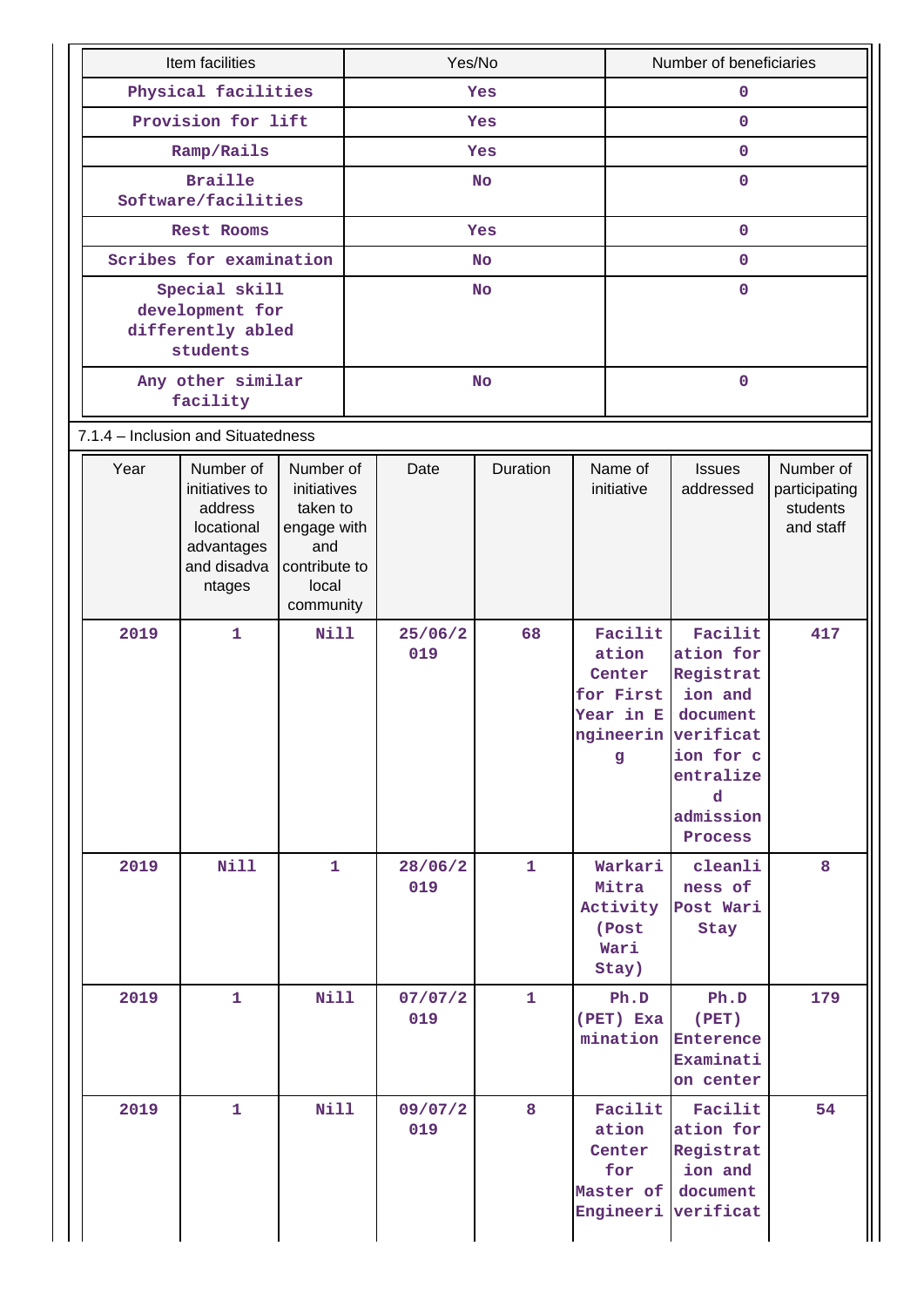|                                                                                                                               |              |              |                                   |              | ng                                                                                                                                                                                                                                          | ion for c<br>entralize<br>d<br>admission<br>Process                                                                                    |     |  |
|-------------------------------------------------------------------------------------------------------------------------------|--------------|--------------|-----------------------------------|--------------|---------------------------------------------------------------------------------------------------------------------------------------------------------------------------------------------------------------------------------------------|----------------------------------------------------------------------------------------------------------------------------------------|-----|--|
| 2019                                                                                                                          | $\mathbf{1}$ | <b>Nill</b>  | 07/08/2<br>019                    | 82           | Facilit<br>ation<br>Center<br>for<br>Direct<br>Second<br>ngineerin<br>g                                                                                                                                                                     | Facilit<br>ation for<br>Registrat<br>ion and<br>document<br>verificat<br>Year in E ion for c<br>entralize<br>d<br>admission<br>Process | 225 |  |
| 2019                                                                                                                          | <b>Nill</b>  | $\mathbf{1}$ | 27/09/2<br>019                    | 1            | <b>Awareness</b><br>about nei<br>ghbourhoo<br>d                                                                                                                                                                                             | Neighbo<br>urhood<br>awareness                                                                                                         | 10  |  |
| 2019                                                                                                                          | Nill         | $\mathbf{1}$ | 21/10/2<br>019                    | $\mathbf{1}$ | Diwali<br>Celebrati<br>on: Cloth<br>Donation<br>to<br>Footpath<br>Children                                                                                                                                                                  | Cloth<br>donation<br>for needy<br>and poor<br>children                                                                                 | 11  |  |
| 2020                                                                                                                          | <b>Nill</b>  | $\mathbf{1}$ | 08/01/2<br>020                    | 31           | Animal<br>Adoption<br>at Rajiv<br>Gandhi<br>Zoo                                                                                                                                                                                             | Adopting<br>animal<br>for one<br>month<br>expenses                                                                                     | 100 |  |
| 2020                                                                                                                          | 1            | <b>Nill</b>  | 24/01/2<br>020                    | 1            | $_{\rm HB}$<br>CHECK-UP<br><b>DRIVE</b>                                                                                                                                                                                                     | Health<br>awareness                                                                                                                    | 198 |  |
| 2020                                                                                                                          | <b>Nill</b>  | $\mathbf{1}$ | 03/02/2<br>020                    | $\mathbf{1}$ | Street<br>$Play - An$<br>dhashradh<br>ha                                                                                                                                                                                                    | Andhash<br>radhha<br>Nirmulan                                                                                                          | 128 |  |
| View File                                                                                                                     |              |              |                                   |              |                                                                                                                                                                                                                                             |                                                                                                                                        |     |  |
|                                                                                                                               |              |              |                                   |              |                                                                                                                                                                                                                                             | 7.1.5 - Human Values and Professional Ethics Code of conduct (handbooks) for various stakeholders                                      |     |  |
| <b>Title</b><br>7.1.5 - Human Values<br>and Professional Ethics<br>Code of conduct<br>(handbooks) for various<br>stakeholders |              |              | Date of publication<br>01/07/2019 |              | Follow up(max 100 words)<br>1. The code of conduct<br>for staff and students<br>and professional ethics<br>handbook is published on<br>Institutional website.<br>Also it is displayed at<br>various places in the<br>Institute premises and |                                                                                                                                        |     |  |
|                                                                                                                               |              |              |                                   |              |                                                                                                                                                                                                                                             |                                                                                                                                        |     |  |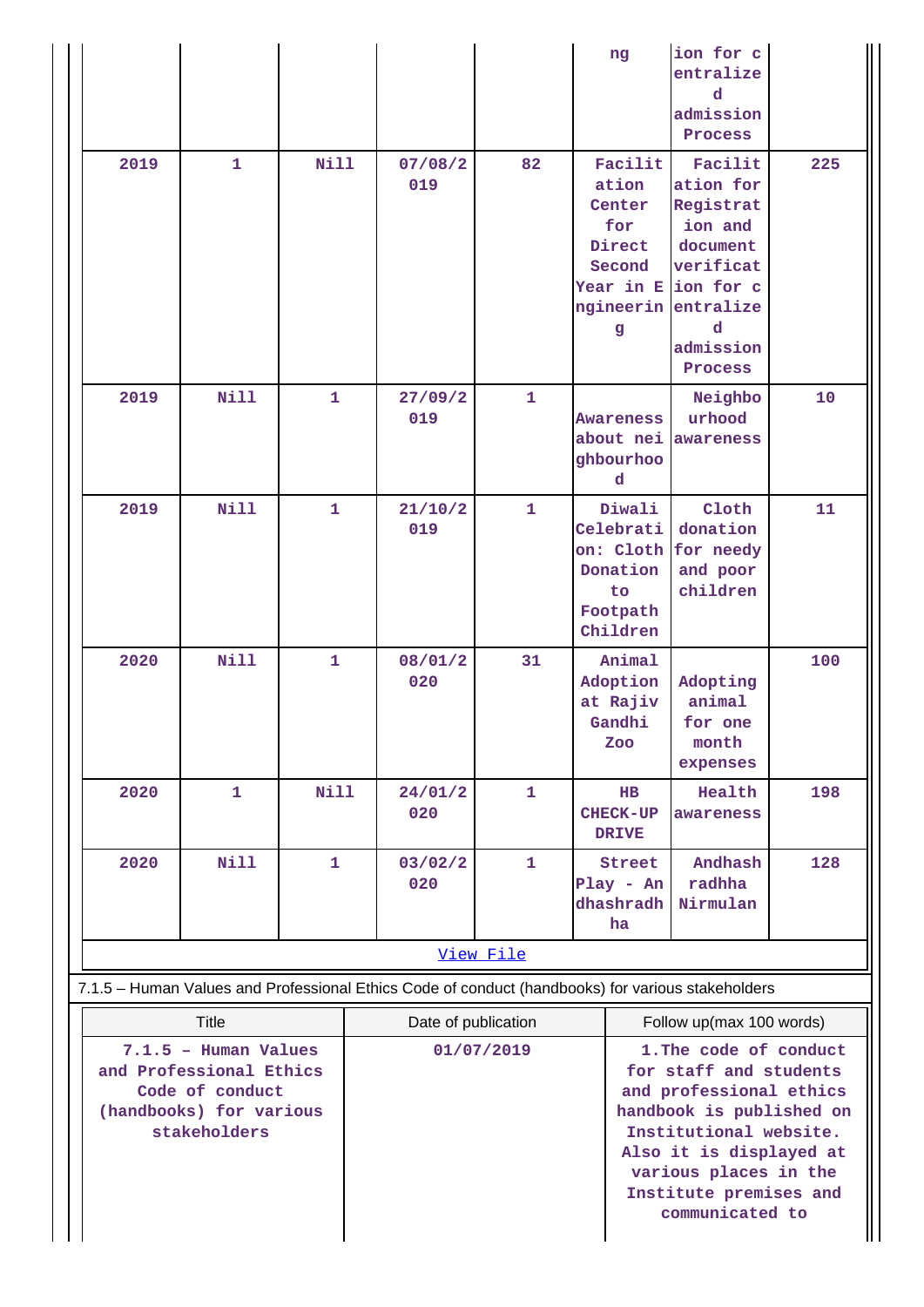| stakeholders. http://coew |
|---------------------------|
| pune.bharatividyapeeth.ed |
| u/media/pdf/coewpune code |
| of conduct 11 nov.pdf 2.  |
| The core values are       |
| published on              |
| Institutional website.    |
| Also it is displayed at   |
| various places in the     |
| Institute premises and    |
| communicated to           |
| stakeholders. http://coew |
| pune.bharatividyapeeth.ed |
| u/media/pdf/COEWPune core |
| _values_050918.pdf        |

| 7.1.6 – Activities conducted for promotion of universal Values and Ethics |                      |             |                        |  |  |  |  |
|---------------------------------------------------------------------------|----------------------|-------------|------------------------|--|--|--|--|
| Activity                                                                  | <b>Duration From</b> | Duration To | Number of participants |  |  |  |  |
| Republic Day :<br>Dhwajarohan                                             | 26/01/2020           | 26/01/2020  | 116                    |  |  |  |  |
| Morning Prayer :<br>Ekta                                                  | 01/02/2020           | 01/02/2020  | 128                    |  |  |  |  |
| Computer Literacy                                                         | 02/02/2020           | 02/02/2020  | 128                    |  |  |  |  |
| Shramdaan:<br>Painting the Walls<br>of Asmita Bhavan                      | 04/02/2020           | 05/02/2020  | 35                     |  |  |  |  |
| Trekking to<br>Kadjai Mata Mandir                                         | 03/02/2020           | 03/02/2020  | 110                    |  |  |  |  |
| Street Play :<br>Mansane Mansashi<br>Mansasam Vagane                      | 05/02/2020           | 05/02/2020  | 128                    |  |  |  |  |
| FSAI-Industrial<br>Visit                                                  | 27/07/2019           | 27/07/2019  | 127                    |  |  |  |  |
| Independence Day<br>: Flag hosting                                        | 15/08/2019           | 15/08/2019  | 133                    |  |  |  |  |
| Teachers day<br>celebration                                               | 05/09/2019           | 05/09/2019  | 95                     |  |  |  |  |
| Savitribai Phule<br>Jayanti: Awareness<br>about<br>Education (drama)      | 03/01/2020           | 03/01/2020  | 25                     |  |  |  |  |
| View File                                                                 |                      |             |                        |  |  |  |  |

7.1.7 – Initiatives taken by the institution to make the campus eco-friendly (at least five)

 **1.Solid waste management 2.Liquid waste management 3.E-waste management 4.Generation of Organic Manure from Bio-degradable waste 5.Plastic -free campus 6.Tree Plantation 7 Promoting paperless work and maximum use of ICT portal for notices and assignments.**

## **7.2 – Best Practices**

7.2.1 – Describe at least two institutional best practices

**Best Practice1 1. Title of the practice: Course Mentor Mentee Scheme Goal: 1.**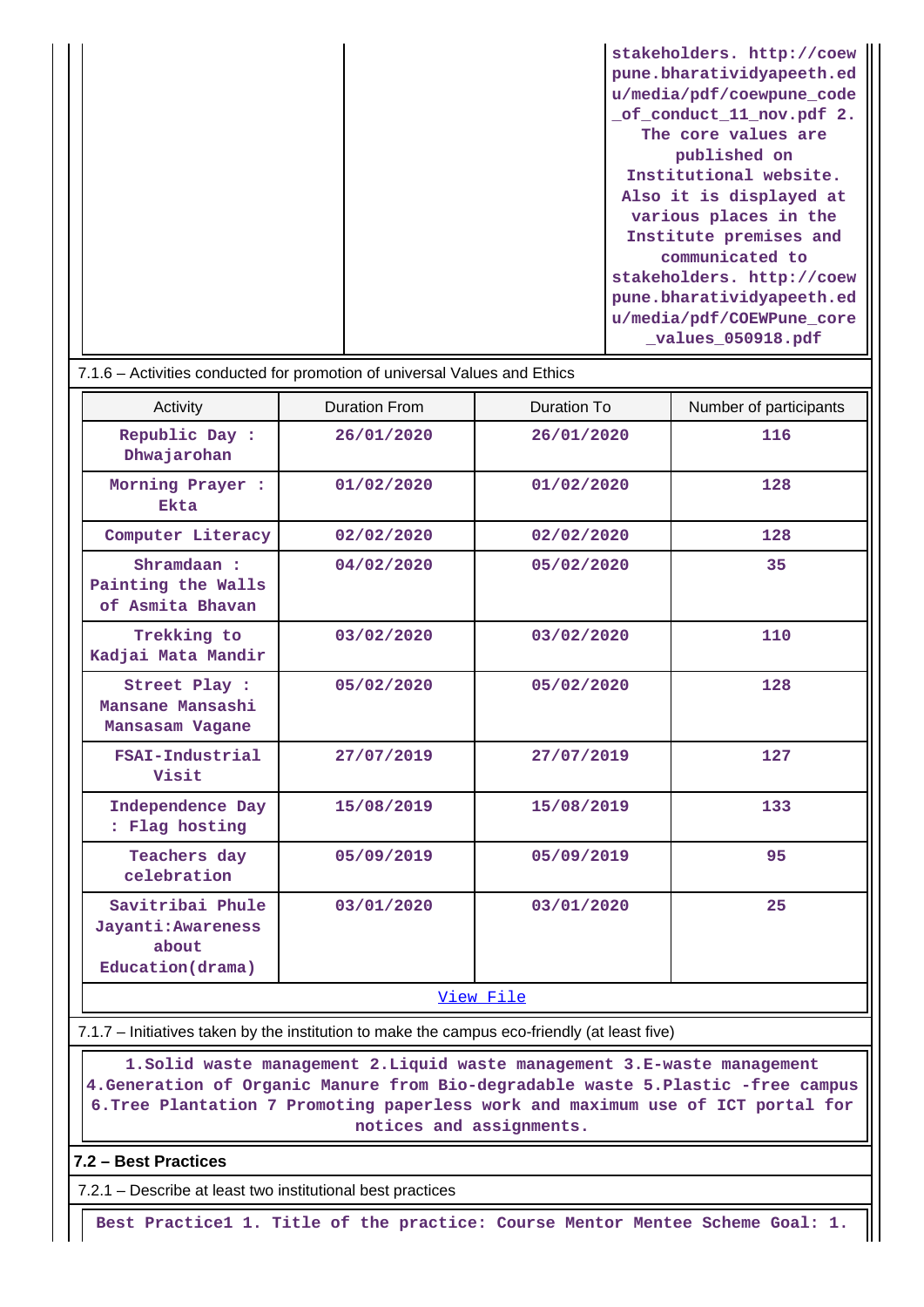**To facilitate course mentee. 2. To achieve academic excellence by the subject mentor to execute the updated syllabus and course curriculum as per affiliating SPPU and other contents beyond syllabus to broaden the horizon of knowledge. The practice: In order to achieve the above goals regular meetings are conducted by the mentor three times in a semester. The pre-semester meeting is conducted before commencement of every semester as per schedule mentioned in the academic calendar. The mentee's course files are thoroughly verified by the mentor. In the monthly meeting, execution of theory lectures and continuous assessment of laboratory/tutorial work is ensured by the mentor. Other requirements of hardware and software availability, lab manuals, and other topics like execution of content beyond syllabus are also scrutinized by the mentor. In the mid-term and end-term meetings the performance of students in various exams is evaluated and remedial actions are discussed and verified. Mentor also ensures effectiveness of teaching material provided to the students. Context: An innovative concept of course mentor – mentee is implemented at the institute. Course mentor is a faculty who is expertise in a particular subject domain that facilitates as a course expert to provide guidelines for effective and efficient delivery of content by the course faculty (mentee). Problems Faced and Resources Required: • Unavailability of time slots if the mentor is external. • Due to pandemic situation holding last meeting for mentee was not possible. Evidence of Success: • When the course pattern is revised mentor guides the mentee up to what depth the topic has to be covered, practical conduction and purchase of experimental resources. • It ensures academic calendar activity being followed effectively. • It improves the performance of slow learners. Best Practice 2 2. Title of the practice: Training for enhancement of employability skill set. Goal: 1. To enhance soft skills. 2. To achieve good placement ratio. The Practice: The institute's Training Placement cell provides pre placement training program which includes. • Capacity Building Programme:-To improve employability skills among students, efforts are taken from second year of Engineering. Capacity Building Programme which consists of modules such as Know Yourself, Self Peer Diagnosis, Knowing learning Styles, SWOC Analysis, and Goal Setting is conducted for all second year students. • Peer to Peer Training: - Since 2017-18 final Year placed students were used to share their experience about company recruitment procedure with third year students. Considering the need of guidance to second year students, in 2018-19 these presentations were also arranged for them. • Employability Skill Development (ESD) Programme: - ESD programme is reformed by taking feedback from all stakeholders such as student attendees from earlier batch, teachers, Heads of Department, Principal. Based on the feedback given by stakeholders, it was proposed to conduct Faculty Development Programme on Artificial Intelligence (AI), Machine Learning (ML) and Internet of Things (IoT) in Module 1, Design Thinking in Module 2, Project Management in Module 3.As per the request from college authorities, Electronics Telecommunication Students are to be included in ESD Programme from academic year 2019-2020. • Extensive training of 100 Hrs to B.E. students about Resume writing, Group discussions, and Aptitude test. • Mock interviews: - Before placement drive, a panel of senior faculty members take Mock interviews of eligible students of Final year. Since 2018-19 this practice is implemented for all students of Final year of all branches. • To improve competitiveness amongst students and to ensure best outcome from Recruitment Process, various Pool Campus drives are hosted by the institute. • To enhance Coding and Aptitude skills of the students, Coding and Aptitude Skill Enhancement Clubs are started since October 2019, this also includes HR club. These clubs are operated through the social platforms like Google classroom and Whatsapp group. The student coordinators operate these clubs under the guidance of training coordinator. • Coding Club: - The student coordinators of this group post questions related to coding based on different programming languages like C, C and Java. The types of questions are either MCQs or problem statements. Special focus is given on problem**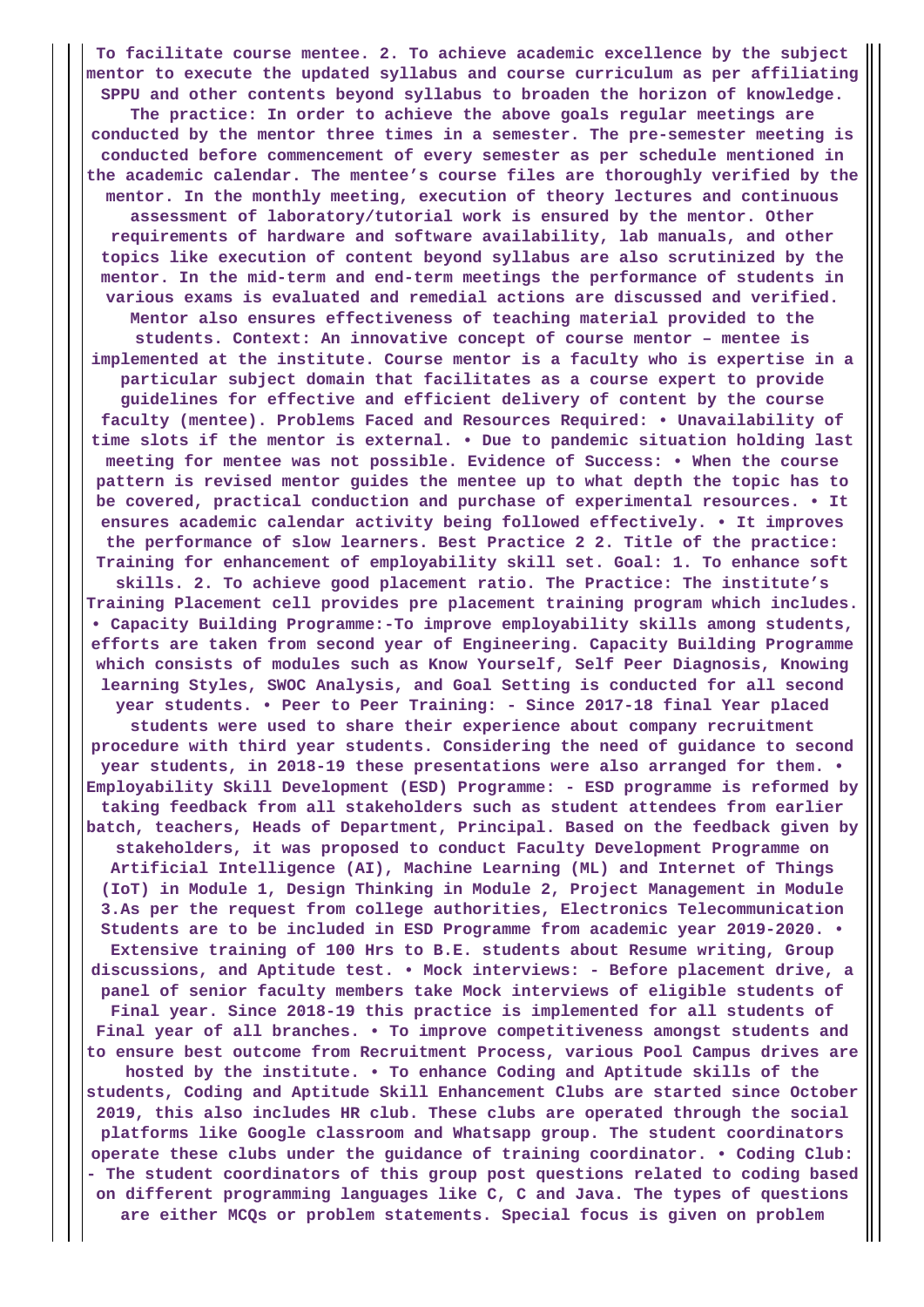**statements which are frequently asked in various company specific drives (e.g.: TCS ninja). • Aptitude skill Enhancement Club: - Questions related to Quantitative, Verbal and Current Affair sections are posted on these groups as daily assignments .To improve vocabulary of the students five new words are given with their meanings, synonym and their use in sentences. • HR Club (Group Discussion):- This club was added newly since 16/03/2020 in the lockdown period to engage students in developing their communication skills and making them more comfortable for HR rounds in placement. To carry out group discussion online some topics are posted every day on which other students are supposed to put forth their views and discuss. • Test Series Club: - New addition to existing clubs, since May 2020. To make the students aware and give them practice for the different competitive levels in campus drives like the aptitude test, coding test, and English (verbal ability), tests are conducted in three levels Easy, Moderate and Hard. This is followed by various company specific tests, which consist of questions related to the ones asked in the companies like TCS, Infosys, Wipro, Amazon etc. These tests help the students to understand the pattern of various placement drives tests and give them a real time experience. • Context: Earlier the institute used to find it difficult to place the students in industry through campus placement. Main reasons identified were diversity of students lack of employability skills as per the industry standards. In view of this exclusive pre placement training program, Coding and Aptitude skill Enhancement Clubs in alliance with HR and Test series clubs are started as mentioned in the practice. Problems faced and Resources Required: • Diversity of students makes it challenging to cater the different needs of students. • Experts from industry to work as mentors for the students to train them as per industry standards. • Though multiple opportunities for recruitment are provided to the students, the procedures for**

**campus selection are becoming challenging day by day. Evidence of Success: • Students have given positive response through feedback. • Campus placement has increased due to efforts taken by the staff and the students.**

 Upload details of two best practices successfully implemented by the institution as per NAAC format in your institution website, provide the link

[http://coewpune.bharatividyapeeth.edu/media/pdf/Institutional\\_Best\\_Practices\\_20](http://coewpune.bharatividyapeeth.edu/media/pdf/Institutional_Best_Practices_200121.pdf) [0121.pdf](http://coewpune.bharatividyapeeth.edu/media/pdf/Institutional_Best_Practices_200121.pdf)

#### **7.3 – Institutional Distinctiveness**

 7.3.1 – Provide the details of the performance of the institution in one area distinctive to its vision, priority and thrust in not more than 500 words

 **Institute Distinctiveness:- Institute vision is, "Women empowerment through technical education". Institution consistently inspires students and provides platform for technical skill development and Ethical and Human value development. Despite of 'COVID-19' pandemic situation, the institute organized Faculty Development Programs (FDPs), Webinars, Skill development and Training Programs etc. along with all academic activities in online mode of education at its fullest. The sincerity in academic planning, monitoring and execution is reflected in consistently good university examination results. The institute strive hard for the academic excellence by securing university ranks among SPPU exam results. Under the headship of Prof.Dr.S.R.Patil and with great team work the ETC department had set a tradition of university ranks among SPPU exam results. The ETC department made hat trick of university ranks for three consecutive academic years. In the A.Y.2015-16 Ms. Shashanki Singh secured 1st rank in T.E.(ETC), in the A.Y. 2016-17, Ms. Shashanki Singh secured 9th rank in B.E.(ETC), and Ms. Komal Pawar secured rank in B.E.(ETC) among top ten ranks in university in the A.Y.2017-18.The tradition of university rank continued by three students Ms.Priya Ghosh of T.E.(I.T.) secured 9th Rank, Ms. Payal Bhandari of TE (Comp..Engg.) secured 6th Rank and Ms. Sanyogta Rajput of TE**